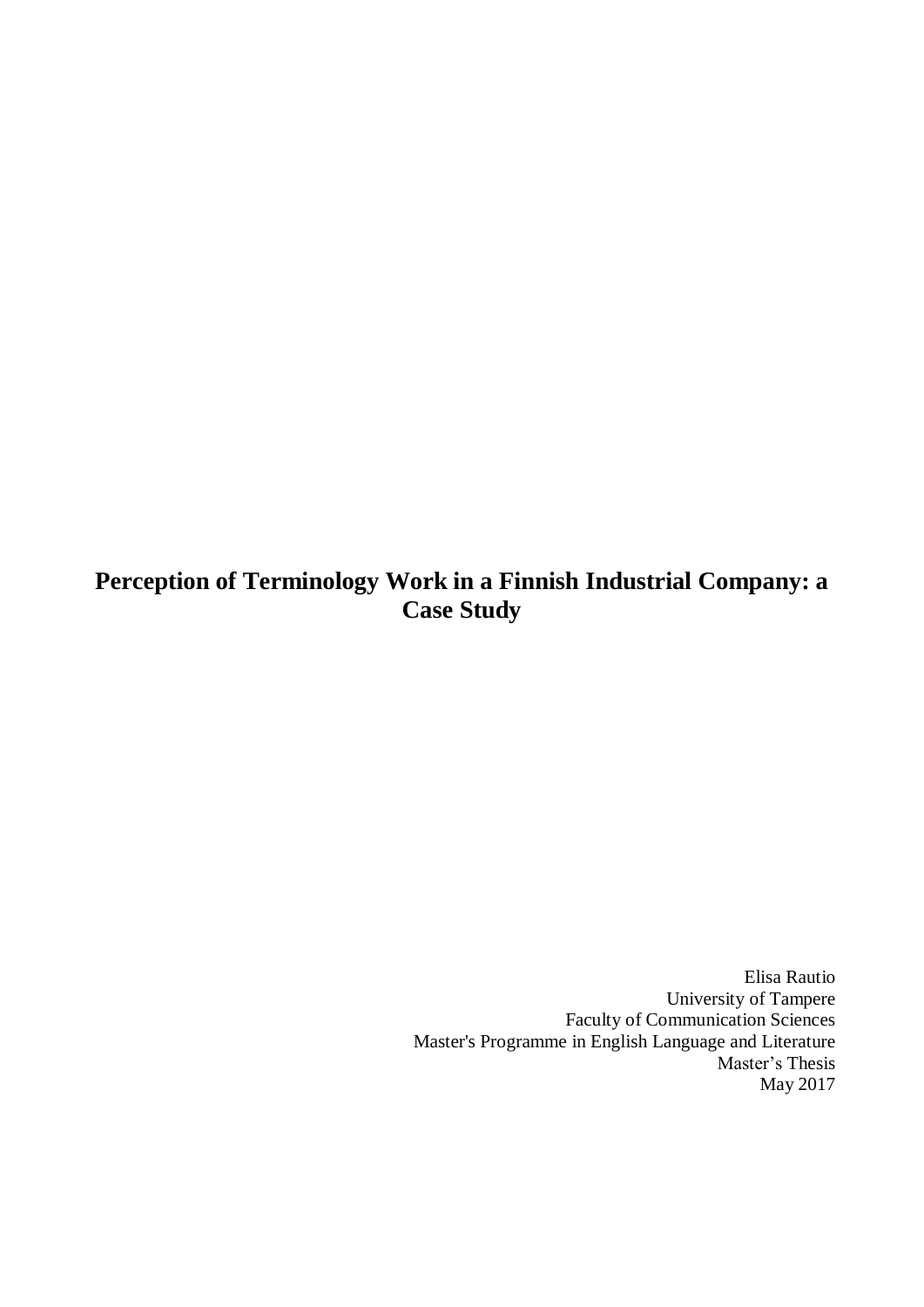Tampereen yliopisto Viestintätieteiden tiedekunta Englannin kielen ja kirjallisuuden maisteriopinnot

RAUTIO, ELISA: Perception of Terminology Work in a Finnish Industrial Company: a Case Study

Pro gradu -tutkielma, 58 sivua + 1 liite

# Toukokuu 2017

Tämän tutkielman tarkoitus on arvioida sanastotyöhön ja sen rooliin liittyviä näkemyksiä suomalaisessa teollisuusyrityksessä. Tutkielmani aineistona käytin terminologiatyöaiheista kyselyä, jonka lähetin suomalaisen, monikielisen yrityksen työntekijöille selvittääkseni, millä tavalla sanastotyö nähdään yrityksessä.

Hypoteesini oli, että sanastotyö ei ole kovin tunnettu ala ja sen merkitystä yrityksen dokumentoinnissa ja prosesseissa aliarvioidaan. Taloudellisen tilanteen ollessa epävakaa, sanastotyöhön ei haluta sijoittaa, varsinkaan kun sen tuoma hyöty ei näy suoraan yrityksen liiketuloksessa. Siksi sanastotyön tekijät eivät ole aina sanastotyön ammattilaisia, vaan usein kääntäjiä, teknisiä kirjoittajia, sekä alansa eksperttejä, joille sanastotyö on yksi tehtävä päätoimisen työn lomassa. Se, että sanastotyön tekijät eivät ole termityön ammattilaisia, ei auta sanastotyön tunnettavuutta eikä asemaa. Lisäksi termityön tekijät saattavat nähdä sen negatiivisessa valossa, jos lisätyöstä ei saa tunnustusta ja se vie aikaa.

Teoriaosassa käyn läpi sanastotyön tärkeimpiä kasitteitä, sanastotyön tekemiseen tarvittavaa osaamista ja resursseja, sekä analysoin millainen rooli sanastotyöllä ja sen tekijöillä on kyselyyn vastanneiden työntekijöiden keskuudessa. Pyrkimykseni on tunnistaa, mtkä tekijät vaikuttavat sanastotyön onnistumiseen, ja sitä kautta vaikuttavat myös mielikuviin sanastotyöstä. Oletukseni on, että sanastotyön onnistuminen vaikuttaa myös siihen liittyviin mielikuviin. Onnistuneet projektit nähdään positiivisessa valossa, ja sitä kautta myös sanastotyöhön liittyvät mielikuvat ovat myönteisempiä. Tässä osassa pohdin, miten sanastotyön onnistumiseen vaikuttaa se, onko sanastotyön tekijä yrityksen työntekijä, sanastotyön asiantuntija, vai kenties työryhmä. Lisäksi onnistuneeseen tulokseen, ja sitä kautta sanastotyöhön liittyviin näkemyksiin vaikuttaa, millaisia resursseja yrityksellä on käyttää sanastotyöhön, kuinka paljon aikaa projektiin on käytössä, ja millaisilla työkaluilla taataan sanastotyön jatkuvuus ja sanastojen käytettävyys.

Analyysiosassa tarkastelen vastauksia, joita sain sanastotyöhön liittyvään kyselyyn. Kyselyssä esiintyvät kysymykset pyrkivät tuomaan esiin työntekijöiden tapaa nähdä sanastotyö, mitä etua siitä voisi olla, ja kuinka paljon sanastotyöhön olisi järkevää käyttää resursseja. Vaikka mielipiteiden mittaaminen kysymysten avulla on vaikeaa, kyselyn tulokset yllättävät positiivisesti: kyselyyn vastaajat arvioivat yksimielisesti kokeneensa hetkiä, jolloin sanastosta olisi ollut apua ja kokivat sanastotyön melko hyödylliseksi.

Avainsanat: sanastotyö, sanastotyön rooli, tapaustutkimus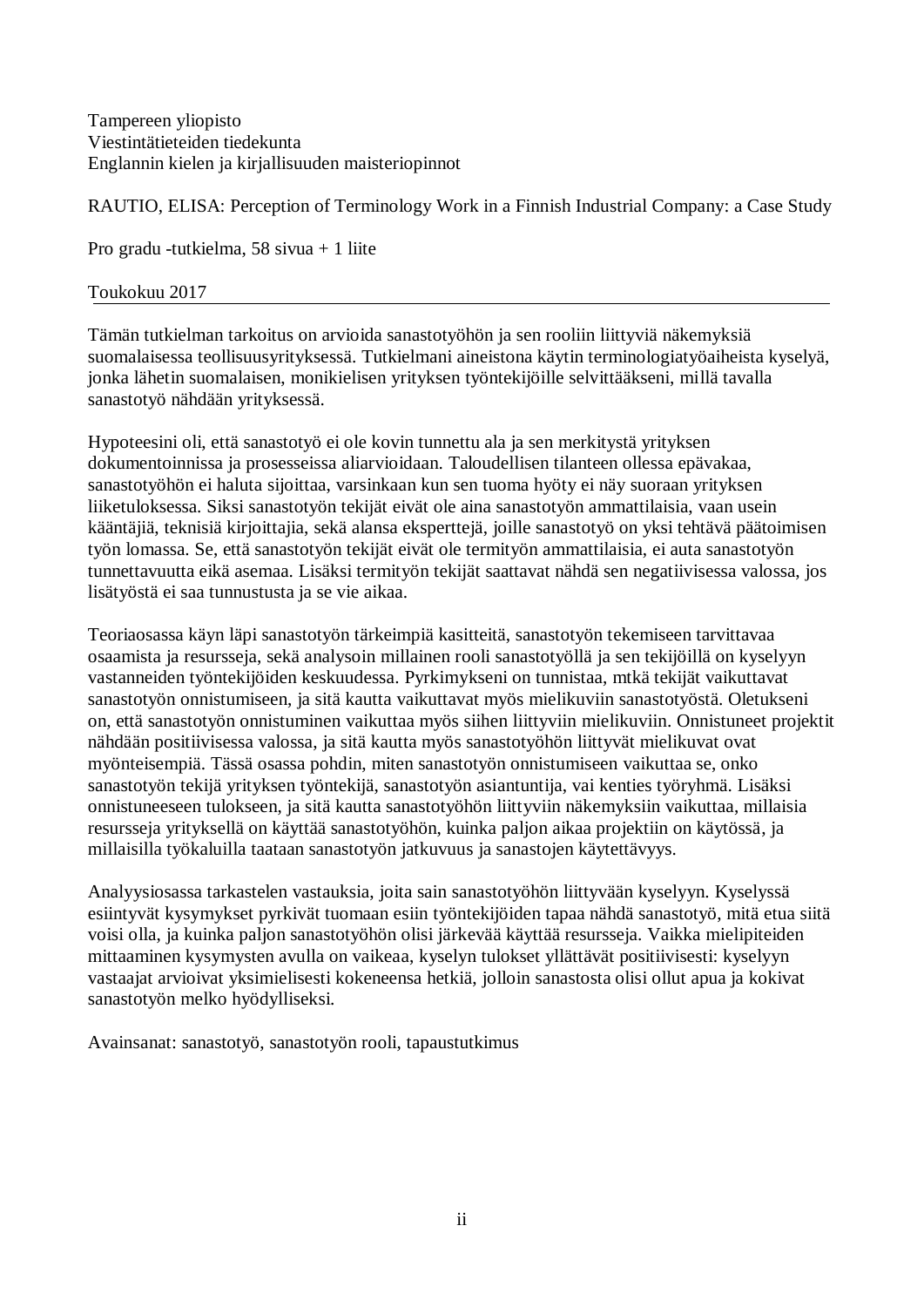# **Table of Contents**

| 5.                                                                             |  |
|--------------------------------------------------------------------------------|--|
|                                                                                |  |
| 5.4 Questions 8 and 9: On the importance or Usefulness of Terminology Work  40 |  |
|                                                                                |  |
|                                                                                |  |
|                                                                                |  |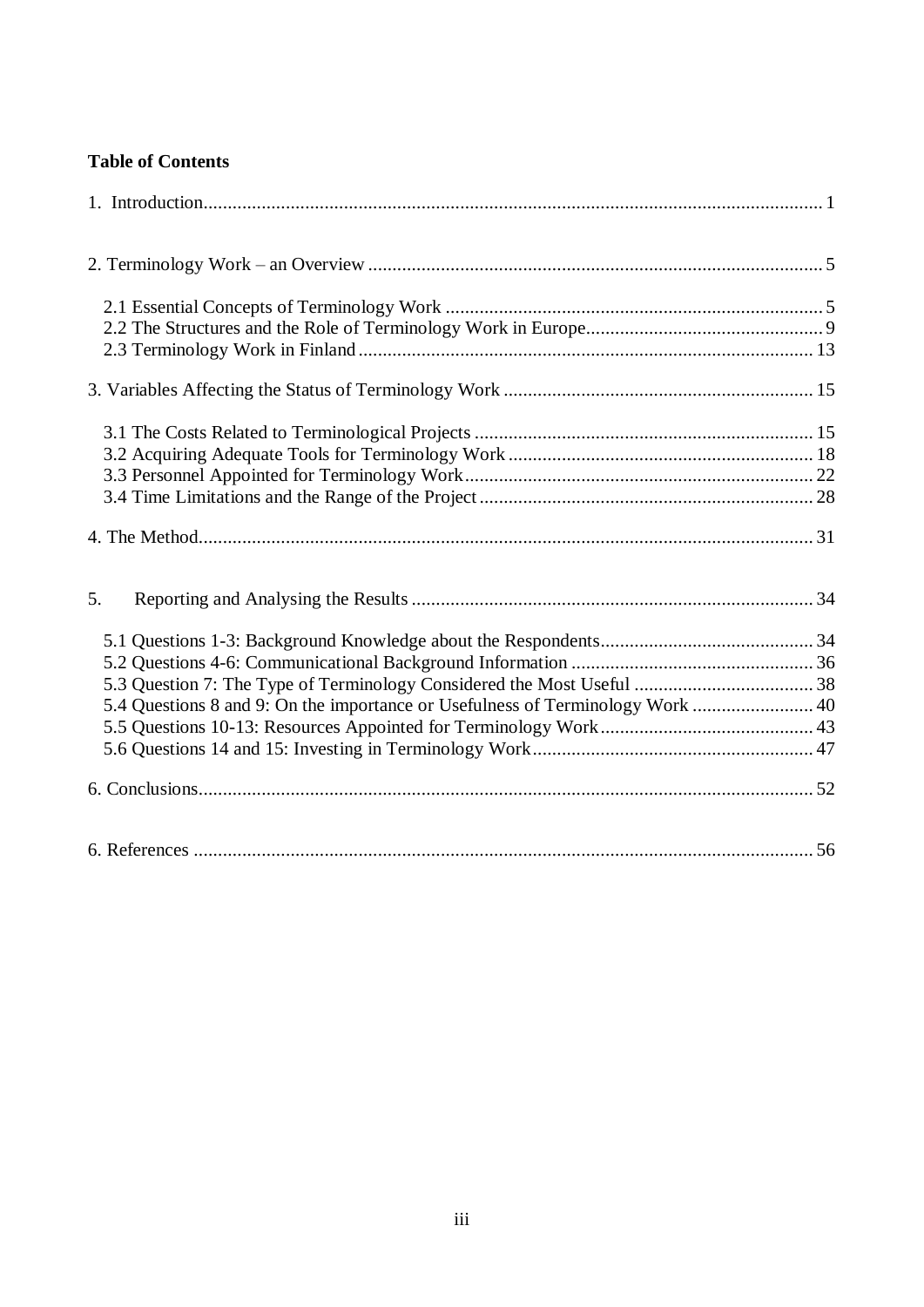#### <span id="page-3-0"></span>**1. Introduction**

As technology, services and techniques undergo constant development and change, and new objects and inventions emerge, old concepts may not cover them or be accurate enough to describe them. This leads to a situation where new terms arise to be used alongside with the old ones. In some cases, the result is a terminological chaos unless systematic terminology work is done to harmonize the terminology. Or, in Wright's words (1997c, 199):

Different companies, even different departments within a company, frequently use different terms for the same concepts. This practice results in misunderstandings that waste time and money and can also lead to lapses when it comes to quality assurance. Furthermore, product liability concerns, particularly with respect to customer safety and environmental protection laws, have led standardisers and manufacturers alike to appreciate the value of carefully defining their terminology in order to protect company interests in the event of legal challenges.

In this thesis, I will study the perceptions of terminology work in a Finnish industrial company among the employees. I chose this theme because there was a real, existing need; in 2010, the industrial company expressed an interest in compiling a preliminary terminology to facilitate the communication with their subsidiaries, international employees, and different departments within the company. The company has subsidiaries in several countries, and employ over 400 people around the world. Regarding their communication, this may sometimes be problematic. Since their terminology had not been harmonized, referring to products or their parts with different names could cause misunderstandings even within different branches of the company in Finland. The aim of this research is not describing the process of compiling a terminology, but rather observing how terminology work is perceived in the corporate field. Is terminology work considered something useful or important? Is it recognised as a field of its own? My hypothesis is that companies in general tend not to pay too much attention to the advantages or the prerequisites of terminology work, and that the corporate structures still rely on short-term projects carried out by non-specialists of terminology work. The industrial company of this case study should not make an exception. Neither the scope of this thesis nor the time reserved for it can be extended to cover several Finnish companies, so I will concentrate on the case study alone, which may reflect the way terminology work is perceived in other Finnish companies as well.

The method used for this thesis was a questionnaire sent in 2010 to employees of the company of the case study. It included questions on the role of the respondents in the company,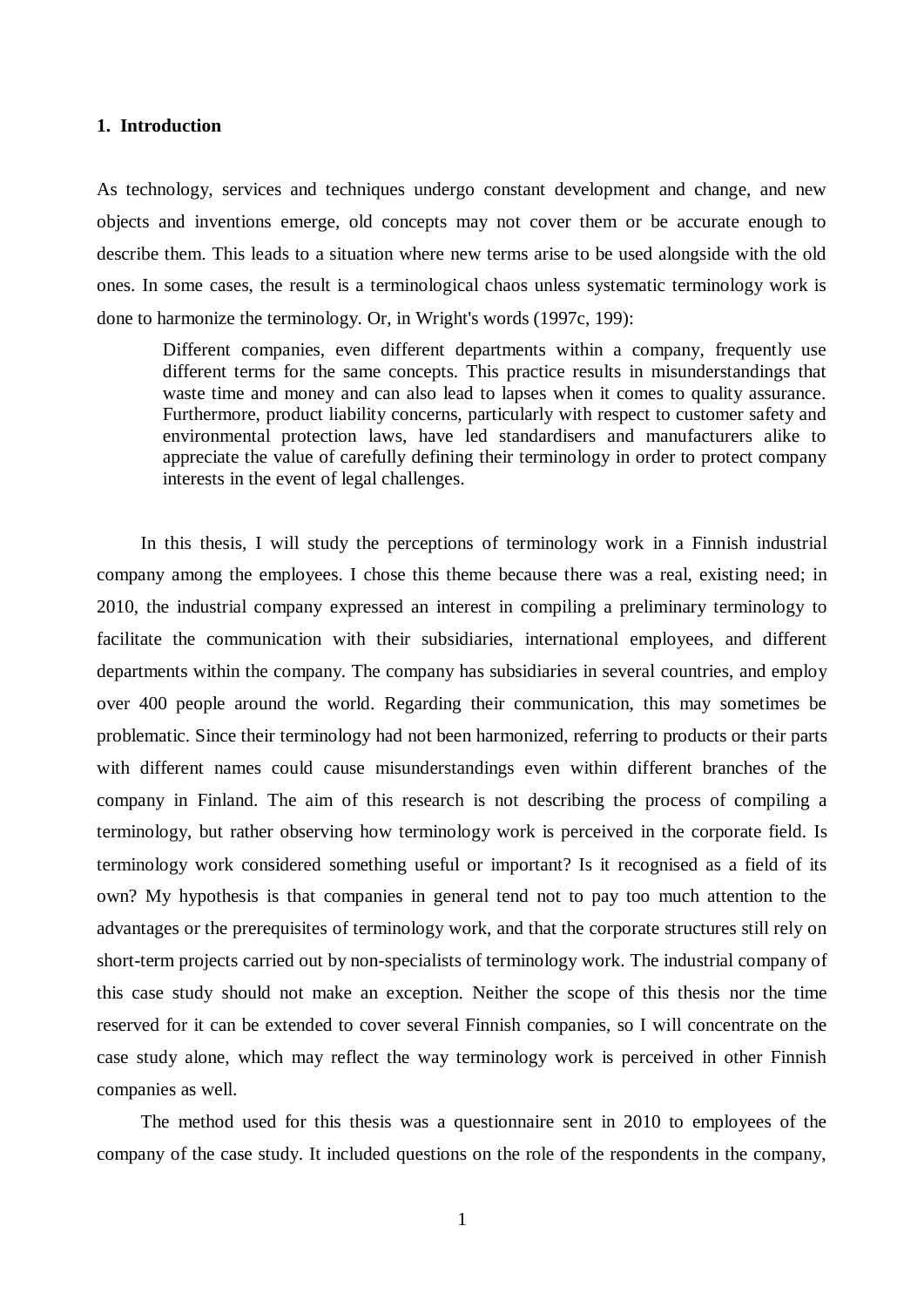whether they had experienced situations where a terminology could have been helpful, and what kind of a terminology could have been the most useful. The most important questions from the perspective of this thesis were on the resources appointed for terminology work and whether the respondents consider it important.

In Chapter 1, I will concentrate on the theoretical background to terminology work, on what is understood by the term *terminology work* and define the essential terms that are used throughout this thesis. Chapter 2 will sketch a brief overview of the advantages of terminology work and observe the changes that the field has undergone over the past decade. In chapter 2.1, I will outline the European infrastructure and the evolution of the role of terminology work in Europe, a task in which the POINTER project (Proposals for an Operational Infrastructure for Terminology in Europe) conducted by Ahmad et al. in 1996 is used as a starting point for comparison. This project explored the status and the infrastructures for terminology work already in place in Europe in 1996 and proposed some solutions to ameliorate it. Although the field has changed tremendously since the POINTER project when it comes to the number of terminologies and the entities producing them, the project's take on the role and status of people involved in terminology work in Europe remains a point of comparison for the development of the field between then and now.

In chapter 2.2 the focus is shifted to Finland, as I will trace the existing structures and the demand for terminology work. The ground breakers, the Finnish Terminology Centre TSK and The Finnish Standards Association SFS have a solid history in the field, and according to Seppälä (2009), there is still demand for their services, although they are no longer alone: there has been a boom in the emergence of terminological committees, and terminology has gained ground as a serious discipline in some universities.

Chapter 3, in turn, will concentrate on the variables affecting terminology work, or the "practical side to things"; costs and tools, human resources, the range of the project, and time (or the lack of it) used for the process. My hypothesis is that the results of a terminological project will impact the status of future terminology work. Consequently, the factors having an impact on the outcome of the projects will also affect the way terminology work is perceived. Therefore, optimising the processes for successful terminology work will eventually have positive effects on the status of terminology work in general. Allowing time, a sufficient budget, the right people and the right tools would enhance the chances of not only initiating a terminological project, but also of seeing the project turn into a permanent part of the company's documentation processes.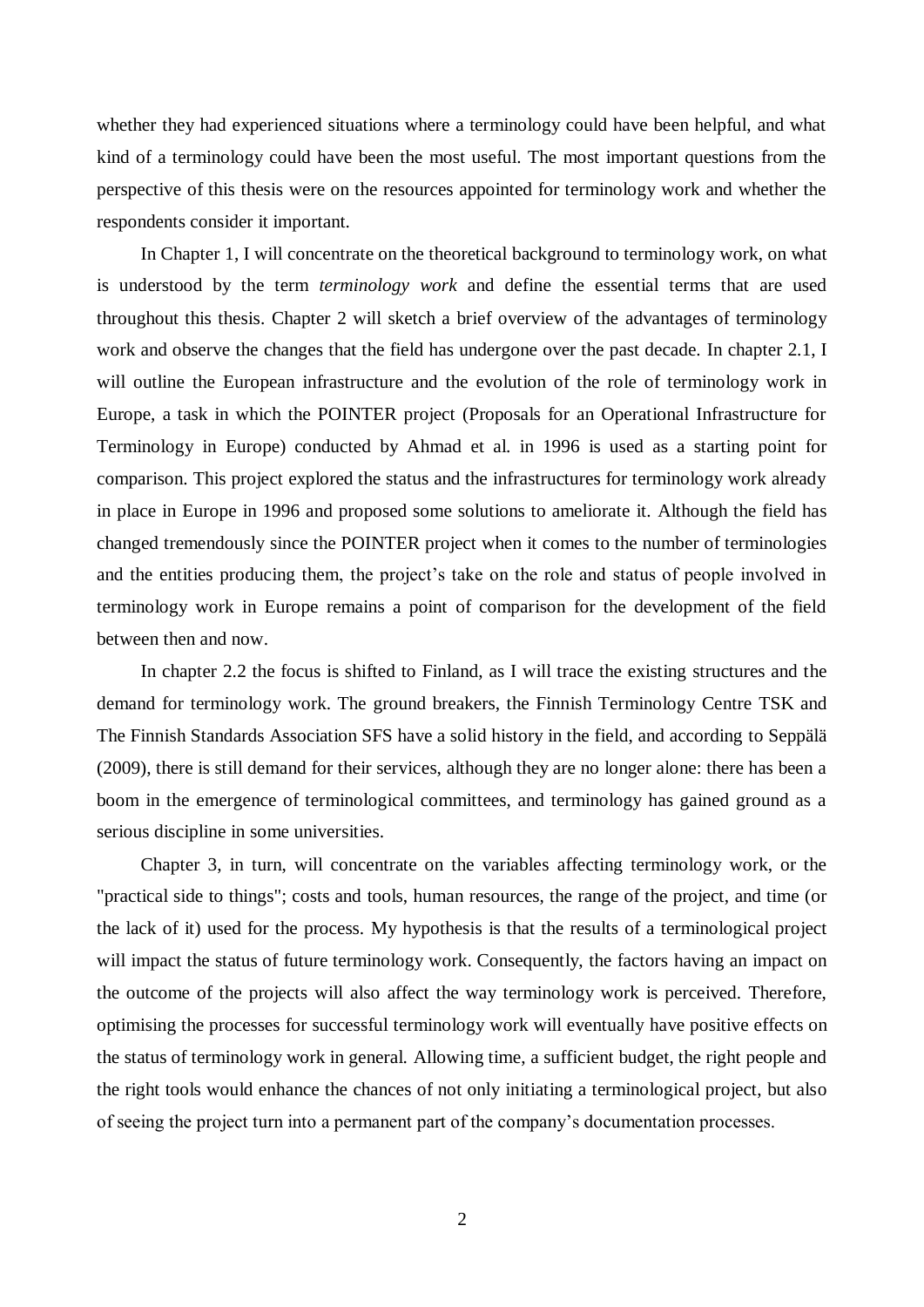Chapter 3.1, will outline the main areas of expenses of terminology work, without unnecessary details; it is virtually impossible to calculate a realistic cost for a project without knowing the range of the project. In chapter 3.2, the choice of tools is discussed. The aim is not to suggest a tool, but rather compare types of tools and their advantages and weaknesses. Many factors need to be taken into account before finally choosing a terminology tool; will it allow constructing complex semantic references, can it be used for more than one language, can it host several users or user profiles, is it easy to edit or retrieve data, and so forth. Version management, the compatibility of the format of exported information with other applications, as well as usability are also discussed.

In chapter 3.3, Personnel Appointed for Terminology Work, the emphasis is on the constitution of a terminology work team, and the profiles, skills and knowledge needed to successfully realise a terminology. In an ideal situation, the terminology work team would consist of terminologists and subject matter experts, sometimes reinforced with translators. I will analyse the effects on the perceptions of terminology work with different scenarios. The position of internal versus external employees and the impact that this could have on the perceived quality of work is also discussed.

Chapter 4 will give more information on the method and how the questionnaire was conducted, explain why I chose this method, and what are its advantages and disadvantages. In this chapter, I will analyse the relevance of my method and discuss whether the act of conducting a questionnaire will have an impact on the results. Perceptions or attitudes as such are hard to define or measure, and anyone responding to a question on a given subject, will be obliged to reflect on their feeling that may have been neutral from the beginning, or the subject may have been completely unknown to the respondent. However, I believe that with the questionnaire it is possible to, first of all, voice some of the terminology users' and producers' opinions, and secondly, draw attention to a field that is not very well recognised.

In chapter 5, the analysis part, I will present the material gathered with the questionnaire and analyse it as I proceed, answering my research question along the way. I will analyse the responses to whether terminology work is perceived as something important or useful, and if the employees believe that compiling a terminology might ameliorate the company's communication. I will also discuss the type of terminology that would be suitable for this case study's industrial company's needs.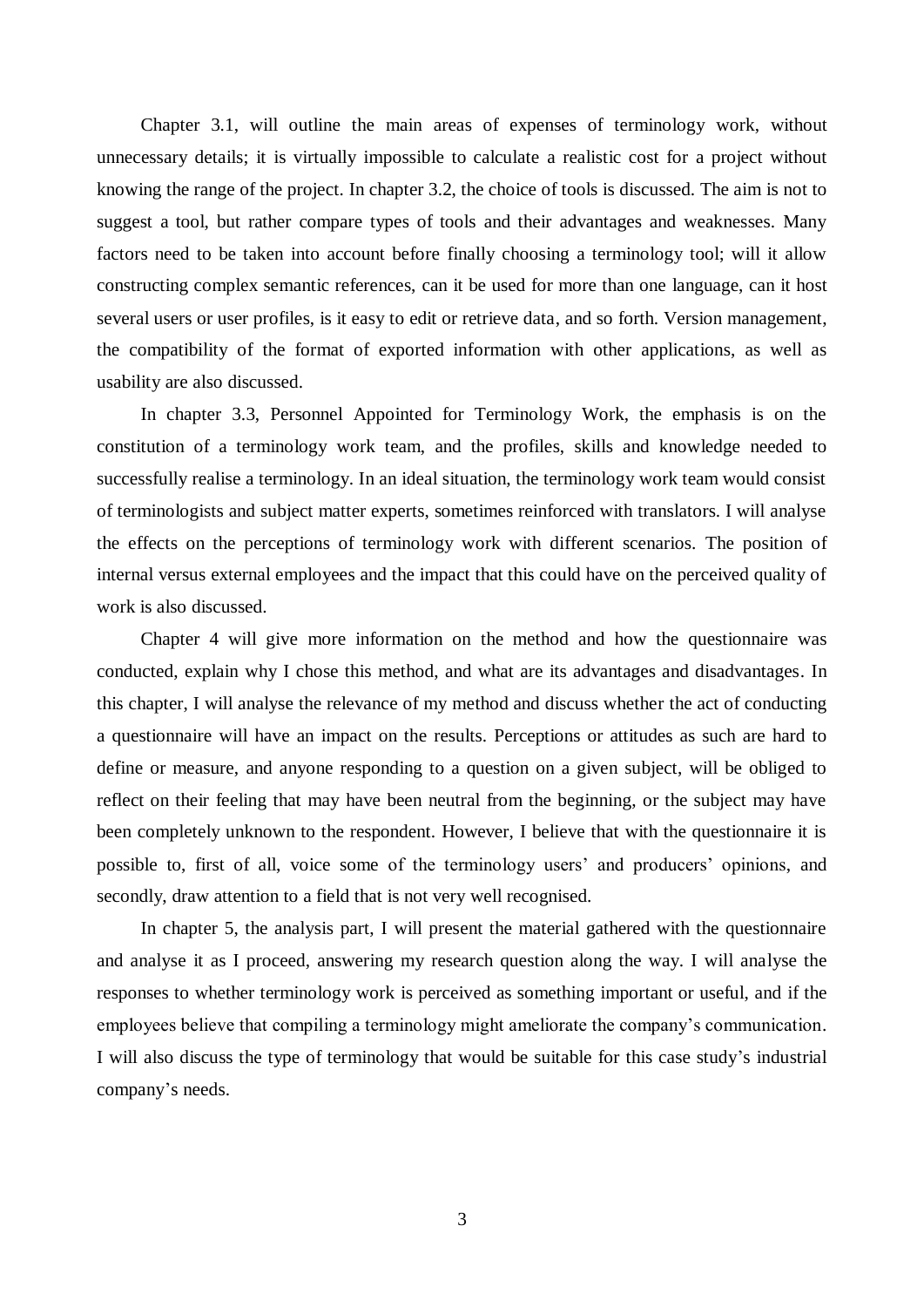Chapter 6 will draw up conclusions based on both, the theory section and the analysis part. It compares the results of the questionnaire with the hypothesis of terminology work being not very valued or well recognised.

There are previous MA thesis studies about terminology work in Finland (for instance, Perälä 2014, Johansson 2008 and Rintamäki 2002), but not, that I know of, from the perspective of how terminology work is perceived within the companies undertaking such work. The aforementioned POINTER project, on the other hand, does discuss the subject, among other things, but from a broader perspective and from a different situation twenty years ago. Nonetheless, although these sources do touch upon the subject, there is no existing research that I know of about the role of terminology work in Finland.

This thesis gives information on how terminology work is perceived on a smaller scale, what kinds of terminologies the industrial company's employees considered useful, and may establish some guidelines for future terminology projects.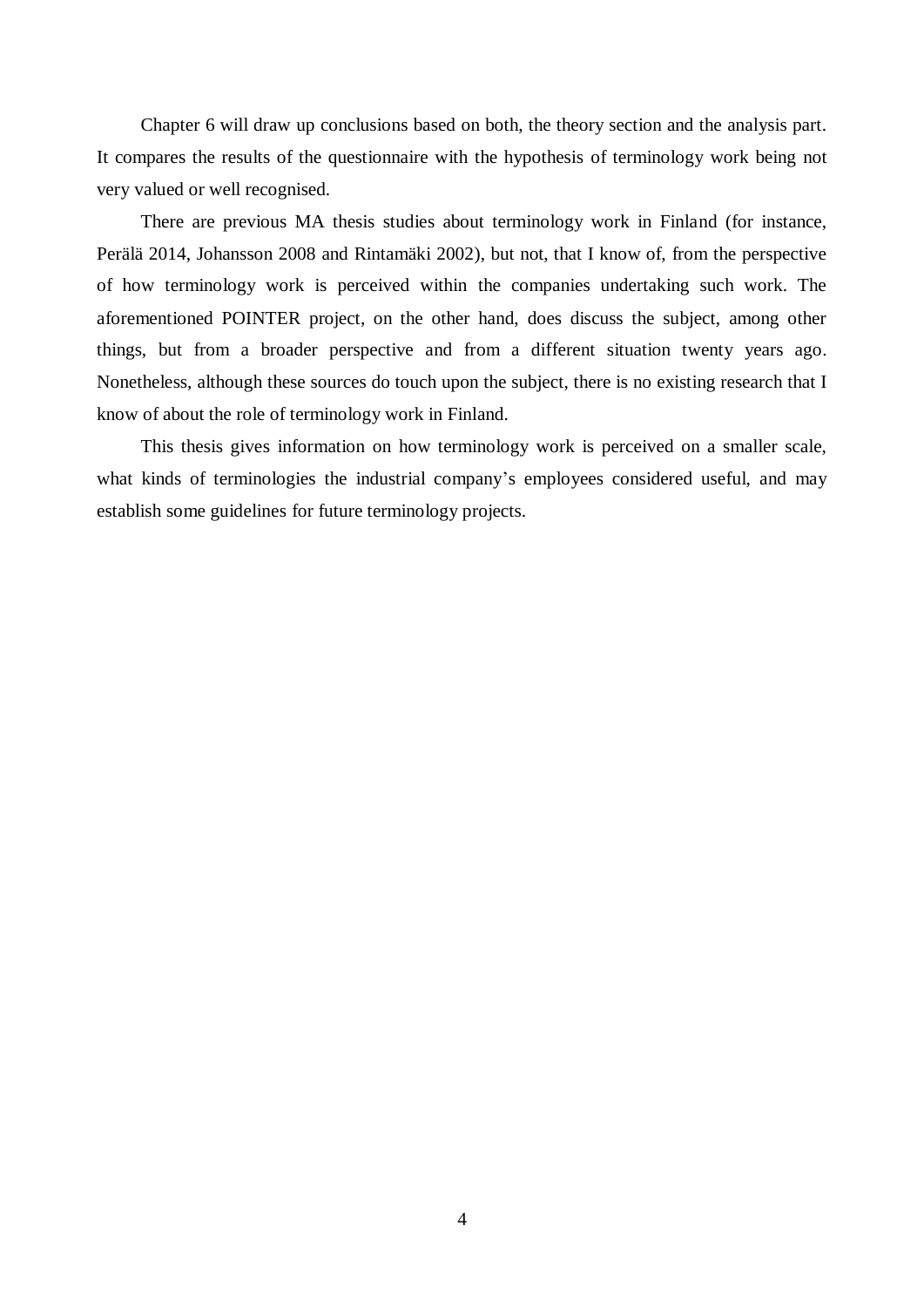#### <span id="page-7-0"></span>**2. Terminology Work – an Overview**

This chapter will outline the necessary context in order to understand what is meant by terminology, what is required to do terminology work, and how this work is perceived among its users and its contributors. The material about Terminology as a discipline, or even about compiling terminologies, is abundant, but there is not much research on the perception of terminology work as such. Consequently, it is necessary to describe the evolution of the field to know where it comes from, where it is headed, and whether in the process, terminology work has acquired a status of its own as an interdisciplinary line of work, no longer conducted in the shadow of translation and documentation activities. Chapter 2.2 will outline its evolution in the European context, and 2.3 from a narrower perspective, in Finland.

However, let us start with the following chapter 2.1 and some of the essential concepts that are used in terminology work and the comprehension of which is primordial for constructing concept systems and semantical references.

#### <span id="page-7-1"></span>**2.1 Essential Concepts of Terminology Work**

In order to be able to understand the central concepts in terminology work, let us first define *terminology*. According to Wright (1997d, 325), *terminology* means "a structured set of concepts and their representation in a specific subject field… [and the term] tends to be used with reference to serious disciplines (i.e., engineering, law, art, etc.)." This definition, although quite accurate, does not, in my opinion, make a difference large enough between *terminology* and *vocabulary*, which she defines as "a list of words used in a language or a particular book or branch of science, etc., or by a particular author." Because both *terminology* and *vocabulary* can be applied to specific subject fields (*terminology* to "serious disciplines", and *vocabulary* to a "branch of science"), according to Wright, the difference seems to lie in that *terminology* is a conscientiously structured set of concepts. However, if such structuring has not been done, can terminology still be referred to as terminology?

In consequence, Sager's (1990, 19), rather simplified distinction between *terms* and *words*, and *terminology* and *vocabulary* seems more appropriate:

> The items which are characterised by special reference within a discipline are the 'terms' of that discipline, and collectively they form its 'terminology'; those which function in general reference over a variety of sublanguages are simply called 'words', and their totality the 'vocabulary'.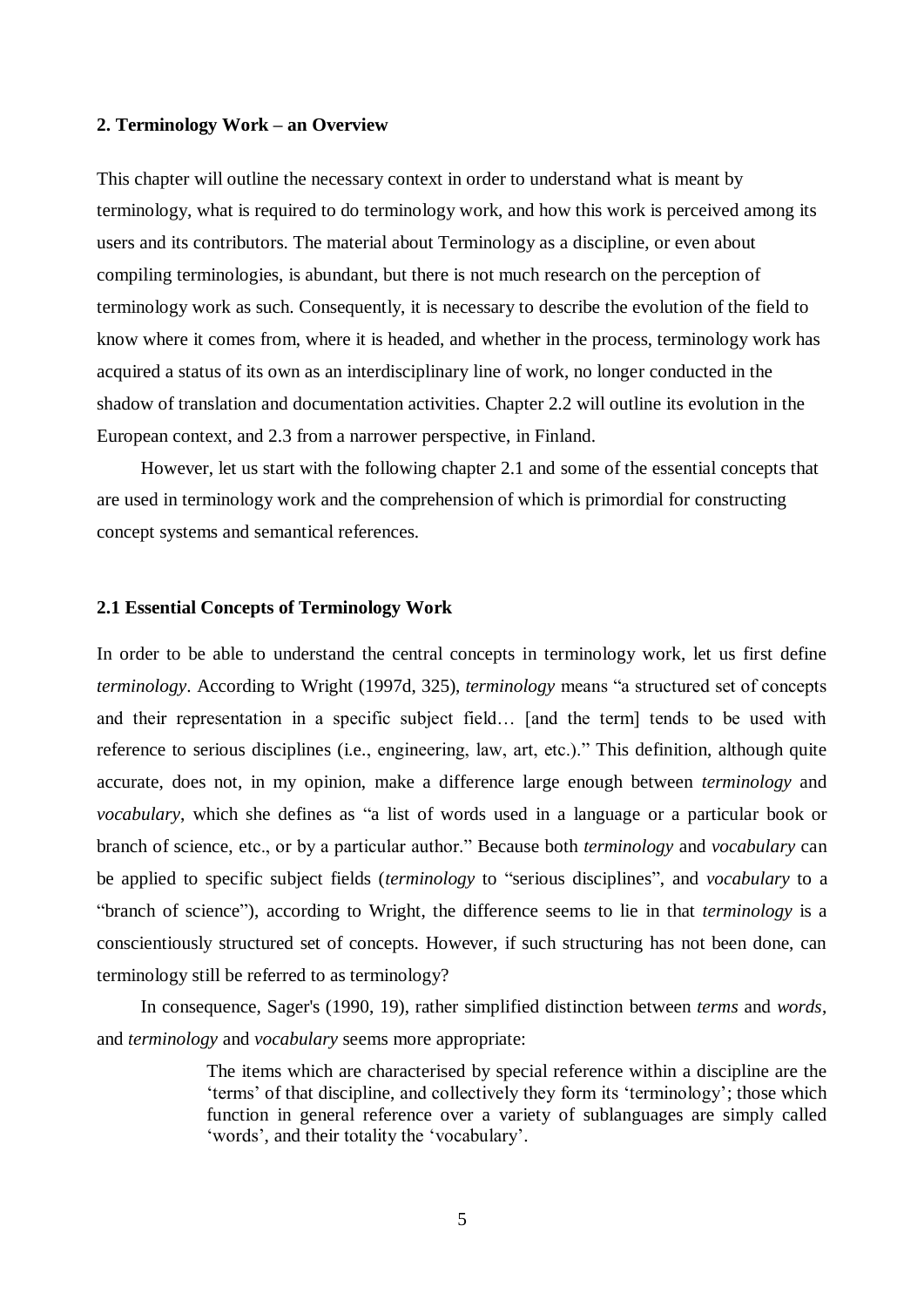Sager (1990, 2) also specifies *terminology* as an academic discipline; "Terminology is the study of and the field of activity concerned with the collection, description, processing, and presentation of terms, i.e. lexical items belonging to specialized areas of usage of one or more languages." In addition, he presents a third definition on *terminology*: that of a theory, or "the set of premises, arguments and conclusions required for explaining the relationships between concept and terms which are fundamental for a coherent activity [of terminology processing]" (1990, 3). Therefore, *terminology* means all three things: a set of concepts, their study and processing, and finally the theory aiding in understanding the first two.

 Although the definitions above cover the subject quite well, it is important to note two things. Firstly, in this thesis, by *terminology* I will most often refer to the definition meaning "set of concepts in a specific subject field". Secondly, it is important to remember that unlike in Wright's definition of a "structured set of concepts", the terminology used within a field is not necessarily collected in any database or dictionary, but may be scattered in documents or files without ever being collected into one form or other. It may even exist in spoken language only. Thus, a terminology is not a closed set of terms or concepts, but rather a "living" one, changing according to the changes taking place in the field.

As Ahmad et al. $<sup>1</sup>$  point out,</sup>

 $\overline{a}$ 

terminology … is the main vehicle by which facts, opinions and other higher units of knowledge are represented and conveyed. Sound terminology work reduces ambiguity and increases clarity - in other words, the quality of specialist communication depends to a large extent on the quality of the terminology employed, and terminology can thus be a safety factor, a quality factor and a productivity factor in its own right.

This is where terminology management is needed, because in order to convey complex ideas, the terminology with which they are expressed needs to be unambiguous.

 Although throughout this thesis and especially in some quotations, the terms *terminology management, terminology work* and *terminology processing* are used, I understand all three of them more or less in the same way. Ahmad et al.<sup>2</sup> make a distinction in their POINTER project between *terminology work* and yet another term, *terminological activities*. *Terminology work*, for them, means "the work performed in the creation or documentation of terminological resources", whereas by *terminological activities* they understand "a broader term which includes not only terminology work but also such areas as training, tool development, and organizational and

 $1$  1996, Why terminology? (The source is a report on the Internet with no page numbers. Therefore, I will refer to the chapter in which the citation can be found.)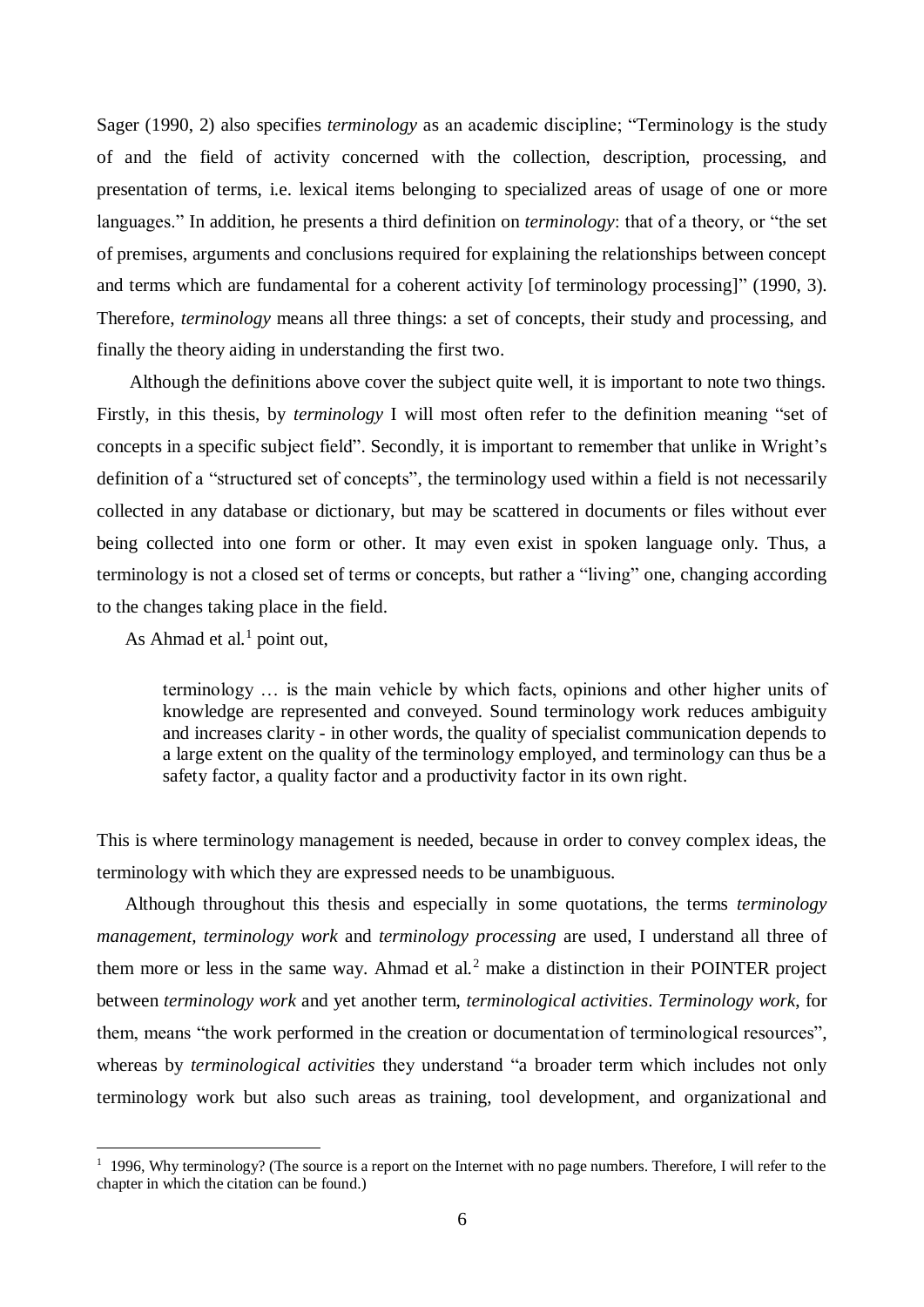administrative measures." *Terminological activities*, for me, also include decision-making and planning ahead.

In my view, all the aforementioned terms refer to different activities related to compiling a terminology, such as the extraction, ordering, transfer, storage and maintenance of terminological information as well as creating concept systems and defining term meanings. However, I do feel there is a subtle difference between *terminology work* and *terminology management.* The latter, for me, is similar to Ahmad et al.'s *terminological activities* and includes decision-making and planning ahead, a property that is lacking in *terminology work. Terminology management*, then, is the term I would prefer to use when it comes to making plans of action for future terminology work or managing the activities of the terminology department in a company. Therefore, I will keep to *terminology management* when referring to the administrative measures and the actions of the management level, and the term *terminology work*, on the other hand, will be used when describing the tangible aspects of handling terminology: collecting terms, crafting definitions and making term entries.

Another crucial distinction must be made between *terminology work* and *standardization*. Whereas *terminology work* consists of gathering, classifying, ordering, documenting and sometimes coining terminological elements from different sources, *standardization* means attributing values of acceptance to already existing elements. Or, in Pearson's words (1998, 23):

> Standardized terms are generally terms that have already been coined by users of the terminology. What the standardizing body does is give its seal of approval to one term and make recommendations for preferring that particular term over others which may have been used to describe the same concept in the past.

To resume, standardization is an activity of prescriptive nature and often a logical continuation of terminology work. The two activities do not exclude one another and can be realized simultaneously or separately, although standardization is significantly easier if there is existing terminological documentation.

Although this thesis will not cover actual terminology work, that is, creating concept systems, making term entries and writing accurate definitions, the basic terms related to terminology work should still be briefly explained. This is important to understand what terminologists' work includes and, more importantly, what kind of knowledge base is needed to perform terminology

<sup>&</sup>lt;sup>2</sup> 1996, What is terminology?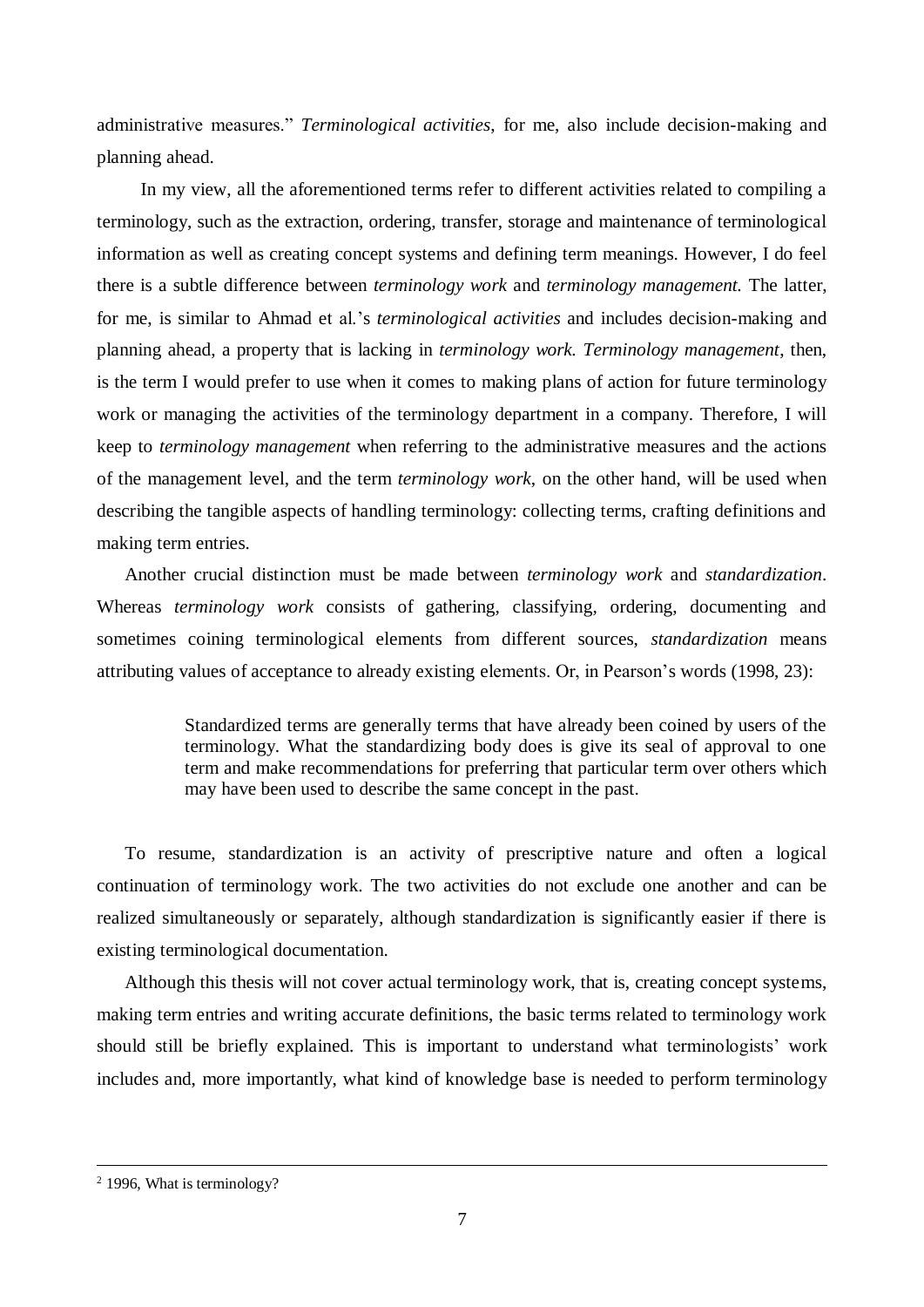work. This will be one of the key issues of chapter 3.3, and the essential terms will also reappear in chapter 3.2.

 As already briefly discussed above, *terms* are the most elementary components of a terminology. The ISO 1087 *Vocabulary of Terminology* (1990:5) defines a *term* as follows:

5.3.1.2 **term:** Designation (5.3.1) of a defined concept (3.1) in a special language by a linguistic expression. (In Pearson, 1998, 14)

In other words, a *term* is a word or a label that refers to a certain, defined concept. This may sound extremely simplified. However, since Pearson (1998, 8) – who also offers us the ISO definition above – draws attention to her argument that "there is no usable definition of *term* … which allows us to identify when *words* are being used as *terms*," the simplified explanation is justified (italics are mine). To further ground this claim, Pearson (ibid) continues: "This is because terms very often look the same as words and frequently not only look the same as words but can also function as words, albeit in different circumstances." Even if this discussion about *terms* versus *words* may seem somewhat tedious, it is, to me, one of the paradoxes in terminologists' work; one of the criteria for engaging a terminologist and not a subject-field expert to produce terminologies is the terminologist's ability to distinguish terms from words and maintain the necessary level of specificity of reference. Nevertheless, if it seems that there is no clear method of truly recognizing terms from words, perhaps the gap between the abilities of terminologists and subject-field experts is not that wide. This issue will be expanded in chapter 3.3.

However, as terms are labels that we attach to ideas and concepts, let us continue with *concepts.*  Talaván Zanón (2011, 24) defines them as "mental representations of objects and subjects belonging to reality; they are the result of a selection process of the main features that define each type of object and subject".

The last of the three essential elements in forming a concept is *definition*. In short, according to Tavalón Zanón (ibid.), "[i]n Terminology, a definition of a concept is a description of a notion that allows it to be distinguished from other notions within a specialized field", even though "we may sometimes find concepts defined through images or icons." Sager (1990, 39), on the other hand, states that

> [a] terminological definition provides a unique identification of a concept only with reference to the conceptual system of which it forms part and classifies the concept within that system. In this way we separate the necessary and sufficient definition of terminology, which is required for the identification of the concept–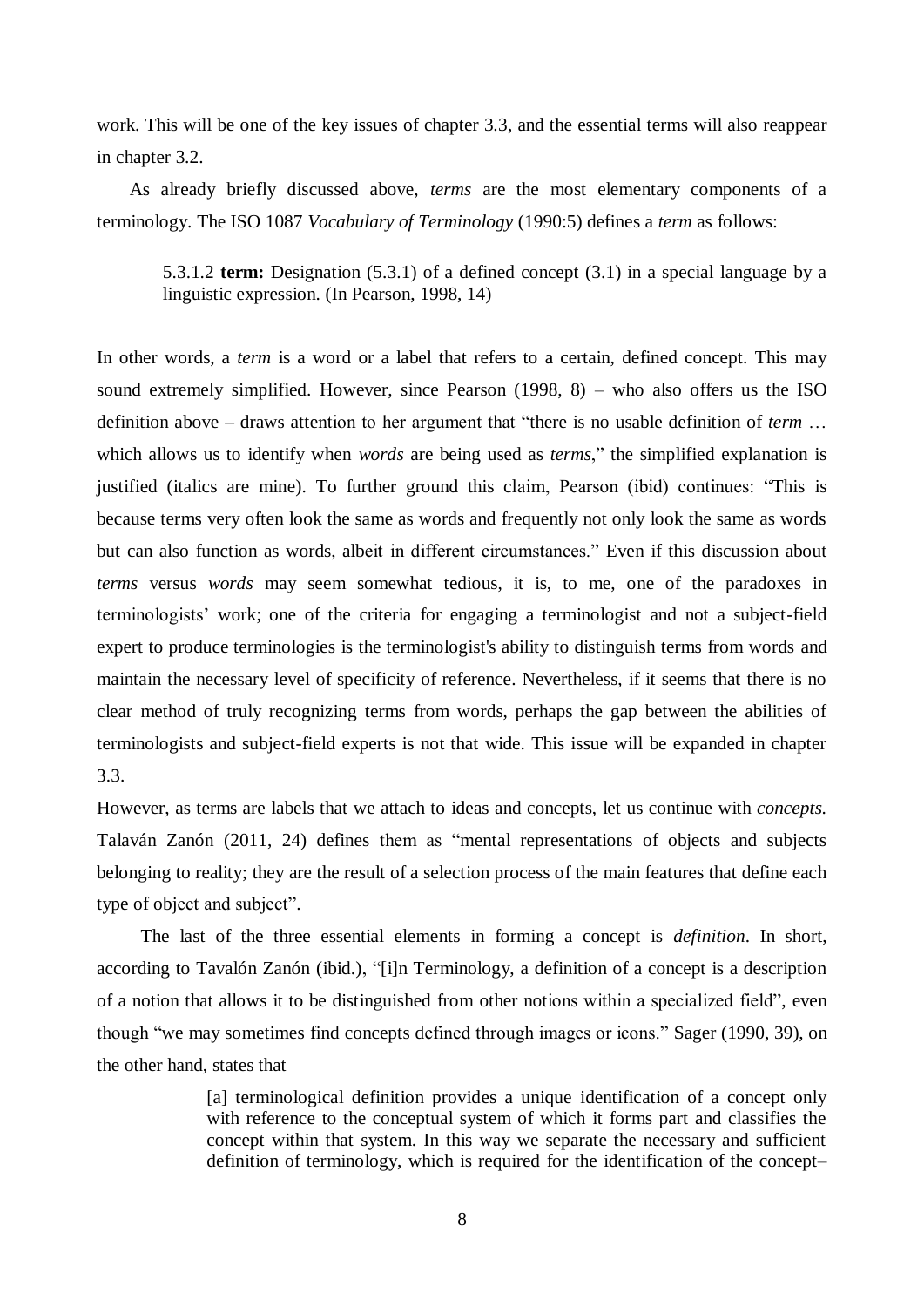term equation, from the many other definitions which explain a concept to all manner of dictionary and database users ranging from children and laymen to specialists.

In Sager's description, it is worth mentioning that the notion of definition needs to be specific to its context and to its users. This way, in compiling a terminology specific to its subject field and for the user groups of the field, the terminology itself creates and maintains the separation between terms and words, or terminology and common vocabulary.

It should be stated that in terminology, even defining a concept is a matter of definition. When is a definition accurate enough? Ten Hacken (2015, 11) exemplifies the question with cases of *intensional* definition, where general characteristics are given to describe an object, and *extensional* definition listing all elements that are part of the same group. Pustejovsky (cited in Faber, 2015, 15-16), on the other hand, uses "mini-knowledge representations" to define the role of an object:

- 1. Formal role: the basic type distinguishing the meaning of a word;
- 2. Constitutive role: the relation between an object and its constituent parts;
- 3. Telic role: the purpose or function of the object, it there is one;
- 4. Agentive role: the factors involved in the object's origins or *coming into being*

These are only a few of the examples of definition types that may be applied when describing an object. Subject fields may have their own standards and companies may have their own guidelines. This should be taken into consideration when reflecting on a terminological project and choosing the adequate tool, resources, and methods to be used.

#### <span id="page-11-0"></span>**2.2 The Structures and the Role of Terminology Work in Europe**

As there is only little research about the development of the status of terminology work in Finland, I will first take a look at it in a broader, European context. This may be helpful in mirroring the development of the attitudes towards terminology work in Finland, and give some indications on what to expect from the results of the case study.

In order to highlight the changing needs and different expectations for terminology work, I will sketch a brief historical overview of the recent development of terminology from the emergence of the first terminology works, and to its becoming an academic discipline. In addition, I will take a look at the results of Ahmad et al.'s POINTER Project (Proposals for an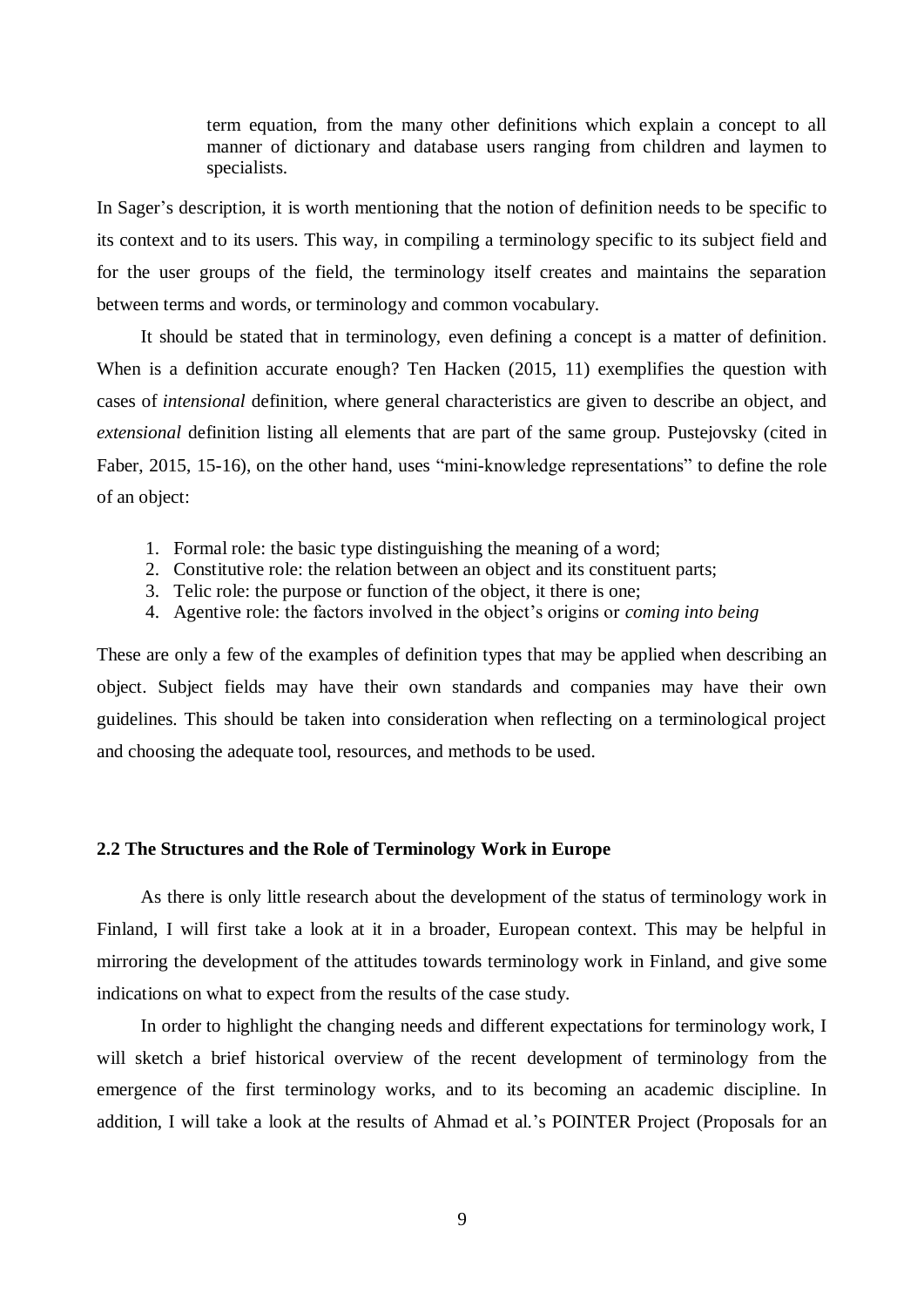Operational Infrastructure for Terminology in Europe, 1996), which gives an indicative view of the field and its structures from two decades ago.

As Sager points out (1990, 211), before corporate terminology management, the objective of terminology work was mainly harmonizing different languages. This was the case in Germany and Austria, where the main problem was the existence of two standardization bodies, which were simultaneously establishing different linguistic authorities for the standardization of the German language. This led to the active support for a "theoretical framework … which would justify the harmonisation, unification and lastly the standardization of terminology and at the same time support principles for its collection and description on a supranational level." This school of thought, founded by Eugen Wüster, would also promote the simplification of international technical communication by using elements from Esperanto, Greek and Latin origin. However, the most substantial need for terminology work on a larger scale emerged with the expanding international trade. Pearson (1998, 9) states that the formulation of new ideas required new adequate terminology, which led to new words being coined and existent words being assigned additional or more precise meanings. Consequently, she observes a rising "concern about possible confusion in science and technology and a desire for a greater linguistic clarity which led to the emergence of a principled approach to the naming and description of concepts."

In 1996, where the POINTER Project picked up, the status of terminology work in corporate world was not yet fully established, although considerable progress could be observed from the early years. As evidence of this, Ahmad et al.<sup>3</sup> state that "the number of terminologists with formal academic or vocational qualifications in the subject is relatively small, although growing." Furthermore, it must be noted that this was before the Internet became as largely accessible as today, making it considerably more difficult to estimate the amount of published terminologies at the time, because the large majority of them were intended for the internal use of companies or organizations and not published online. Moreover, as Ahmad et al.<sup>4</sup> point out, there was "a great variety in the organization of terminological activities, not only between countries, but also between economic sectors and regions of the same countries, with notable disparities particularly in the commercial availability of terminology." Because of this, it is hard to make any "compact" generalised notions of the status of terminology work in the world or in Europe at the time. However, Ahmad et al.<sup>5</sup> do bring forth some common factors that could be seen in the

<sup>3</sup> 1996, Impact and Awareness - Problems

<sup>4</sup> 1996, National and Regional Aspects of Terminology Work – Present Situation

<sup>5</sup> ibid.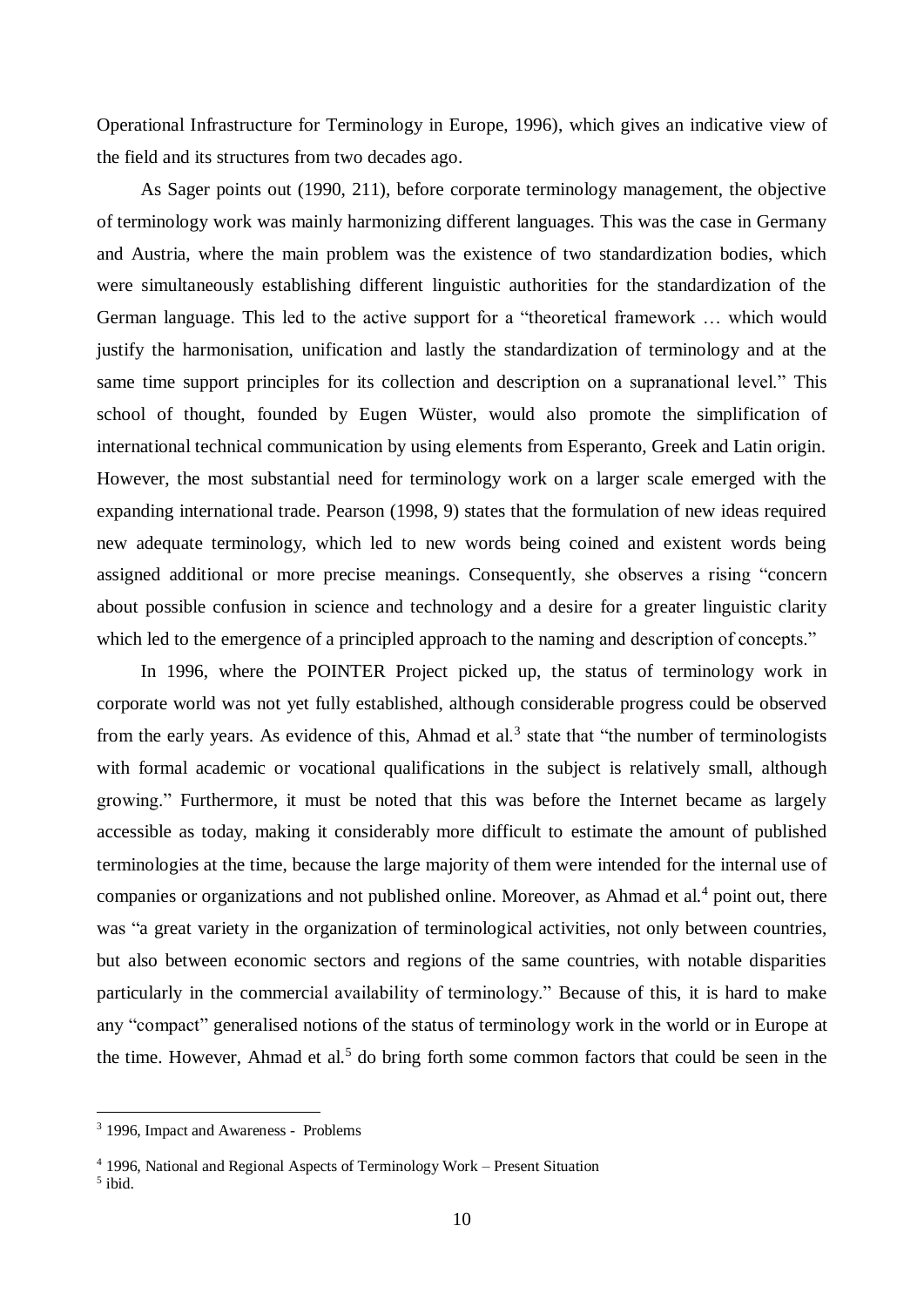terminology work being performed in Europe. First of all, they note that "some degree of infrastructure for terminology activities exists in almost all European countries, ranging from associations for translators, technical writers or even specifically for terminologists, to public bodies active in terminology work or promotion, and to courses in terminology offered in university, technical and whole-of-life education contexts." Secondly, it seems that only very few of these institutions and organizations produced terminologies for commercial purposes. Although terminology services were starting to be commercialised and offered, the sector seemed to still be underdeveloped, even in the most terminologically aware countries. And finally, the bodies producing terminologies or that were involved in activities related to terminology work did not seem to maintain any coordination, which led to possibly several similar publications with double efforts.

Furthermore, Ahmad et al.<sup>6</sup> also note that although some structures for terminology work do exist, the branch suffered from lack of awareness and "invisibility":

[I]t must be clearly stated that, in general, the strategic, commercial and practical value of terminology is basically unrecognised. This applies at all levels of activity (national, regional, European and international) in all sectors and types of organization (i.e. both public and private), and in all branches of trade and industry. In fact, to a surprising degree, terminology can be said to be "invisible". At a very basic level, many people have not even heard of the concept, while many others have no idea of its importance or of the basic methods associated with it, even though in practice they may be users or even creators.

In addition to the problem of invisibility, Ahmad et al.<sup>7</sup> raise the question of status, or a "general" image problem" to overcome. One of the factors strengthening this problem seems to be that "since everyone speaks at least one language, everyone is a language expert, and hence services in this area are 'nice to have' rather than essential." In consequence, the skills of terminologists (as well as those of experts in similar fields, like translation and technical writing) are undermined, and terminologists and other language experts generally occupy "a subordinate position in corporate hierarchies". This problem is a two-fold one: first of all, the many "amateurs" working in terminologists' place will continue to strengthen the impression that terminology experts are not really needed. Secondly, as these enthusiasts often collect terminological material as a side-project and not as a full-time occupation, the impression of terminology work being only something half-serious will also be enforced.

<sup>6</sup> 1996, Impact and Awareness - Problems

 $7$  ibid.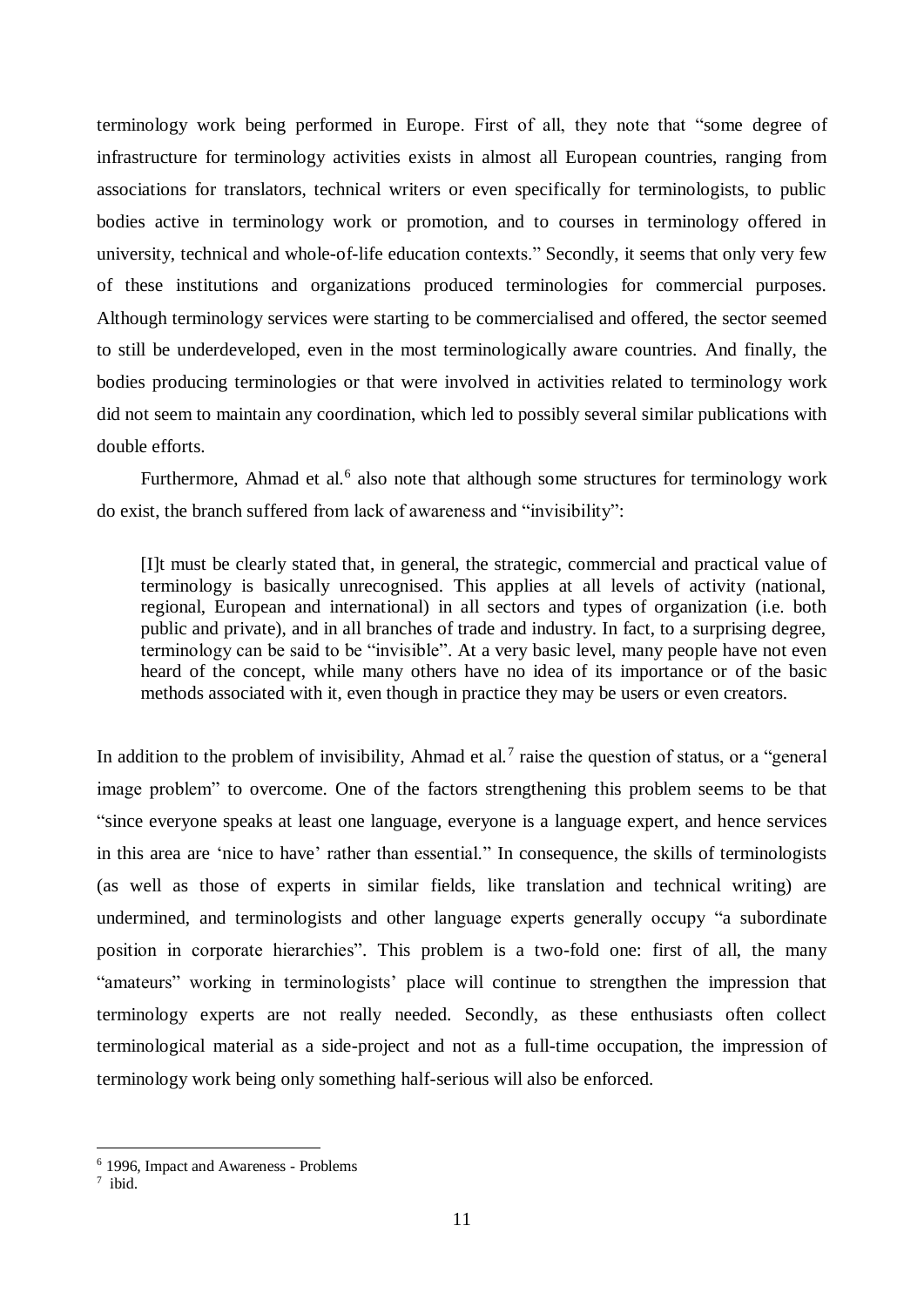The POINTER study was concluded only a few years after the recession of the 1990's, which, as Ahmad et al.<sup>8</sup> observe, had a significant, negative effect on the development of terminological activities in some industries, and forced some terminological units to be closed down. The status of terminology work suffered from a setback that took it back to "it's previous position as a parttime, low-priority activity, ever vulnerable to cutbacks in times of crisis."

It is only logical to suppose there is some fluctuation in terms of willingness to invest in terminology work if the economy is in crisis. This can be seen in the notable change that could be observed after the crisis of the 90's and at the turn of the millennium, when terminology as a science gained ground. To cite Wright (2001, 467), "[t]he extensive recent growth of terminology management has been spurred by mounting pressure for government agencies, companies and other institutions to produce high-quality documentation pertaining to virtually all aspects of their operations." As an example of this, we can name a number of European and other bodies alone producing specialized terminologies: IATE (Inter-Active Terminology for Europe), TermCoord, EuroTermBank, UNTERM (The United Nations Terminology Database)… to name a few. She notes a perceptible change for terminology management in the corporate world, where "[it] has been centred in language service or technical writing departments and, even more specifically, has focused on multilingual document generation and translation."

However, Wright (2001, 468) regrets that in many companies, there is still overlapping of terminological activities with translation services, which "represents a narrow view of the significance of terminology management for government industry and the economy in general." Perhaps this was still the industry recovering from the crisis, as she joins the view of Ahmad et al. in that compiling terminologies in isolated corners as almost a by-product of translations "also meant that terminological products were primarily used (and sometimes even generated) at the very end of the production process" (ibid.).

There is no way of knowing whether the economic crisis of 2009 had perceptible impacts in Europe, but at least the more recent publication of Kockaert and Steurs (2015, ix) seems to have adopted a rather triumphant opinion on the status of terminology as a discipline, which "has nowadays grown into a multi-facetted science, which seems to have reached adulthood." Although this citation refers to terminology as a discipline instead of a field of work, it can still be assumed that the situation of 1996 has changed significantly. If the discipline has evolved by integrating "multiple contributions not only from different linguistic schools, including computer, corpus, variational, socio-cognitive and socio-communicative linguistics, and frame-based

<sup>8</sup> 1996, National and Regional Aspects of Terminology Work – Present Situation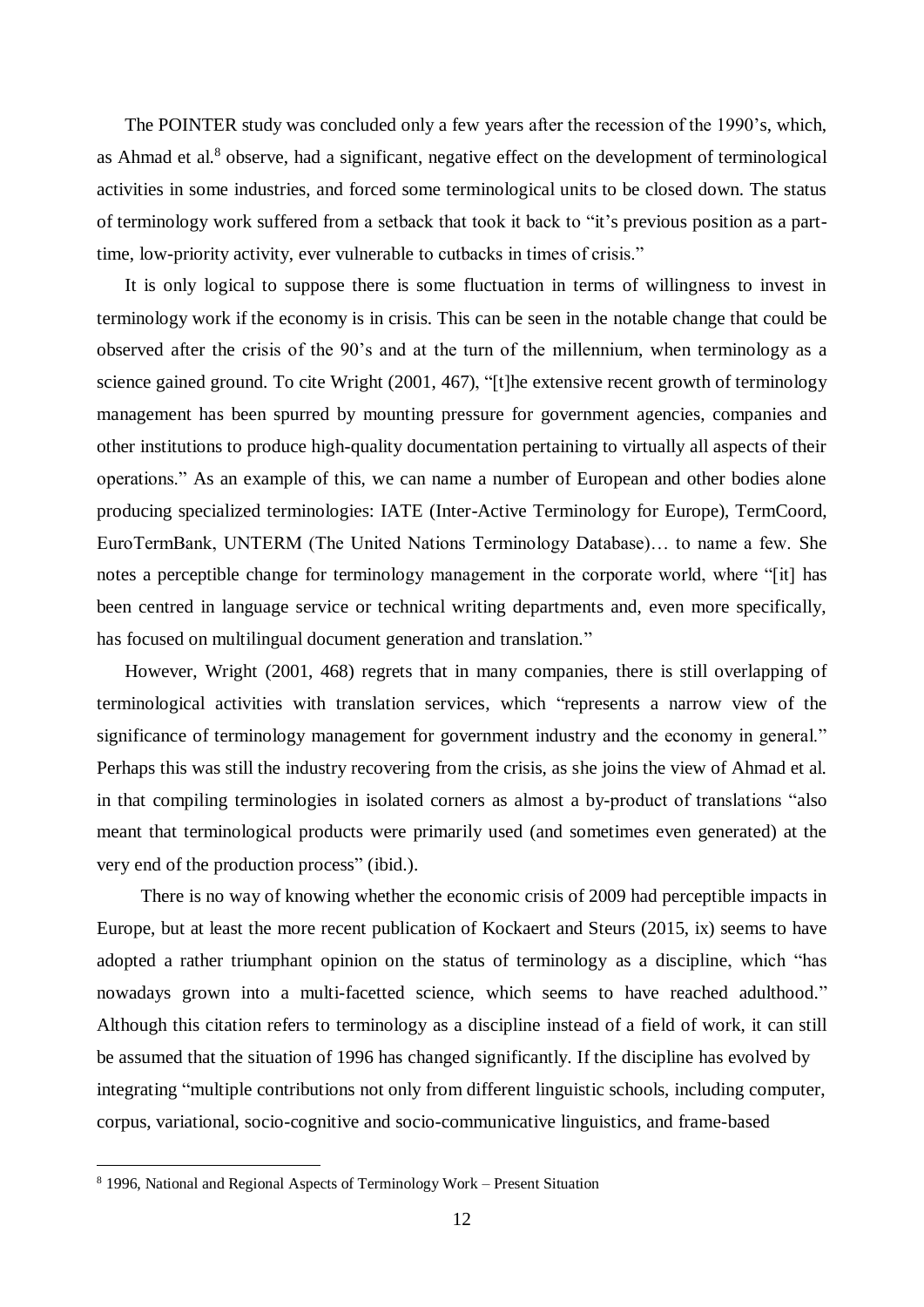semantics, but also from engineering and formal language developers" (ibid.), surely the field of work as well must have followed this evolution.

#### <span id="page-15-0"></span>**2.3 Terminology Work in Finland**

In this chapter, I will discuss, among other things, terminology work and its role in the Finnish framework. Because the analytical part of this thesis deals with a Finnish company, some responses regarding the role of terminology work that we will see in the analysis may reflect the national, cultural context. That is why a brief overview of the development of terminology work in Finland is needed.

 The Finnish Terminology Centre TSK was founded 43 years ago, in 1974. According to Katri Seppälä, the director of TSK (2009), "in 35 years the TSK has published 39 vocabularies on various subjects in the TSK vocabulary series and many other publications, too … [which] proves how important terminology work is." These numbers, however, seem quite insignificant, when compared to The Finnish Standards Association SFS's estimation of 50-60 terminology projects per year in the field of technology alone since 1988 (Sanastotyön käsikirja, 1988). However, the explanation may be that special language vocabularies are usually compiled by the fields in question, without contacting the leading organizations in terminology work. This causes difficulties when it comes to counting the actual ongoing or finished terminological projects. It is thus virtually impossible to estimate the number of ongoing or recent terminology projects in Finland.

Terminology has gained visibility in the form of recurrent publications, such as the Finnish terminologists' magazine, Terminfo, and as a discipline: Helsinki, Turku and Vaasa Universities offer courses in terminology. It is therefore safe to say that at least the field is not invisible and furthermore, continues to develop.

 Although many important technological leaps have already been made and terminology management has evolved accordingly, there is no reason to imagine that terminology work has reached its highest peak. Although it has proved its utility, it has not yet developed into a wholly self-sufficient, independent domain, but remains largely dependent on the support and financing of the public administration. As Seppälä (2009) points out,

> terminology work and the need for it have also been taken into account in the plan of action for the language policy in Finland published in May [2009]. The plan recommends that an explicit framework for terminology work should be created and that the financing should be provided for to guarantee the continuity of the work.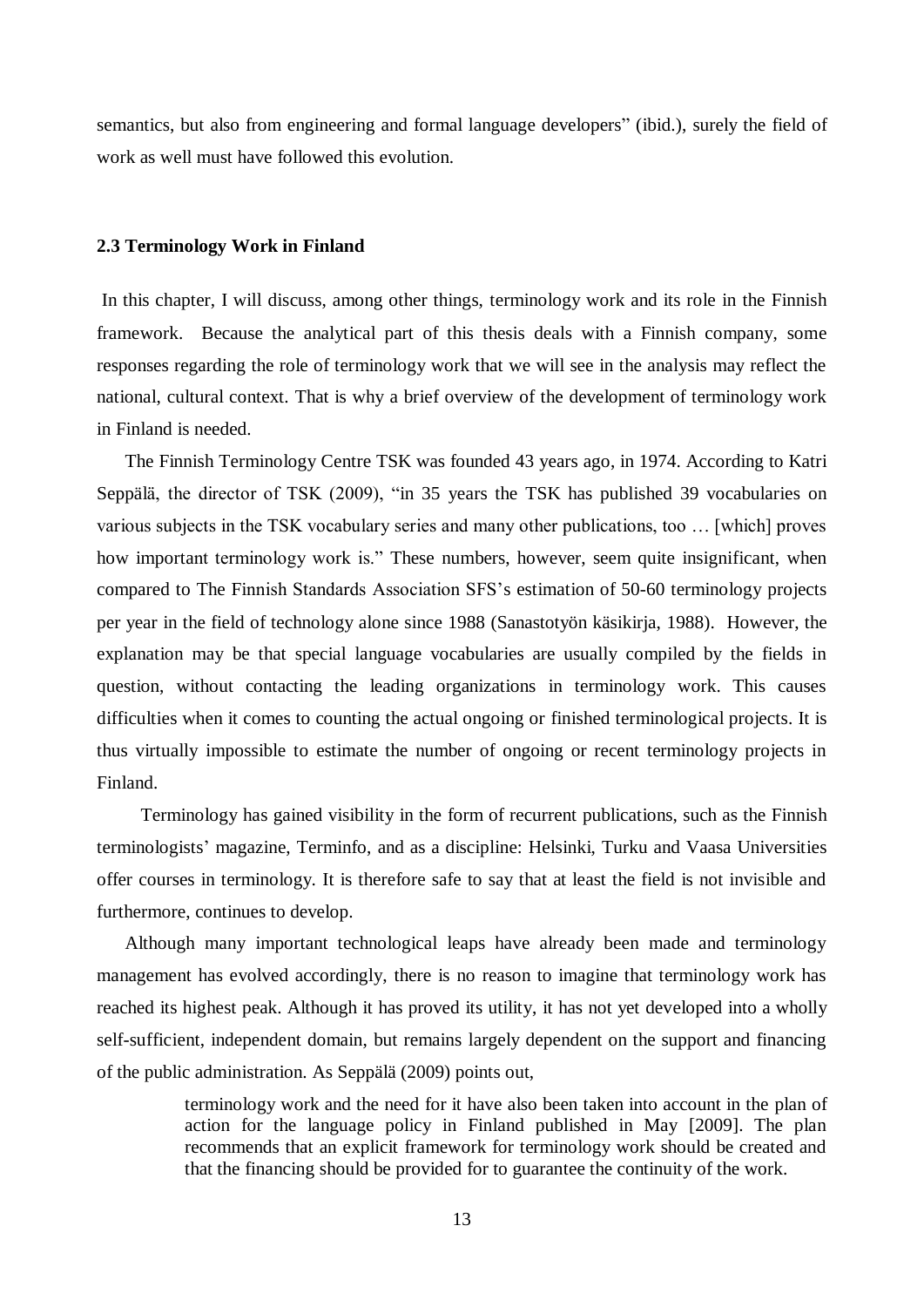The problem is that, in these financially unstable times, who would want to "provide for an explicit framework for terminology work"? According to Seppälä (2010a), nothing had been done yet in 2010 to assure the realization of this plan of action.

 However, although the economic situation may not be at its best, the picture is not all that grim as one might imagine. Evidently, Seppälä (2010a) acknowledges that the recent economic development affects the demand and the interest towards terminology work, but states that the effects have not been too substantial. She maintains that it is not only the large, international corporations that contact TSK. Often, though, when the commission comes from one company, it is very probable that the company is of significant size and that the project is a multilingual one. Nevertheless, many TSK projects are so called sectoral projects and may be sponsored by several organizations and not only by corporations. It is also noteworthy that not all of TSK's clients are companies and that it is not at all uncommon to come across organizations of public administration, associations or other organizations ordering a commission or participating in sectoral projects.

 Seppälä (2010a) observes that usually there is a preference for engaging an outside contractor. However, there is still interest in laying the foundations for permanent terminology work within some companies, and consequently clients are sometimes interested in training their own staff.

 In addition to the work done by TSK, the continuity of the field is assured by other means as well. According to Seppälä (2009), independent, permanent terminology committees for paper industries, construction work, fire departments, IT, medicine, etc. have been established so that the documentation corresponds the level of national and ISO standards. These committees not only monitor the quality of documentation but have also published field-specific terminologies. Moreover, terminology courses have made their way to Finnish universities, although not in great abundance. All of these factors make it reasonably safe to assume that the field of terminology work is nowhere near a crisis in spite of the economic situation.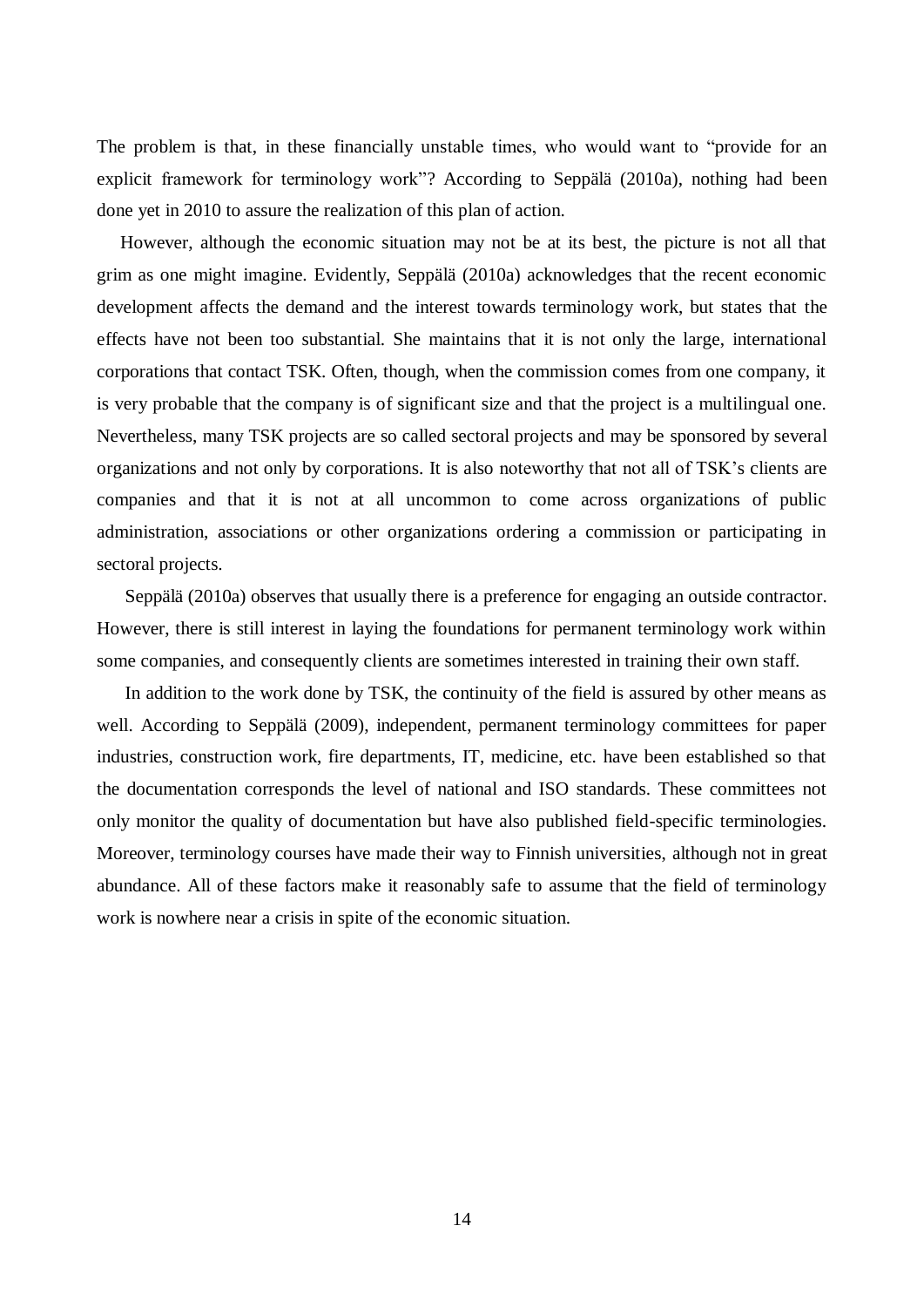#### <span id="page-17-0"></span>**3. Variables Affecting the Status of Terminology Work**

My hypothesis is that the attitudes of employees towards terminology work depend most often not on the work itself, but rather, on two things: their attitudes towards the personnel appointed to it and the efforts invested in the work. The actual work may be judged unnecessary unless proven otherwise, or in some cases, especially in large companies where departments do not necessarily come into contact with each other, the whole existence of terminology work may be left unnoticed.

The attitudes towards terminology work may not be the same before and after the moment that the terminology has been taken into use, but may change according to the estimated usefulness of the terminology. In this case study, the focus is on the work itself, not any actual terminology, although the work and its end result both play an important role in how terminology work is perceived. I will concentrate on what I consider the first important factor affecting the status of terminology work, that is, the attitudes towards the personnel appointed for it.

 The second factor, namely the efforts invested in terminology work, is less obvious. By *efforts* in this chapter I mean anything that could be considered to be an input affecting the quality of the work; expenses, trained personnel, time and tools. In this chapter, I will cover some of the different variables affecting the status and the expectations for terminology work. These factors form the core of the perception-related questions in the questionnaire. Nevertheless, some of the aforementioned variables are too complex to introduce as such in the questionnaire (for instance, expenses, tools and time) for the simple reason the employees do not necessarily have sufficient background information for assessing how much to invest in terminology work. Each factor is still somehow presented in the questions, although in a subtler manner. I will return to this when discussing each element.

#### <span id="page-17-1"></span>**3.1 The Costs Related to Terminological Projects**

Although the idea of a thorough "mapping" of the terminology of a field seems if not absolutely necessary, at least useful, it often depends on the actual costs whether or not terminology work is carried out in a company. Or, presented in other terms: the money invested in terminological projects seems not to bear fruit immediately after the investment, but rather in the long run, and even then, it is difficult to calculate in monetary terms what has been gained or saved.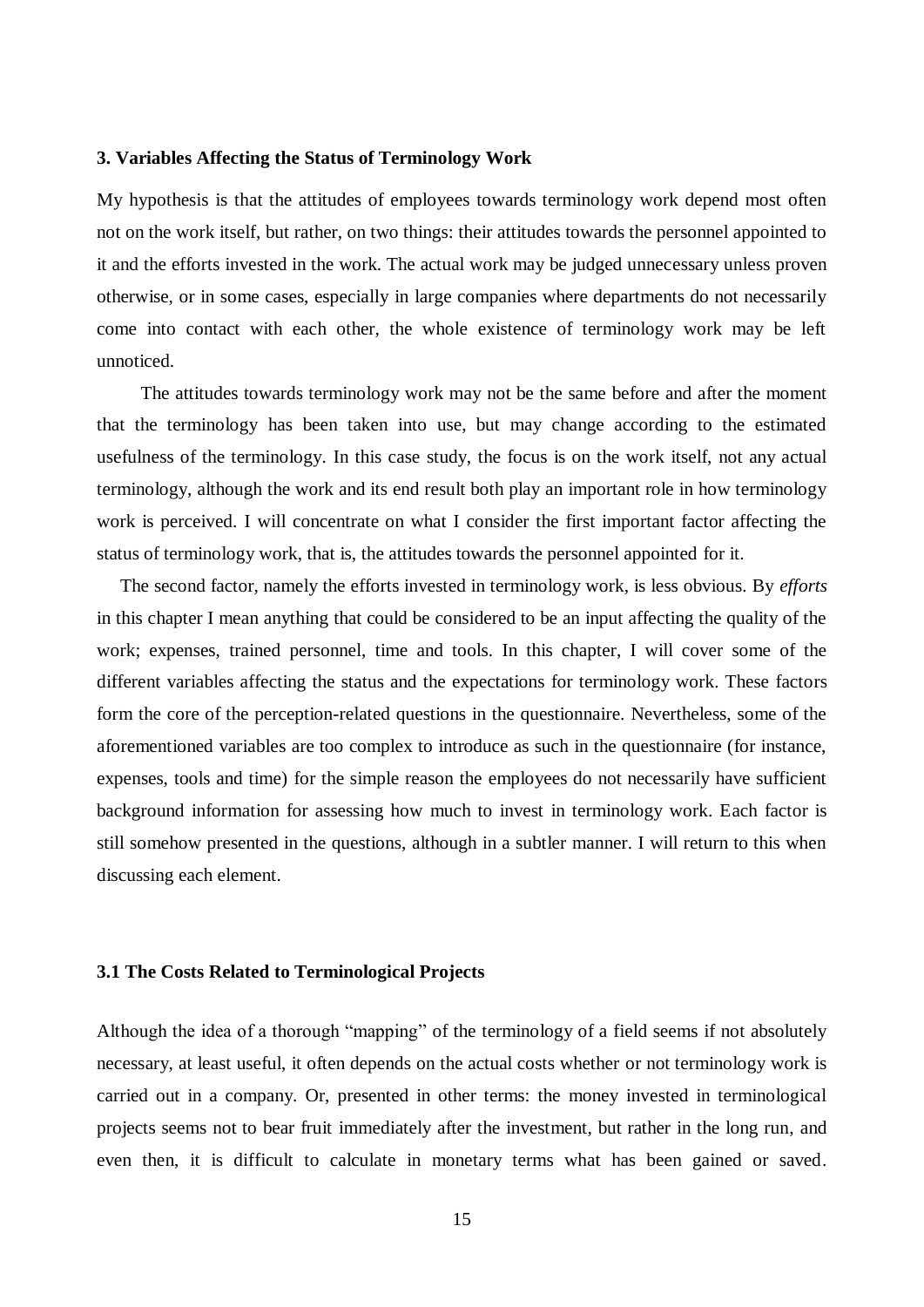Unfortunately, as the economic situation is still somewhat unstable, and cuts and savings are made anywhere possible, it is often the least productive units that will have to make the sacrifice. As the productivity of terminology work cannot be seen instantaneously in, for example, the sales, it is hard to estimate the true value of such work.

 Obviously, it is as hard to try to estimate the costs of successful terminology work as well. To illustrate this point, let us imagine a company with one appointed terminologist for a one-year project. The actual costs for this project would then consist of the salary for the terminologist and, eventually, if needed, the purchasing or development of terminology retrieval, processing and storage tools. The result is a five or a six-digit number. In addition, the one formed terminologist compiling the terminology may not necessarily stay on the project forever. A training for his or her follower may become necessary. Furthermore, purchasing or developing a tool would be only the starting cost – the rest depends on whether a licence is required, not to mention the costs of updates, maintenance, storing data… Nonetheless, as will be seen in the next subchapter, one terminologist alone will not produce the best results. Consequently, let us imagine the same – although perhaps somewhat idealized – situation with a whole terminology department, consisting of two terminologists, one expert in information management and two subject-field experts. Suddenly, to produce high-quality terminology work, the expenses are five-fold. This little exercise, even if somewhat vague, gives at least a rough image of the total investment. In reality, it is nearly impossible to evaluate the size of the total investment as other measures may be required in order to reach the optimal result.

Ahmad et al.<sup>9</sup> confirm that "[t]he true cost of terminology is bound to be affected by a variety of factors, including available resources, the number of terms and languages to be documented, the creation processes involved, data maintenance requirements and the status of the subject field as established or newly emerging." Accordingly, the range of the project may be considerably larger than the company had even thought of, and cannot necessarily be counted as simple work hours. Furthermore, the needs of companies are all different. Other factors as well render estimating the actual expenses more difficult. As Ahmad et al. (ibid.) observe, "[a]nother problem where costs are involved is that there is often an explicit unwillingness by terminology creators to disclose the cost of their data (where known) or even to assist in its analysis." They explain this with the terminology creators' fear of failing to justify the costs of terminology work in relation to the benefits from it, as well as with their lack of business skills required to convince the client. Seppälä (2010b) confirms that, at least in the Finnish framework, details concerning

 $9$  1996, Economic Aspects of Terminology and Terminology Work – Costs – Problems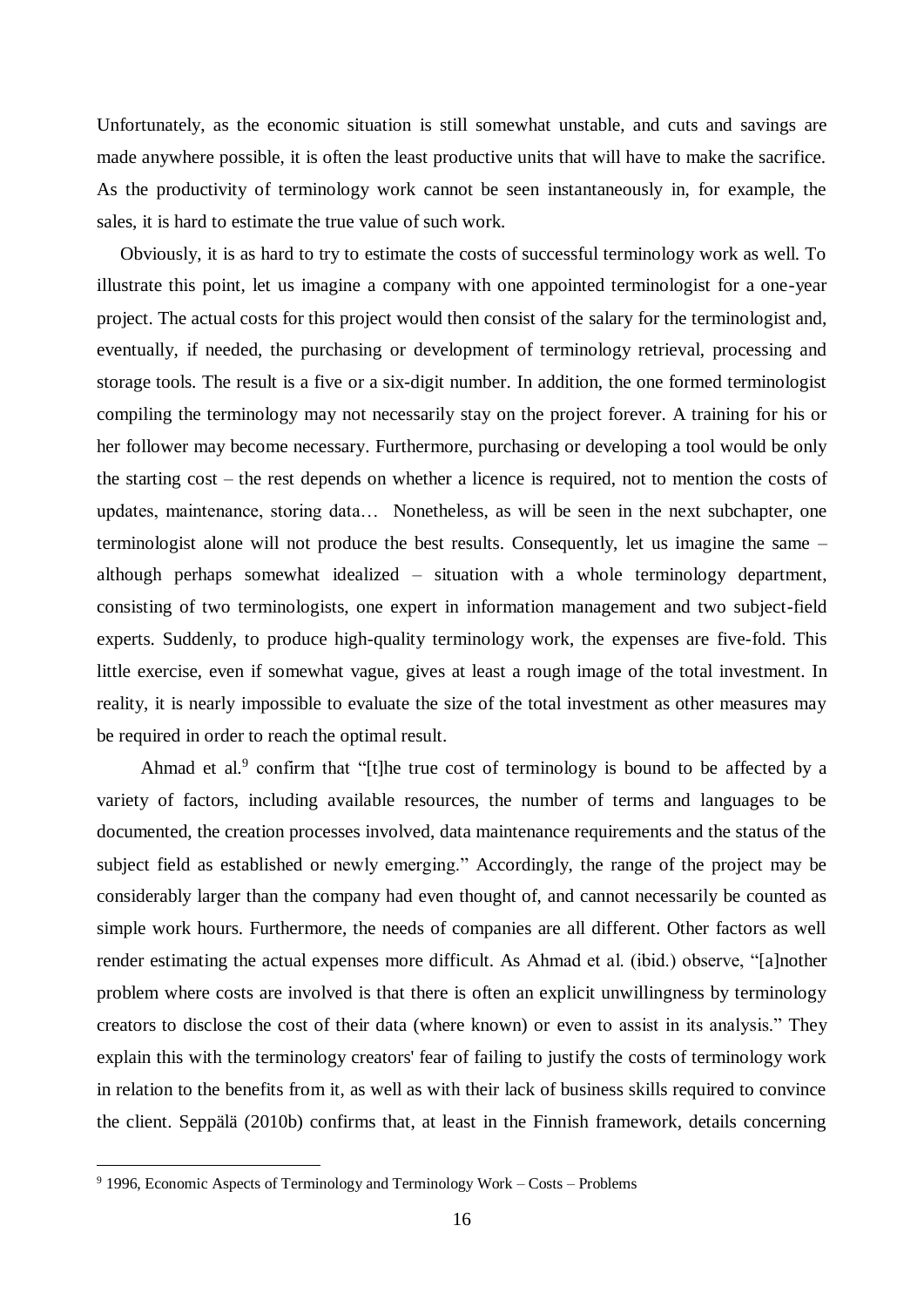the pricing of terminological projects remain classified information. In regards to the need to justify the costs of terminology work, she states that the more the client is familiar with terminology work, the less there is need for explaining the reasons for its costs.

The purposes of terminology work may also greatly affect its costs. A terminology to be used mainly for translation purposes differs from a terminology compiled for other reasons. I will return to this below when discussing aspects concerning the acquisition of terminology management programs. Similarly, Ahmad et al.<sup>10</sup> draw attention to the fact that

> [w]hilst a relatively low cost may well be expected in small language service enterprises producing small collections of terminology on an ad-hoc basis, the cost of highly prescriptive terminology (in particular for standardisation purposes) can be substantial, especially in small countries or markets.

All these factors cause noticeable variation in the pricing of terminology work. Therefore, it is difficult for enterprises offering terminology services to give, offhand, an exact estimation of the expenses to be invested in a project without having discussed the details that may seem insignificant to the client but tend to have considerable effects on the final costs. On top of that, Ahmad et al.<sup>11</sup> criticize the lack of sufficiently accurate costing models, of substantiated market data and of business and management skills among terminologists, which would allow elaborating more coherent pricing models. This would also permit the sector to benefit from an image facelift, as its marketing and offering consultancy services would be made easier.

To resume, sometimes the expenses seem too great for profits that can be only seen in the long run, which may cause reluctance in the corporate management to invest in terminology work at all. However, the attitudes towards investing in terminology work are difficult to measure unless interviewing the actual managers deciding about the company's investments. I do not expect employees to know the "reasonable" amounts to invest in terminological services, since, as we have seen, there is no simple way of calculating the costs and the benefits of terminology work. Therefore, the most elegant way of asking the employees their opinion on whether terminology work is worth investing in, is to phrase it in a way that the actual sums are never mentioned. Consequently, in the questionnaire, I will ask the respondents their opinion about the *current* state of terminology work in the company and if they feel that terminology work should be invested in more. I will return to this in chapter 5.6.

<sup>&</sup>lt;sup>10</sup> Economic Aspects of Terminology Work – Costs: Problems

<sup>&</sup>lt;sup>11</sup> Economic Aspects of Terminology and Terminology Work – Pricing: Problems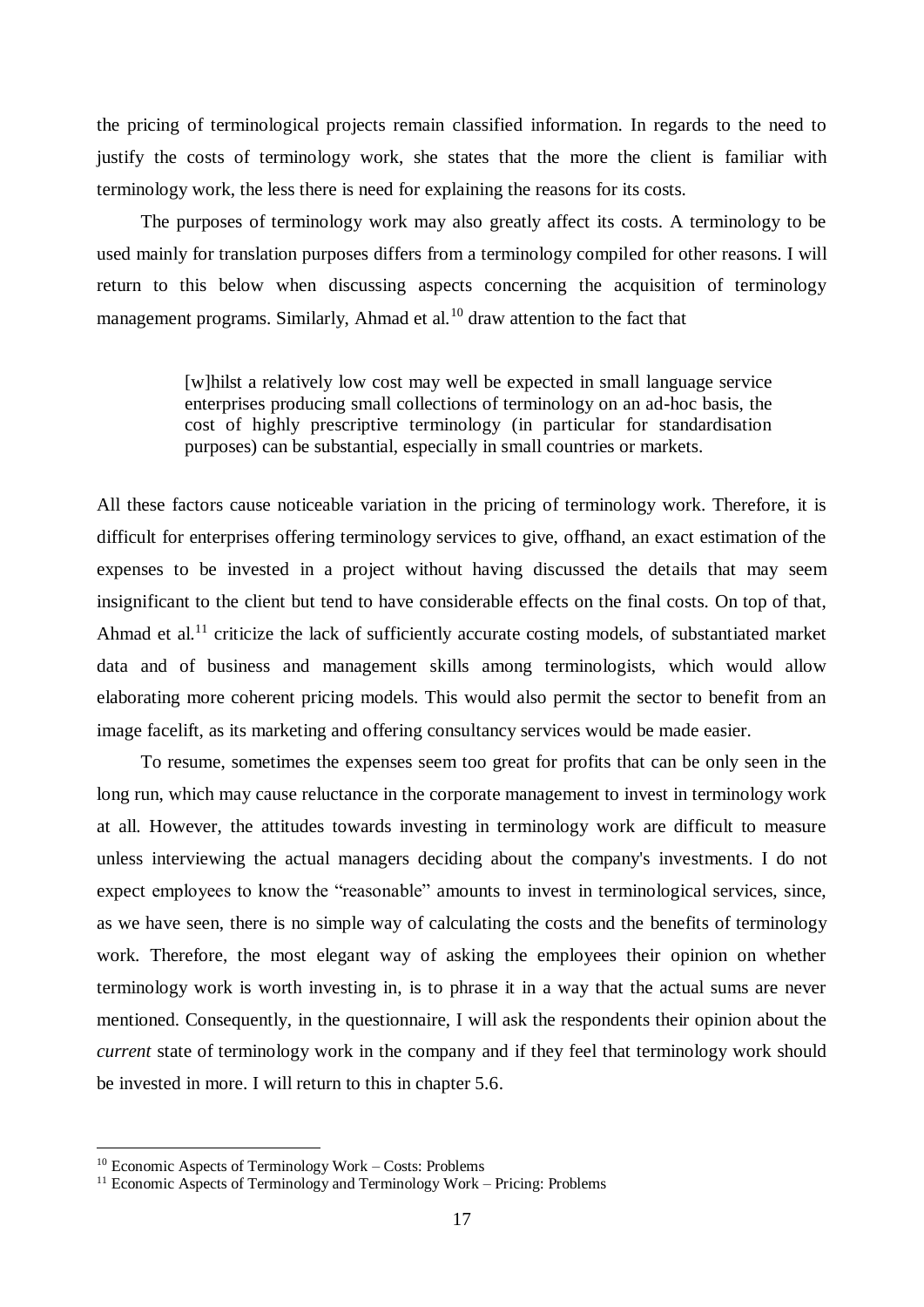#### <span id="page-20-0"></span>**3.2 Acquiring Adequate Tools for Terminology Work**

Term banks, translation memories, retrieval tools and other applications have become an essential part of terminology work. They affect every part of it, from work pace for those who store and compile terminological data, to usability for those who benefit from it. Their influence on the user is eminent, since after all, the program used will render terminological data their external appearance, or the interface that the users will come to contact with. Thus, it is only logical to assume that the users' experience of the application itself will affect their way of thinking about terminology. However, because there are numerous tools that could be presented here, and because presenting them would not be very relevant for my case study, I will not go into too much detail. It would not be relevant, because in the company of this case study, no previous terminology work had been done by 2010, the company had not acquired any terminology management tools, and, consequently, the employees had no significant experience of terminology management tools. Therefore, it is reasonable to say that terminology management programs had not – at least to a great extent – affected their opinions on terminology work. Nevertheless, since terminology management tools have unquestionably become a major factor affecting every aspect of terminology work, including the expenses to be invested in it, I cannot exclude them altogether.

In the company, a tool to store terminology data in  $-$  a term bank at its simplest - would be of crucial importance for the continuation of terminology projects. Without one, every project has to be started almost from scratch; its form of realisation must be discussed every time anew since there was no database to store the gathered information into. In addition, the employee's easy access to the collected terminology should be ensured. If it is stored in different documents, searching for one particular term becomes exhausting. Furthermore, an ideal term bank application would include several different aspects that cannot be provided by simply collecting terms in, say, a PDF document, such as extended query features, different modes of access for those who use and those who collect the terminology, a guide for the application, tools that would enable creating concept charts, access from Intranet, a user-friendly interface… to mention a few. Combined with translation memories, term banks would be of substantial help in communication with foreign clients. Nevertheless, opting for a term bank or a program that would combine all of the aforementioned aspects can prove to be difficult. Roulin (2001, 38) states that the *thesauri* would partly cater for the features that lack from term banks: "A thesaurus is more than a mere list of terms. It is a semantically structured set of concepts. The vocabulary is organized according to relations so that it will be easier to understand, survey, and use in a way that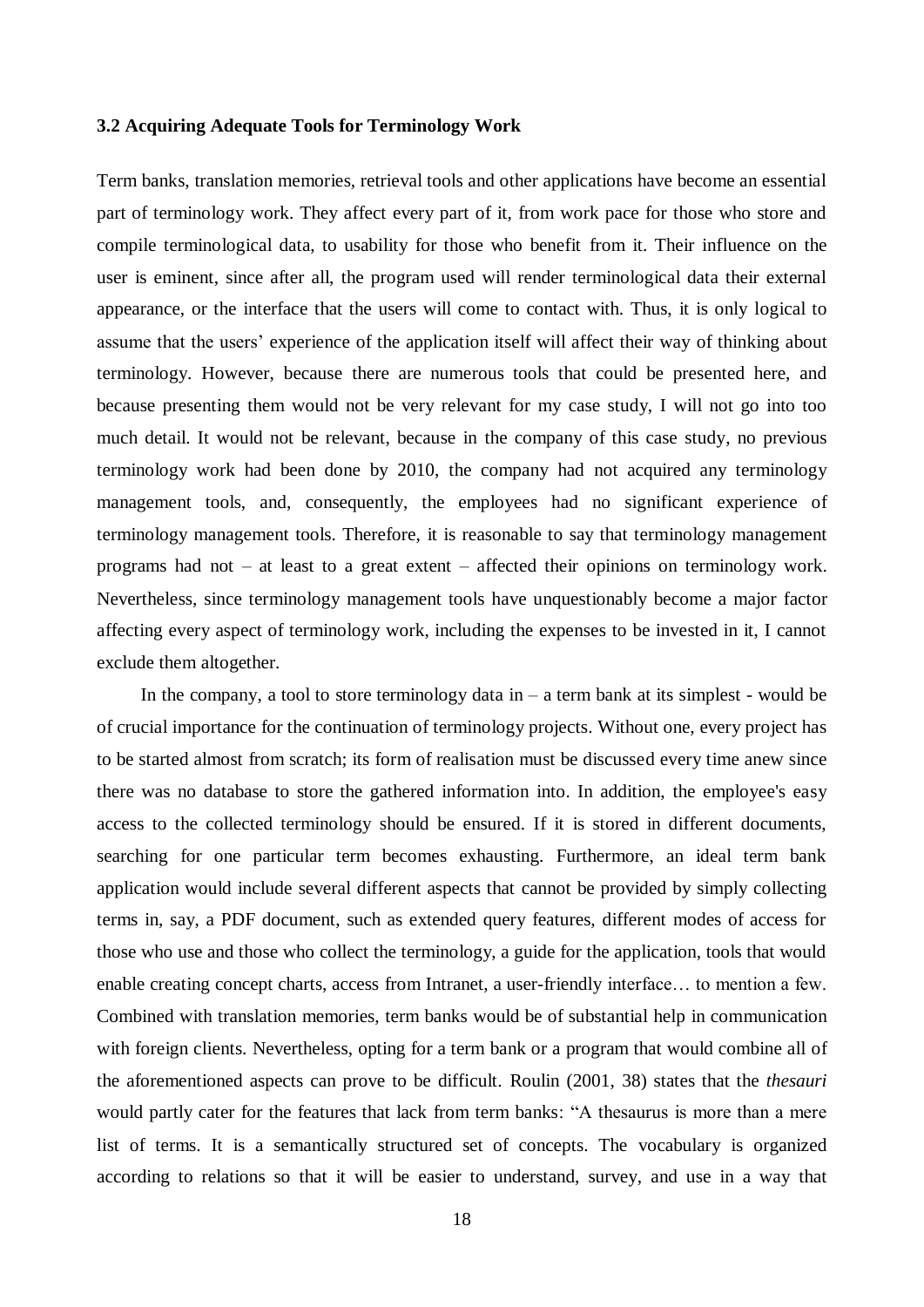emphasizes the meaning of the terms that comprise it." In addition, using a multi-lingual thesaurus would allow constructing identical semantical relations between language versions, never losing the relation to the concept itself. Other aspects to consider when opting for a thesaurus would be whether the integrated tools are sufficient for all users and all tasks. The advantages of the integrated tools according to Roulin (2001, 383-384) include immediate availability of corrections and updates as well as the availability of usage statistics. If more than one user groups are involved in using the tool, a specialized tool would probably be more adequate in that it would allow controlling the management of versions and separating different user systems in target systems.

Therefore, the acquisition of the "right" terminology tool may become more difficult than what it may seem at first. A term bank should enable storing different kind of information on terms and concepts and presenting them simultaneously in a coherent manner. Extraction functions, their layout on and compatibility with different supports, as well as the research and editing functions should also be considered in advance.

The choice of the program conditions, then, largely the way the project will be led: if the tool allows differentiating user profiles from administrator profiles, this means that there are several people involved. Are all of the users allowed to make entries? If yes, who validates them? Must entries follow specific rules for their format, and is there a control function in the tool to ensure these rules are followed for new entries? Can images be used as definitions? All of these questions would ideally be considered before-hand.

Steurs, De Wachter and De Malsche (2015, 222) compare five different tools: "SDL MultiTerm: the market leader, MemoQ: voted the best TMS [Translation Management System] tool, Wordbee: the new trend of tools in the cloud, i-Term: the ISO-standard, and finally TermTreffer: the exception, made-to-measure." The five were analysed according to five principal criteria (2015, 227): presentation, interface, record structure, in- and output and integration, and chosen because they differ greatly. I will not present each of them in as much detail as Steurs, De Wachter and De Malsche, but give a brief description in order to demonstrate that the choice of the right tool is not only important, but very difficult.

The first tool, SDL MultiTerm package, consists of separate modules: SDL MultiTerm Desktop, SDL MultiTerm Convert, and SDL MultiTerm Extract, each of which reply to a specific need and can be used together or separately. To resume the advantages listed by Steurs, De Wachter and De Malsche (2015, 229-231), the search functions of SDL MultiTerm are advanced, it allows unlimited simultaneous connections, is available online and as a desktop application, is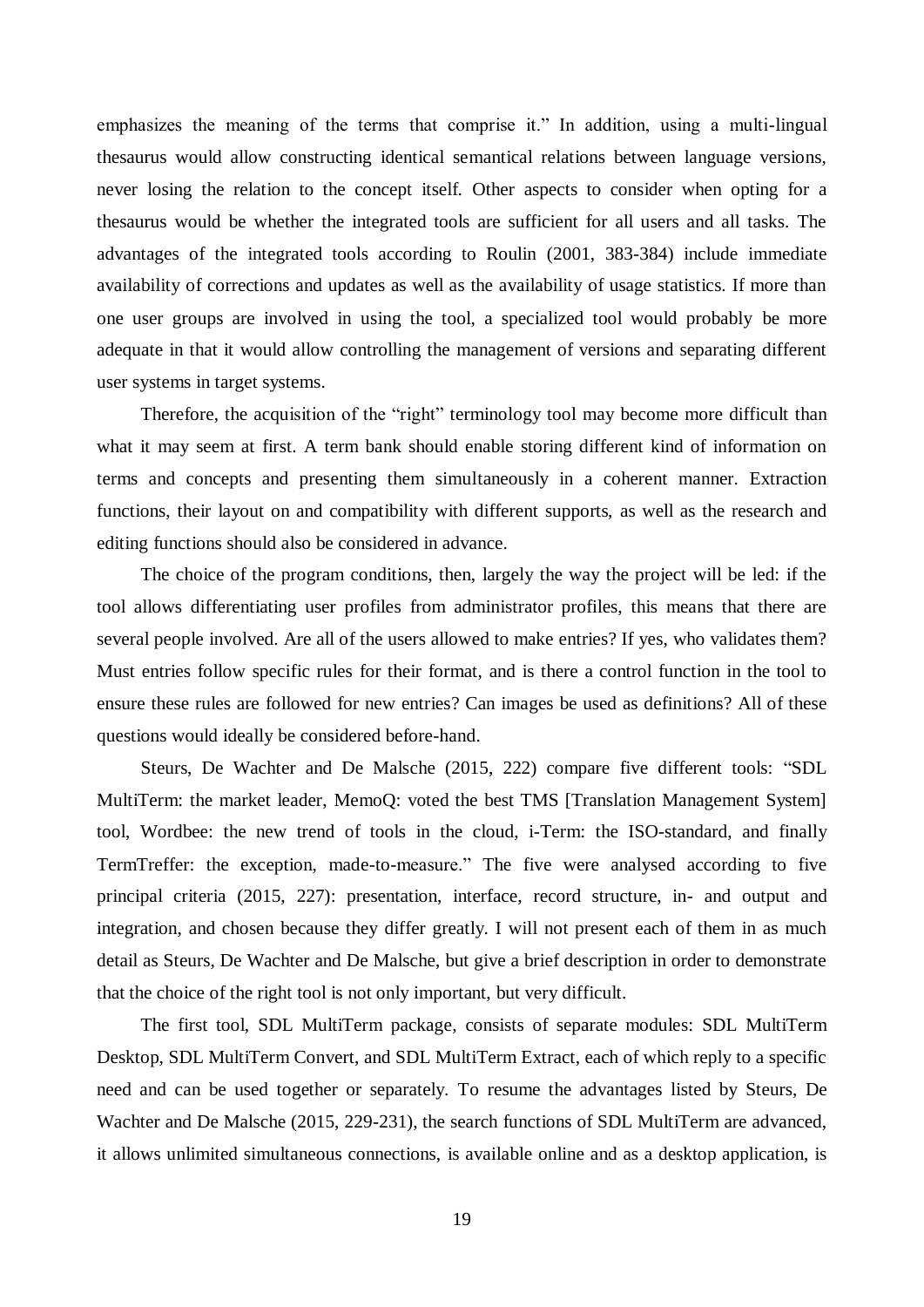relatively easy to edit and it supports numerous formats. Its disadvantages are the lack of control on term entries – only double entries are automatically recognised, not the format of the entry – and also the fact that editing is easy. If anyone can edit and add, there is no need to validate the entries separately, which may weaken the quality of the terminology.

The second tool, MemoQ, and its module MemoQ Translator Pro, as its name indicates, is optimised for translators. However, other versions and add-ins have emerged since the comparative analysis of Steurs, De Wachter and De Malsche. The MemoQ family now includes stand-alone products such as MemoQ Free Translator, MemoQ Project Manager and MemoQ web licenses alongside with MemoQ Translator Pro for individual use, and for teamwork, there are MemoQ Server and MemoQ Cloud Server [\(www.memoq.com\)](http://www.memoq.com/). The Project Manager module offers the most comprehensive features for terminology management with several import and export formats, control for approved and forbidden terms, multilingual entry possibilities, and customisable entry structures, even allowing embedding images. However, the division into different modules is rather confusing, and acquiring the project management module for terminology management, and then acquiring an optional module, server or cloud server might prove costly.

The third tool on Steurs, De Wachter and De Malsche's list (2015, 236-237), Wordbee, differs from the two previous tools in its interface accessible only online:

The tool tries to offer a web-based approach, aimed specifically at user-friendliness for collaborative projects. Users do not buy a conventional license, but subscribe to the tool through SaaS. SaaS stands for "Software as a Service" and it means that users do not have to install, manage or maintain any software or servers, because that is part of the "Service". The software is accessed via any popular web browser. This also implies that the initial setup cost is much lower than is the case with the conventional purchase of a tool with a perpetual license.

The obvious advantages are the low initial cost and freedom from version management, perhaps even storing the data on Wordbee's well-secured servers. Nevertheless, the online interface is Wordbee's worst disadvantege as well, as the term entry structure is rather limited, does not allow adding images or organising concepts according to fields and does not provide double entry control. Furthermore, the structure is only partly ISO compliant.

The approach of i-Term, on the other hand, is similar to that of Wordbee. It is a wholly web-based interface with a hosted server environment for customer data. I-Term, however, is designed from the ISO perspective and, consequently, provides a very detailed entry structure with the possibility to customize fields according to the customer company's needs, and include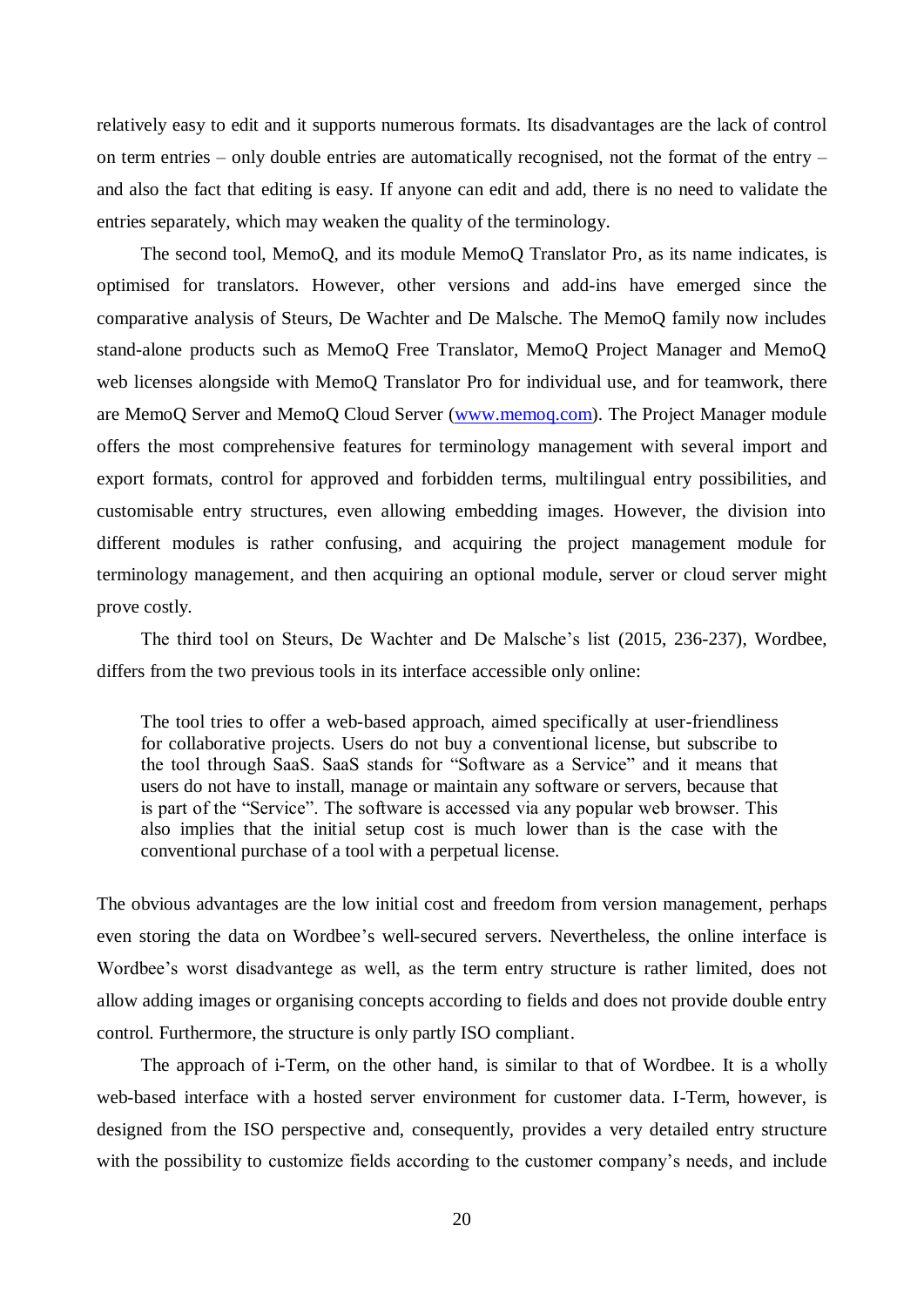representations of the whole concept system, as Steurs, De Wachter and De Malsche (2015, 241) describe:

Users can add concepts to an i-Model diagram and interactively build complex representations of the concept system. Each concept is represented by a box containing the term. These boxes can be linked according to their relation (type relation: "part-whole relation", "temporal relation" and "associative relation"); each represented by the ISO approved symbols. Furthermore, characteristic features can be added. All this information is included in the term record automatically with hyperlinks to the term records of the linked concepts.

Unlike the other tools presented above, i-Term is purely a terminology management tool and does not provide a translation environment. The other difference is that it supports all languages, but does not provide an automatic spell-check.

The last tool described by Steurs, De Wachter and De Malsche (2015, 242-244), TermTreffer, is a term extractor rather than a terminology management tool, and designed for a very specific context; extracting Dutch terms from Dutch corpora. Consequently, TermTreffer is not a tool to consider as such as a possible acquisition, but a point of comparison of what exists or could be developed for the specific needs of each terminological project. That said, a solution of this type would be suitable for a project where there are already existing corpora. The extractions create clusters of term candidates around their entries, which can be edited, added or deleted by the users. The entry structures are more limited than in the other tools, and it would be unreasonable to imagine ISO compliant entries as a result, but an extraction tool might facilitate considerably the planning and the selection of terms of a terminological project.

The diversity of the domains involved in terminology projects also requires different types of classification. Santos and Costa (2015, 163) introduce yet another approach to classifying information: knowledge representation. In their scenario, the conceptualization of knowledge is no longer conveyed only through concept-term relations, but a visual concept map of a domain of knowledge was created. In order to do so, they used a collaborative software tool, CMapTools for the graphic knowledge mapping. Nevertheless, the problem identified with this representation is that "[a] concept map does not intend to be a formal representation artefact. The relations between concepts established in such products, require knowledge on formalization languages" and that eventually, the visual representation is unable to contain all of the relations between concepts that the text-based terminology tool could.

As seen above, a multitude of tools and applications exist on the market. Although there is no shortage of options, the company may solicit terminology service providers to negotiate the creation of a customised terminology tool to answer to all its needs. Another problem arises from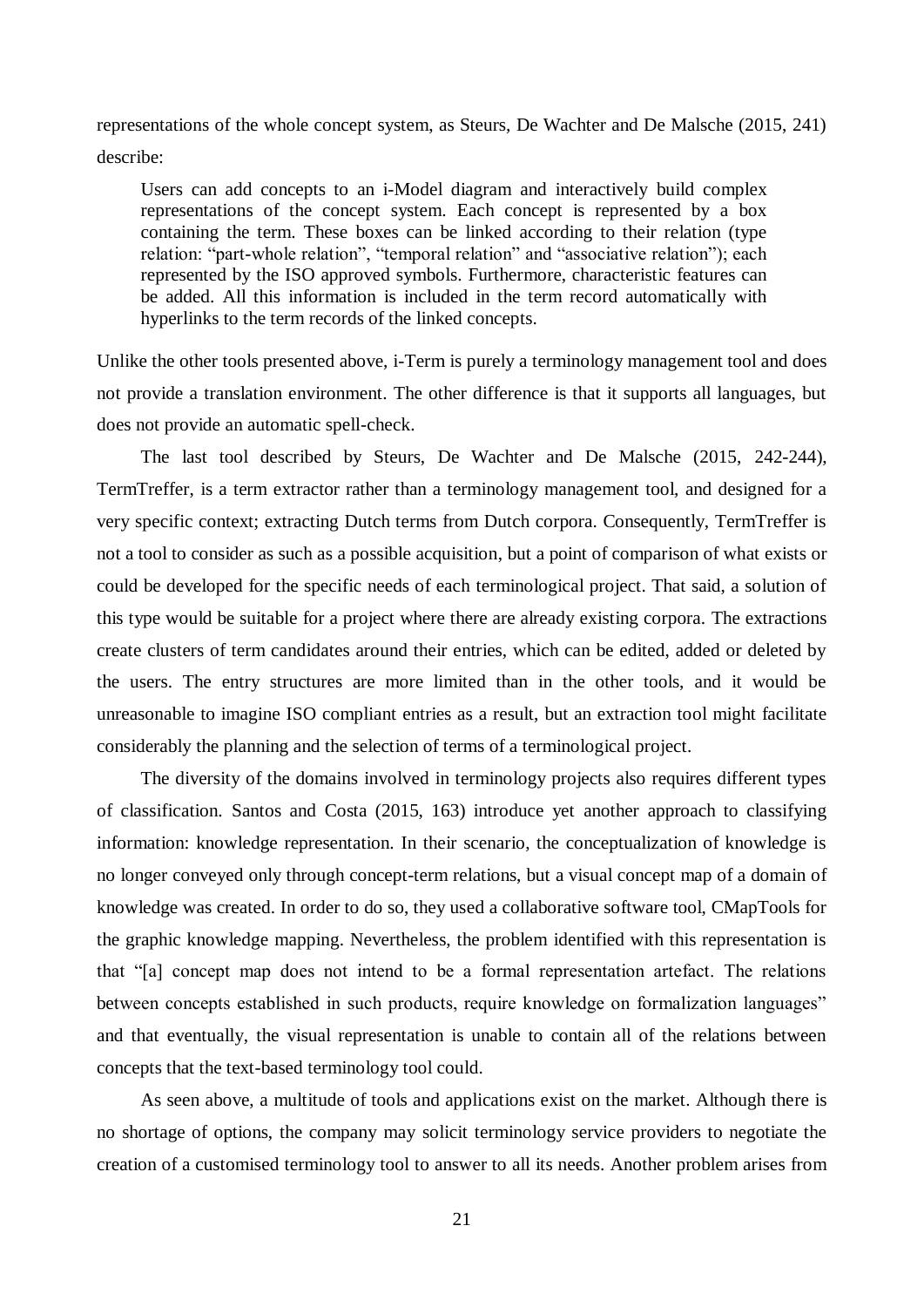the development of terminology management programs. Extreme care should be taken to develop the essential features, so that there would be no surprising problems with its usability, the program functions as it is supposed to, and nothing is missing. Nevertheless, products are rarely perfect, and the initial expenses are likely to grow if the finished program does not, after all, meet the expectations and has to be completed with additional modules, or replaced with a better or a more modern one.

At the moment of making the decision of acquiring a term processing tool, all of the expectations of the terminology project and of the tool should be considered. Nonetheless, it would be unrealistic to expect that the people making the decision are aware of all these different factors unless they are themselves familiar with the field of terminology work. Thus, without thorough groundwork in order to map the expectations for the terminology tool, the purposes it is supposed to fill, and the kind of investment the company is willing to make (time and expense wise), there is a risk that the acquisition does not fully correspond to the needs.

Seppälä (2010 b) adds that TSK, although it offers terminology services, does not develop tools for their clients but may help only in defining the necessary features. Therefore, if a company wanted to invest in terminology work by ordering terminological services and an appropriate tool for supporting them, one subcontractor may not be enough to supply both, terminology work and the tool required for it. This may, in turn, weaken the motivation in investing in such a task at all.

#### <span id="page-24-0"></span>**3.3 Personnel Appointed for Terminology Work**

As already discussed in 2.1, the status of terminology work may be somewhat unrewarding. Ahmad et al.<sup>12</sup> point out that "individuals who are required to create and use terminology are expected to be particularly proficient. In spite of this, the status enjoyed by these creators/users is highly dissatisfying, and career development paths offered prove to be rudimentary." In addition, terminology work is not always recognised as a "legitimate" branch. Consequently, although according to Ahmad et al.<sup>13</sup>, in an ideal situation it is a group of terminologists and subject matter experts that compiles the terminology, the task is more often appointed to other employees in addition to their "normal" work tasks.

<sup>&</sup>lt;sup>12</sup> 1996, Actors and working conditions - Problems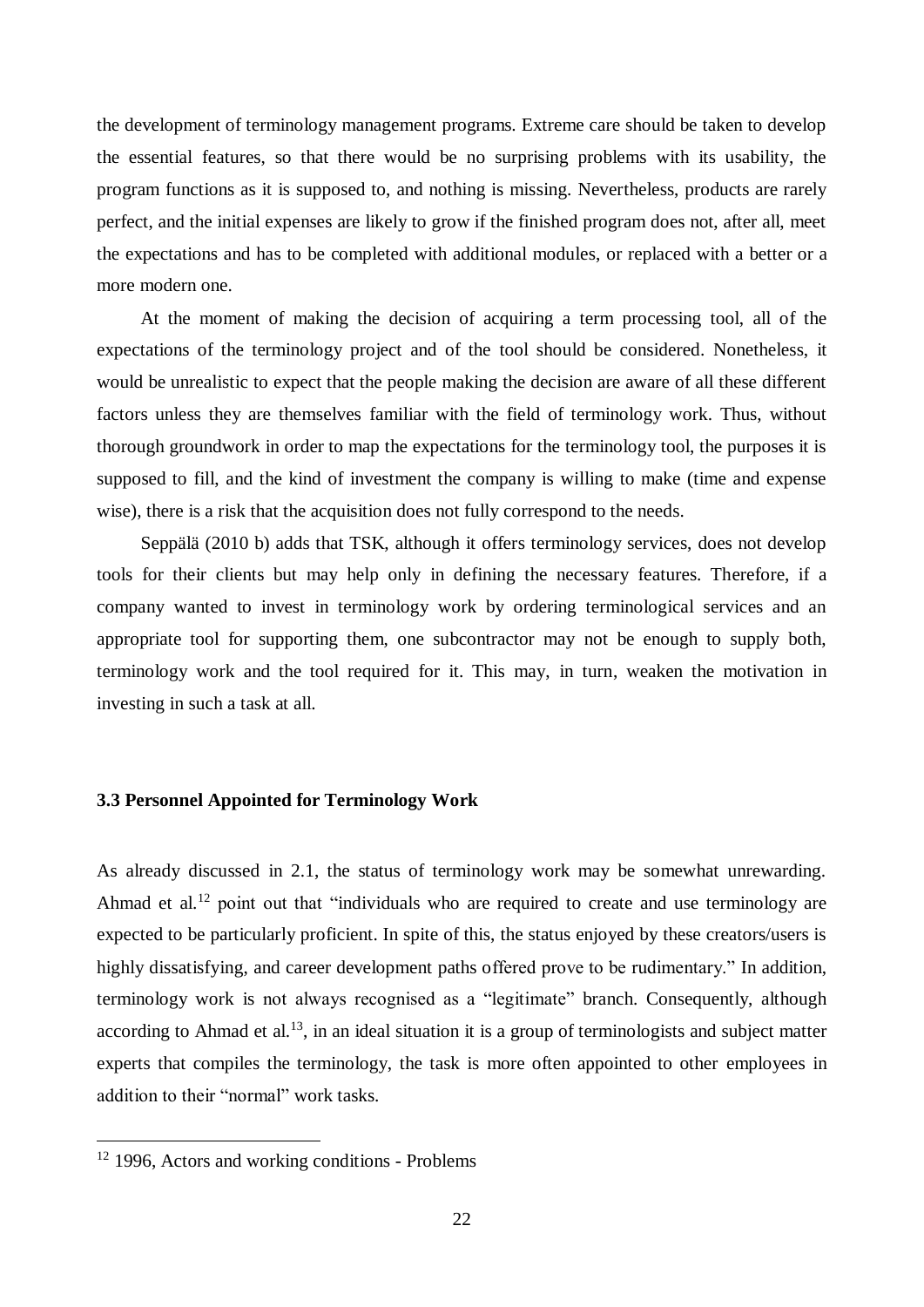In this chapter, I will contemplate on the different possibilities of personnel engaged for realizing a terminological project and the expectations that are attached to them. Since logically the expectations should depend on the know-how of the personnel appointed for the task, my hypothesis is that the appreciation from other employees grows in direct relation with the skills of the personnel appointed for terminology work. The second factor affecting the role of terminology work is if people engaged in it are "insiders"; in other words, whether other employees know them from work or whether they are outside contractors. In some cases, an outside contractor may be seen almost as an authority, and thus increasing the value of terminology work, whereas in others, as a simple outsider whose presence may annoy or be left unnoticed.

The opinion of experts (Dubuc and Lauriston, 1997, 87 and Ahmad et al.<sup>14</sup>) is highly unanimous: the best solution for realising a terminology project is to engage a team consisting of terminologists and subject-field experts. As Dubuc and Lauriston (1997, 87) state, "[a] terminology research team should not be composed exclusively of either terminologists or domain experts. A kind of symbiosis must develop between these two kinds of specialists." I would emphasize the word *team,* since it includes a notion of cooperation. Terminologists alone would not necessarily have the technical knowledge base needed for compiling a highly technical terminology, and on the other hand, subject-field experts usually lack the knowledge for producing high quality terminology. And finally, a team is necessary simply because one person working alone would only be capable of either realizing a terminology with only a small amount of term entries in a reasonable time, or of producing a larger terminology but relatively slowly. Thus, a group is important so that the access to special knowledge – terminological or technical – is ensured, and to increase productivity and quality. Cabré (1999, 220), although she fully agrees on the notion of *team*, goes even further by claiming four types of specialists in order to obtain the best results:

- translators of technical texts
- technical writers and editors
- terminologists, who carry out systematic terminological research, write dictionaries, vocabularies and glossaries and find solutions for terminological queries raised by translators, technical writers and editors
- information scientists, who are in charge of storing and disseminating information, and providing the other groups with the documents necessary for their work.

<sup>&</sup>lt;sup>13</sup> 1996, Actors and Working Conditions - Recommendations

<sup>14</sup> ibid.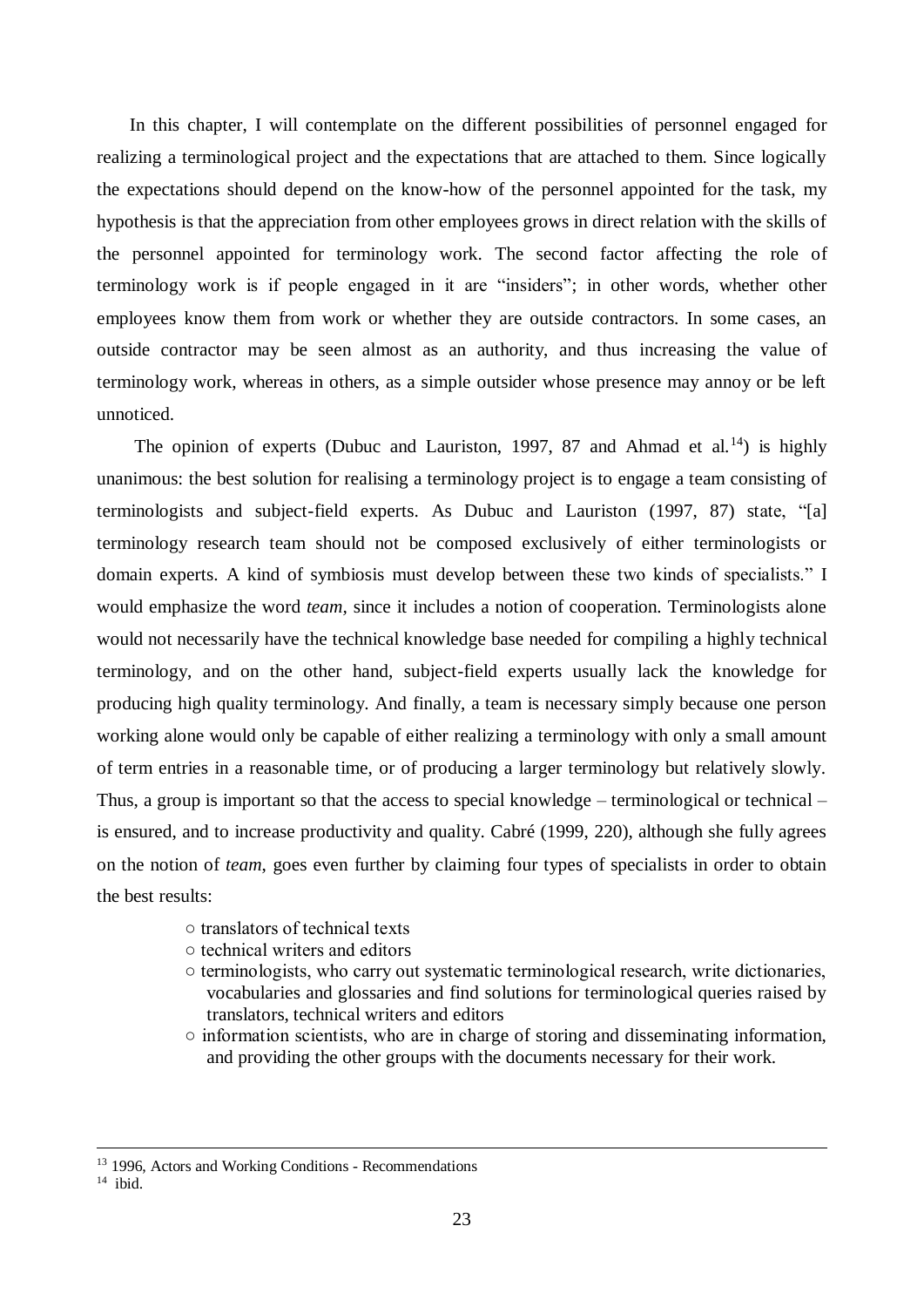In addition to this, Cabré (1999, 222) elaborates this quasí-utopist view, maintaining that "[a]lthough it is true that translators, documentation specialists and subject field specialists can be trained in terminology to intervene at a specific point in a research programme, terminologists should be the only professionals who actually write terminologies." By quasí-utopist I refer to the hypothetical situation where a company 1) engages all of these experts, and 2) trains them accordingly, and 3) in spite of the investment in personnel and their training, chooses to use only the expertise of terminologists for the writing of terminologies.

Not surprisingly, the reality is often in blatant contradiction with the opinion of experts. As Bruno de Bessé (1997) states,

> most terminological definitions are written by subject-field specialists, because terminologists often lack the understanding of the field to be able to write appropriate definitions. The assistance of specialists is nearly always indispensable. However, specialists will not replace terminographers. In general, they do not lay claim to special terminographic skills, and will willingly cooperate in any terminography work.

Although de Bessé uses the term *terminographer* here, I will keep to *terminologist*. There may be some differences in their job description, but since both represent experts in terminology as opposed to subject-field experts, I will not go into further details.

 Although subject-field experts unquestionably master the terminology used better than any outside contractor could, some problems may arise, namely the issue of distinguishing essential terms from common words, as already mentioned in chapter 2. Without the appropriate background knowledge to distinguish and define the essential concepts, the risk of elaborating an unsound concept system increases. Furthermore, Ahmad et al.<sup>15</sup> argue that "[subject-field specialists] are also often unwilling to learn since, in addition to the time this would entail, their hierarchical position is almost always considerably higher than that of terminology and/or language specialists." This entails that the question of position is of importance, and reinforces the impression that the terminology project could be handed to newcomers of low ranking. I will return to the question of terminology training in the analysis part of this thesis.

Additionally, as Wettengel and Van de Weyer (1997, 458-9) point out, there are other risk factors in using subject field experts for initiating a terminology project as well, namely confusing product names with concepts. In reality, product names cannot be straightforwardly conceptualised, because they not only arise in an uncontrolled manner, but their classification systems may also be created following commercial logic instead of consistent and organised

<sup>&</sup>lt;sup>15</sup> Actors and Working Conditions – Problems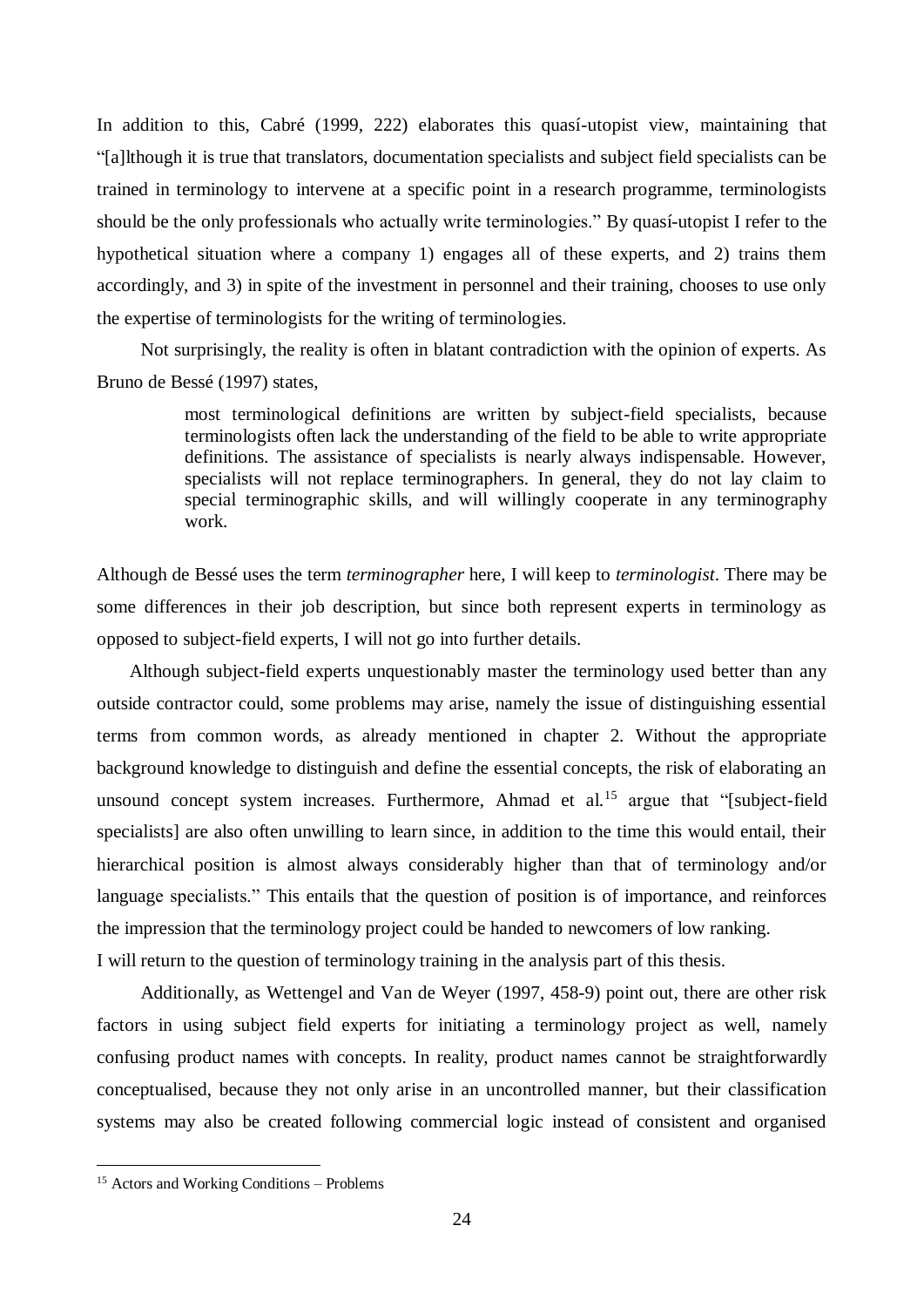structures. Wettengel and Van de Weyer (ibid.) illustrate this point with a case that occurred in a company producing electrical devices:

At some point in the firm's development, the sales catalog became difficult to understand because different products had nearly the same name, and the same product, when intended for different usage, had different names. Products were also grouped in *families*  (product types) based on different criteria (same usage contexts, same market sector, etc.). One of the side effects of this slightly chaotic situation was that the firm's overview of its market share was blurred.

Even if this fragment concerns only the sales catalogue and not a terminology, the problem is visible. Although subject-field experts may know their products better than anyone, the essential knowledge of what qualifies as a *term* and how to classify them may be lacking. This issue was already mentioned in chapter 2 in connection with the definition of *term*. Even if, according to Pearson, there is no clear definition that could easily help in making a distinction between terms and words, I still believe terminologists are better prepared for solving this sort of problems with at least some experience-based knowledge. Therefore, active cooperation between terminologists and subject-field experts helps produce high quality terminology.

 In my opinion, the one positive feature relating to subject-field experts conducting a terminology project alone might be the fact that because they are an inherent part of the company and known to their co-workers, the project they are leading is perceived as "something extra for the company", and thus a positive thing. The same goes for an individual terminologist or a group of them: the quality of the work may not be the best possible without adequate knowledge of the field, but the attitude towards it may depend on wholly different factors - whether they are inhouse –terminologists or not. However, as already mentioned, this may affect in two ways. On one hand, if the company has engaged a reputable outside contractor and the other employees are aware of this, the project may be seen of high value, since the enterprise is willing to invest in it. On the other hand, the fact that the terminologists come from outside of the company may lead to lesser opinions due to their supposed lack of knowledge of the field. It may even be that the information of such a project being realized has not reached all the levels in the company. If this is the case, employees are not likely to understand the reasons for which terminology work is important, either.

As seen before and in chapter 2.1, it is rare to find an actual terminologist charged with the realization of a terminology project, let alone a work group or a department specialised in terminology work. Consequently, we may come across different solutions for undertaking a project of this kind. According to Wright (1997c, 199), "in [some] companies, terminology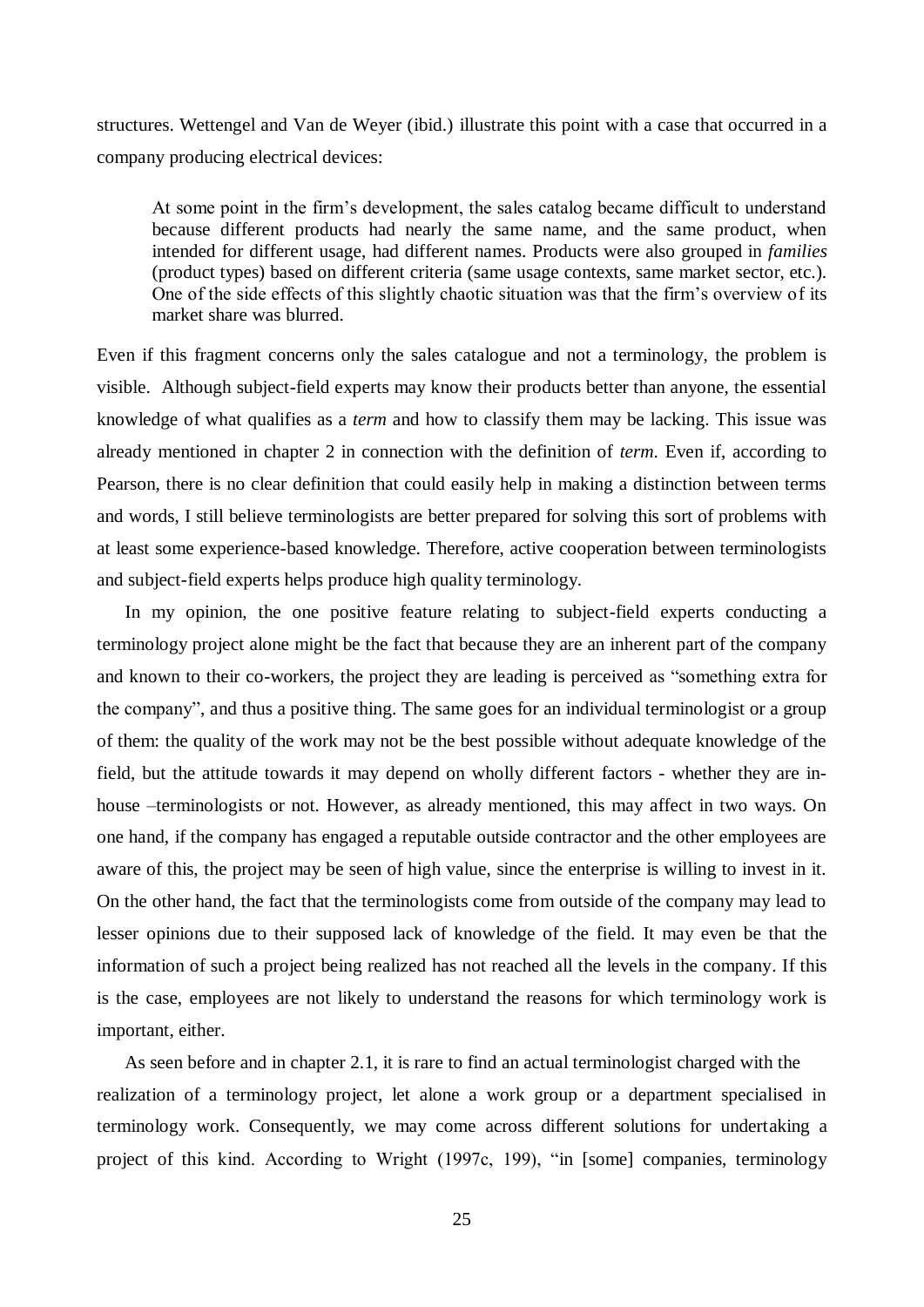standardization is frequently conducted as a collaborative effort among different departments on the one hand and technical communicators (writers, translators and information specialists) on the other." Although this kind of solution lacks the actual terminology experts, to me this seems to be the best of the worse solutions in regard to the status of terminology work and the attitudes towards it. Interaction between departments ensures that the information about such a project reaches the people who actually benefit from the existence of a terminology. In addition, the people involved in it must be aware of *why* such work is being done, which adds its value. To resume, if there is no special terminology work group to undertake a terminological project, the work may still be perceived as better or more valuable if different skills and departments are combined than what it would be if only one person carried out the whole project on their own.

However, we must bear in mind that in this study, I will emphasize a point of view that highlights the factors affecting the *perceptions* of the work itself and towards the personnel in charge of terminology work, and not the quality of the terminology work realized. Therefore, if a choice should be made between either one skilful terminology expert or a team combining different skills – terminological skills not included - Budin and Wright (1997, 19) seem to prefer the terminologist:

Under *ideal* circumstances … the *terminologist* has the luxury of collecting representative words in a given subject field, compiling the appropriate term lists, developing concept systems, and establishing equivalent relations for two or more languages based on coherent research ... [but] [d]espite the advantages offered by systematic project planning, *translators and technical communicators* are frequently forced to perform terminology management on an ad hoc basis… [italics mine].

Furthermore, this leads us to think that it is *rarely* the case to find actual terminologists realizing the project, but rather a single or several translators, a technical communicator, an information specialist or a group combining some of the above. Wright and Wright (1997, 148-149) see several disadvantages to this kind of situation. The first reason is – not surprisingly – that translators (or technical communicators, or information specialists…) are not subject-field experts and may lack the access to them. The second inconvenience, according to Wright and Wright (1997, 148-149), is that the traditional translation environments are often incompatible with efficient terminology management methods:

Most theoretical treatises and terminology training programs stress the advantages of *systematic terminology management,* which unfortunately fails to take into account the limitations that are imposed in the conventional translation workplace. In scope and methodology, the systematic model is *subject-field-driven*. Here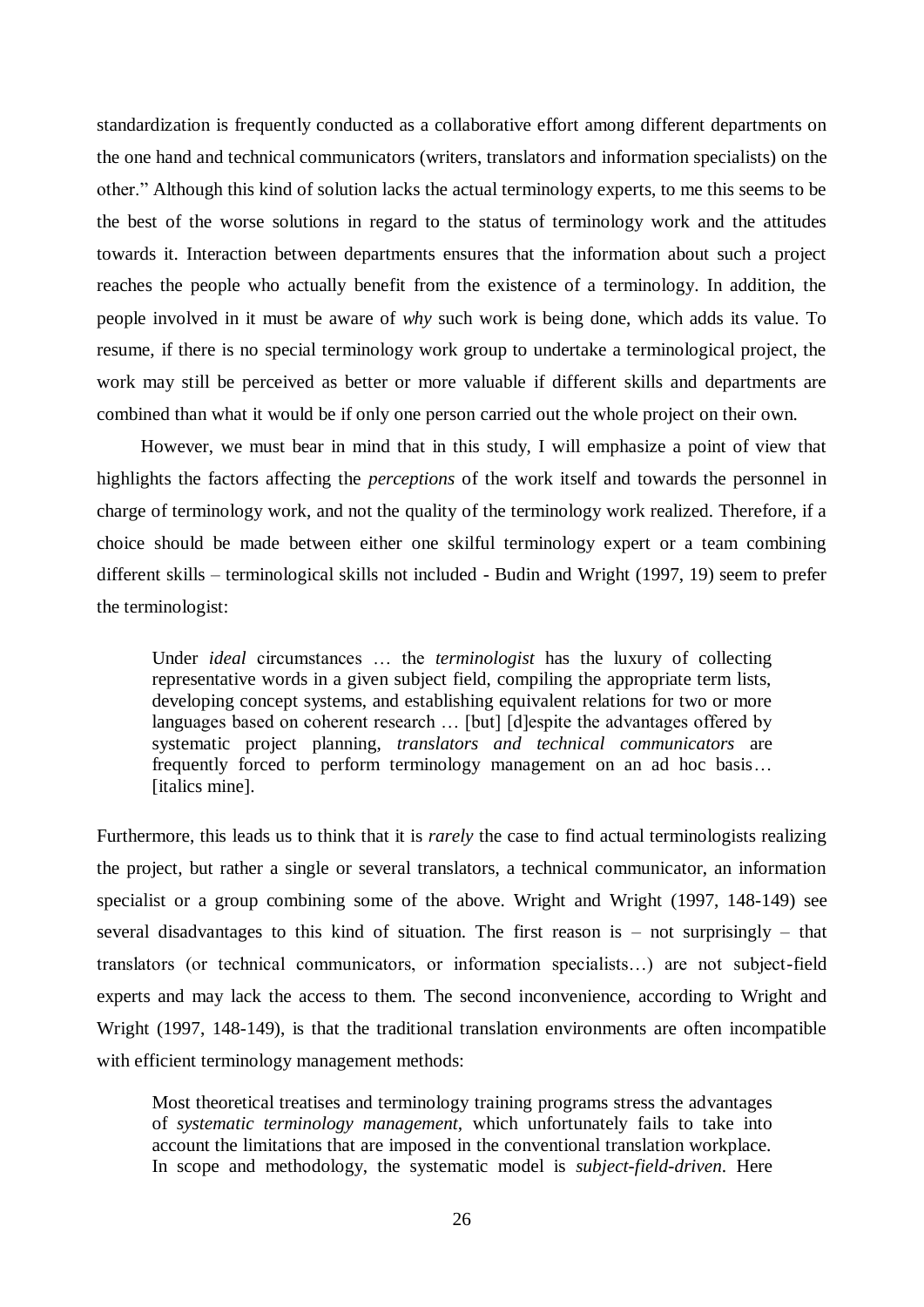terminologists have the time to collect materials, selecting terminology, and organizing it according to logical concept systems. This approach affords the opportunity to work with experts end to craft careful definitions. In contrast, ad hoc terminology management is *text-driven*: terminologists and translators creating their own terminology resources are presented with random extracts from a domain.

In other words, if in-house translators are appointed to do terminology work in addition to their own professional tasks, they lack the time and the methods to do systematic terminology work. The structure is inadequate for efficient, organized terminology management and will not produce the best results. In my opinion, the attitudes towards terminology work in these circumstances are slightly different from the cases we have seen above; the resulting terminology may not be of as good quality as if it would have been compiled by a terminologist, and moreover, if there is little or no interaction with subject-field experts, the latter may not even be aware of any terminology work being done. The terminology may thus be discarded as something that is of use for translators, but not necessarily to other employees.

 Wright and Wright also raise the question of whether the translator or translators are working on a free-lance basis or in-house employees. I find it hard to believe that translators on a freelance basis would accept an additional task – especially if they do not have the qualifications for it – if they were not paid accordingly. However, in-house translators might see no problem in performing several tasks that are still somewhat related to their own role. In fact, some may not even realize that they are actually doing any significant terminology work at all. As Ahmad et al.<sup>16</sup> poignantly observe, "[t]he bulk of terminology work is actually performed by people active in related professions as a part-time (or even spare-time) activity. In fact, many such 'terminologists', particularly those outside large institutions, are not even aware that they are involved in terminological activities and have received no formal training in the subject." Therefore, the terminologies produced by translators may be seen as being part of what translators do and not considered as valuable terminology work at all. The translators themselves and the other employees may share this opinion.

 Sometimes, if a company simply does not have the resources to engage terminologists or does not have in-house translators, it is possible to come across a situation, where a person interested in terminology without real competences is appointed to produce a terminology. Although Grattidge and Westbrook (1993, 10) state a "current strong interest in terminological activity [that] arises from the increasing participation of 'non-terminologists', i.e., persons not

<sup>&</sup>lt;sup>16</sup> 1996, Actors and Working Conditions – Terminology Producers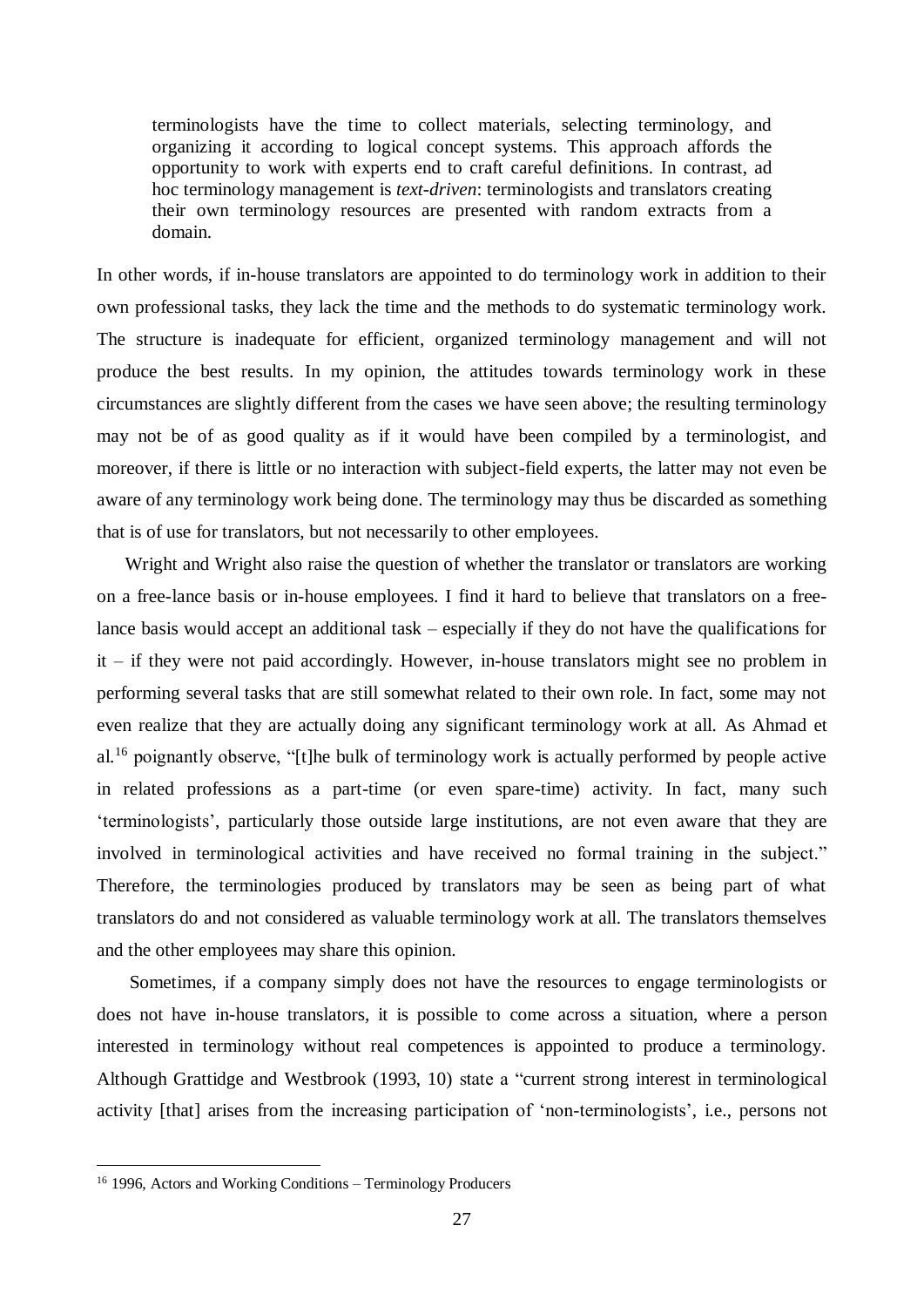academically trained in terminological methodologies and who therefore are coming to the field from professional necessity rather than from scholastic choice," it is still uncommon to encounter a "non-terminologist" with no link to the subject-field either. This type of situation could arise when a person is reappointed to other tasks within a company due to reorganisations, because the company policy encourages polyvalence, or when trainees are hired. Consequently, I assume that the attitude towards someone with similar qualifications realizing a terminology project might be less appreciative than towards a terminology expert. Having learned that the optimal configuration for such a project would combine expertise on the subject-field and on terminology work, it is relatively easy to imagine that a person with no knowledge in either field would easily be discredited. However, there is one redeeming factor that may influence the manner in which the employees perceive the project: informing about it. If the superiors communicate about a project realised under these circumstances, the project, although not as successful as in an ideal situation, is still better than no project at all. Employees might regard it as "a little extra" for the team.

 To resume the chapter, my hypothesis is that there are three things that affect the way in which terminology work is perceived in a company: Firstly, the qualifications of the person or the team appointed for the task and having access to subject-field and terminological information. If this is the case, the expectations towards the terminology are supposedly positive. Secondly, if the person or people realizing the terminology work come from within the company. And thirdly, if there is interaction between employees and information about the project concerned. With interaction, the employees also tend to be better informed about the terminology work and the need for it. Although the processes leading to the realization of a terminology project may not be optimal, it is still plausible to think that the attitudes towards terminology work may remain positive if the community that will benefit from the terminology is informed about the advantages of such work.

These factors are addressed in the questionnaire through a set of questions. I will return to the results in chapter 5.5.

# <span id="page-30-0"></span>**3.4 Time Limitations and the Range of the Project**

Logically, one might think that "the bigger the better" and "the sooner, the better". However, even if small terminologies covering fewer term entries are undoubtedly less applicable than larger ones, size is not necessarily always the key. As Sager (1990, 209) points out, when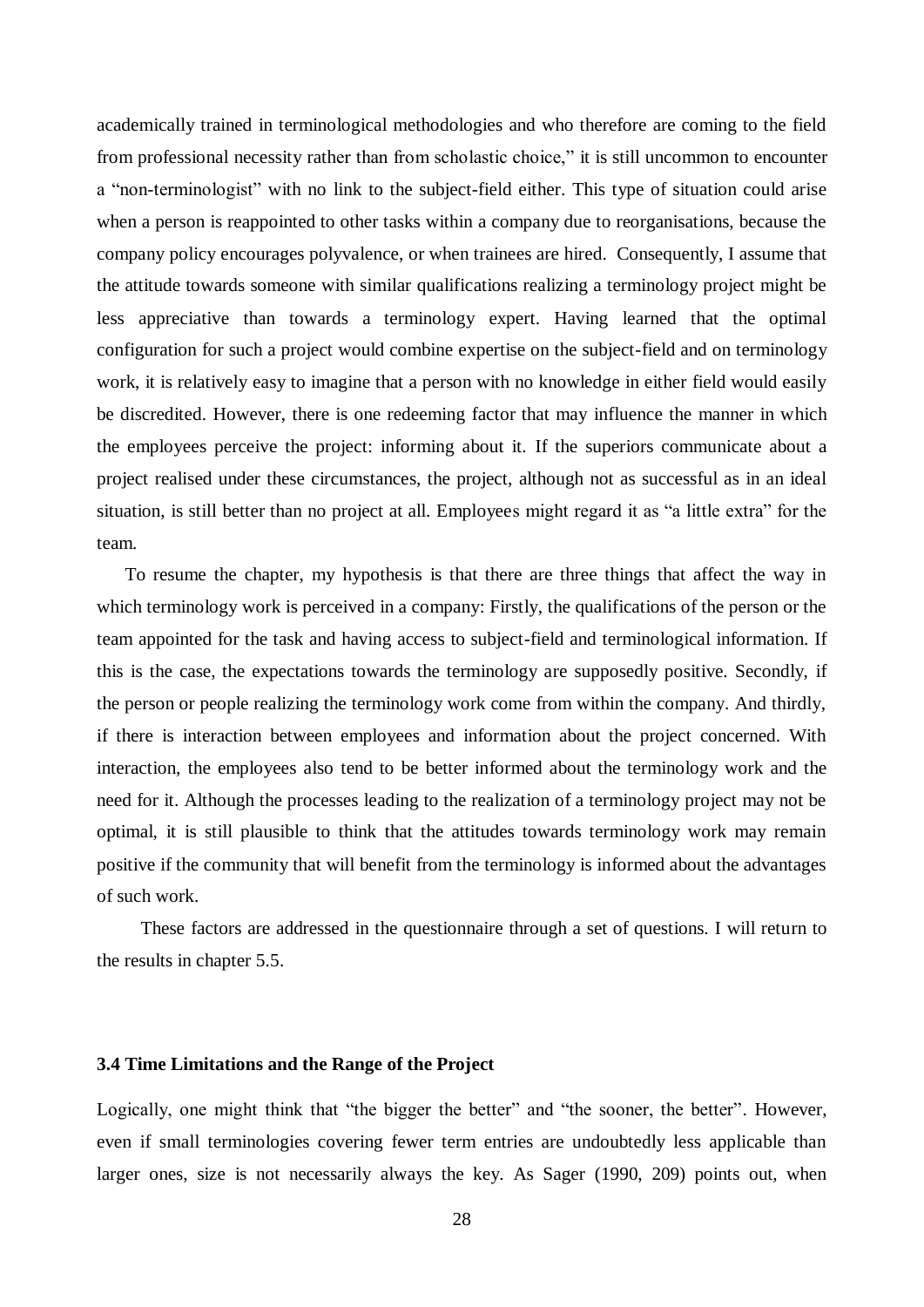terminologies are expanded to cover too many term entries, the accuracy and the predictability of use for some terms suffer. Especially if several technical terminologies are combined in a collective one from different subject-fields, without meticulous definitions of areas of application, the user will not know in which contexts terms are to be used. Furthermore, same terms may appear in different subject-fields and have diverging meanings. Even if Ahmad et al.<sup>17</sup> call for more networking and exchange between terminological organizations, the lack of it may sometimes be a positive thing. Too large terminologies may actually hinder and confuse the user who is not familiar with the subject-field in question. Also, according to Budin and Wright (1997, 22),

> care should be taken not to standardize terms that are currently in a state of flux because of rapidly evolving technology. This aspect can be difficult to judge, however, in new disciplines where inaccurate, inelegant or polysemic terms can establish themselves very rapidly and lead to difficulties later.

In other words, standardization should not become an issue until the field in question has developed enough and is relatively stable. On the other hand, Wright (1997c, 201) draws attention to fields that undergo constant change. "Premature or inappropriate standardization should be avoided in very young domains or areas where extremely rapid development is drastically changing the appearance of a discipline. Given the rate of change in today's world, however, this distinction can be difficult to gauge." As discussed in the Introduction, standardization and terminology management are not synonyms for one another, but too large terminologies may actually lead to a situation where harmonisation would be needed. For me, there is no reason why terminology management could not be part of a company's processes from the start. This would facilitate the process of standardization in its due time.

Time limitations affect terminologies in a self-evident manner. It is hardly no surprise that a project given too short a time range will not have the time to mature and the work has to be realised in a haste, which may be visible in the resulting terminology in either fewer term entries or in inaccurate or lacking concept relations. Evidently, if a project is faced with a schedule that imposes the publication or ceasing the compiling of the terminology before it is ready, the quality of the terminology will suffer, and the user experience with such a terminology would supposedly be unpleasant. This, in turn, will deteriorate the image of terminology work. Wright and Wright (1997, 150) reinforce the impression: "…unfortunately, the terminology provided by some clients is sometimes so bad that it actually slows down production instead of assisting it. Time

 $17$  1996, National and Regional Aspects of Terminology Work – Solutions and Recommendations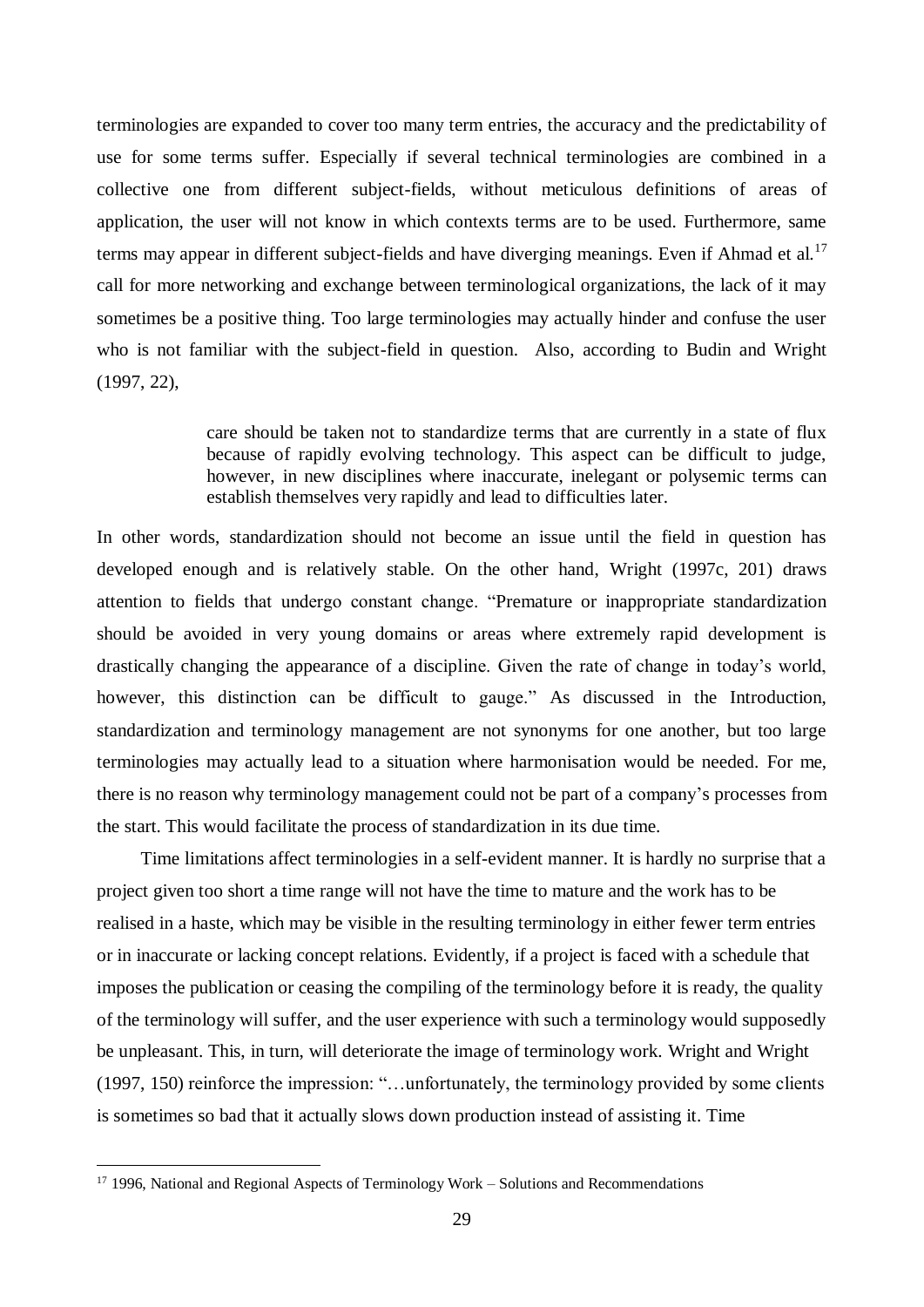limitations, however, remain the greatest hurdle, one that can only be surmounted by virtue of high-level keyboarding skills, experience, and highly efficient, interactive software design." The best remedy for a short deadline, is again, experience.

The aspect of time enters in the picture in also if a short terminological project is juxtaposed with continuous, ongoing terminology work inside a company. In my opinion, if a terminological unit was established within a company, it would add the value of terminology work in the eyes of the employees, whereas a simple terminological project of a defined length may be seen as short-ranged and thus less useful in the long run. Cerrella Bauer (2015, 338) seems to agree: "Terminology is not an end product. It changes and develops constantly. A wellconceived terminology process is the precondition for ensuring a successful development of the terminology collection." I understand it so that although a terminology has been initiated in the framework of a project, it would ideally outlive the project and continue to grow, be used and managed.

<span id="page-32-0"></span>From the perspective of my thesis, the problem with time limitations is that asking a question on deadlines would be too leading. There is no easy way to address the question, even though of great relevance when it comes to high-quality terminology work. Consequently, it becomes difficult to actually measure how time limitations affect the attitudes towards terminology work. The best way to do this would be through comparing two or several similar terminologies that had been compiled under different time limitations. It would, perhaps, then be possible to draw some conclusions on the experience of satisfaction of the users. Nonetheless, this is something that is out of the range of my thesis. The only reasonable way of asking respondents about how they feel about time limitations in terms of terminology work is to disguise it in a different form. Questions such as "Would you be willing to sacrifice speed for quality?" or "What, in your opinion, would be a reasonable time range for a terminology project?" would be either too loaded or too vague, given that the respondents most likely have no notion of what is reasonable in terms of time range for a terminology project. The questions I included in the questionnaire address the time issue from a more personal aspect. I will return to this question later in the chapter 5.6 (Investing in Terminology Work).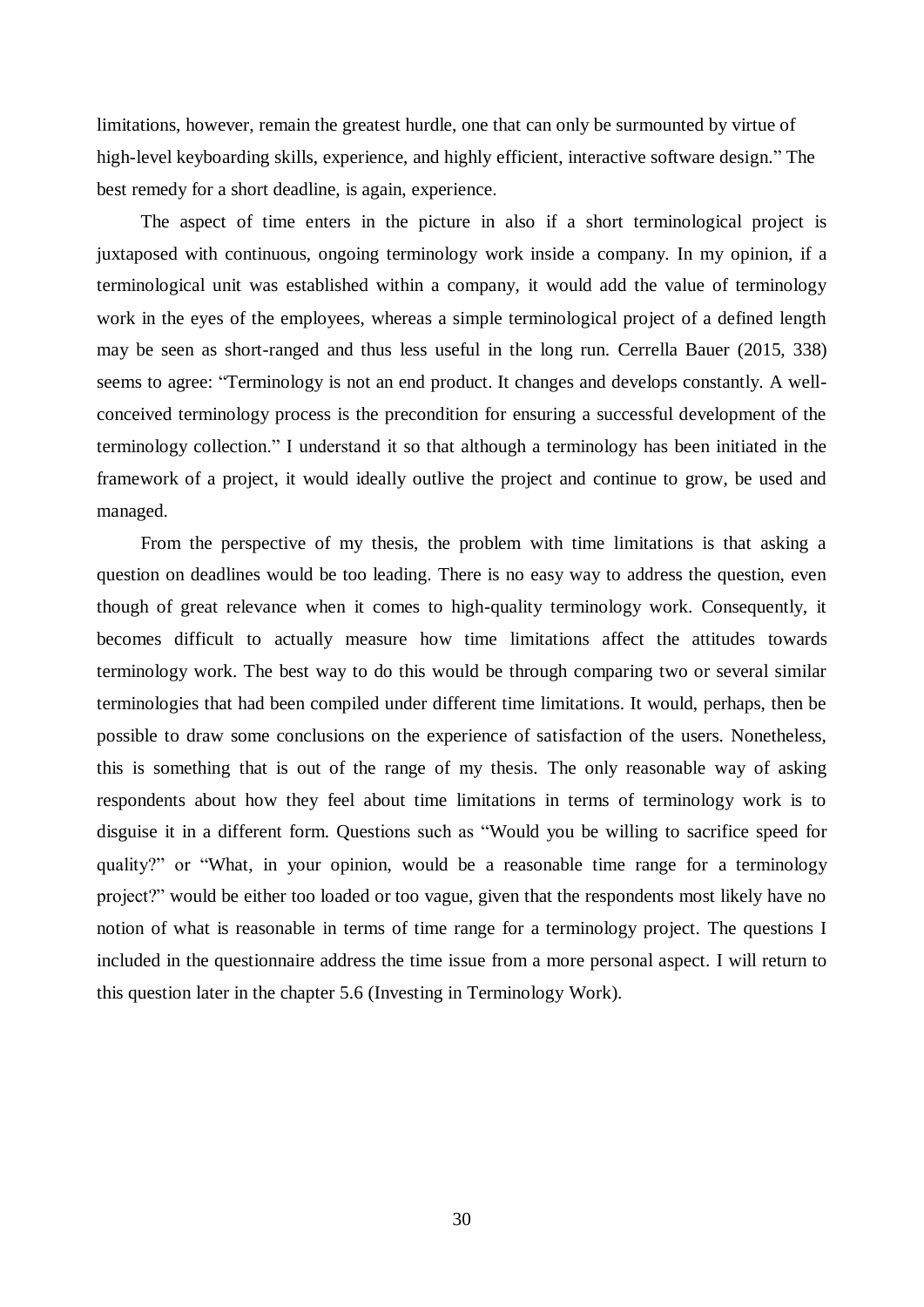#### **4. The Method**

To gather material for my analysis, I drafted a questionnaire (see Appendix) to be filled in by the employees of the Finnish industrial company. I chose this method, because it seemed like the simplest way to gather comparable opinions. For instance, interviewing the employees would have taken considerably more time and required some organization in order to collect a sufficient number of responses. In addition, the method chosen did not require my presence, which was a significant advantage given that I did not have to travel to Vantaa repeatedly.

The questionnaire was originally meant to be online, but due to the strict Internet security control in the company's premises, the employees could not access the questionnaire page. Therefore, I finally relied on an "old school" method, that is, a paper-and-pen questionnaire. This may have affected the response rate, but in the end, the number of responses was nevertheless fairly satisfactory. The form and a cover letter were sent on the  $15<sup>th</sup>$  of April 2010 to 38 people, with a response time of one week. 24 responded, which gives a response rate of 63,2 %. The disadvantage of the paper form was that respondents do not always respond to the questions as straightforwardly as they would have done with an online form. The paper-and-pen method enables the respondents to add "unwanted" clarifications, which are sometimes hard to categorize. Also, there is no way of ensuring that they respond to every question or that they tick only one box if the question is not a multiple choice one. The same factors can sometimes also be considered an advantage: if the respondents do not find a suitable option, they may choose to tick two boxes that may better represent their answer than only one box. An online form is certainly easier to analyse but it does not allow any responses deviant of the form.

The questionnaire was in Finnish, because a large number of the company's headquarters' employees is Finnish. I did consider about sending two questionnaires, one in Finnish and one in English, but since the response rate with the Finnish form was reasonably good, I decided not to use the English one. In addition, although I translated the questionnaire as best I could, there is still a risk that the questions do not correspond entirely.

I used Weintraub Austin and Pinkerton's (2006) guidelines for questionnaire design, but there may be flaws in the design of the questionnaire causing bias. The form consisted of 15 questions, of which most were multiple-choice questions. In addition, there were some clarifying open questions.

The first three questions were designed to gain some background information on the respondents, namely their work sector, their educational background and the amount of time they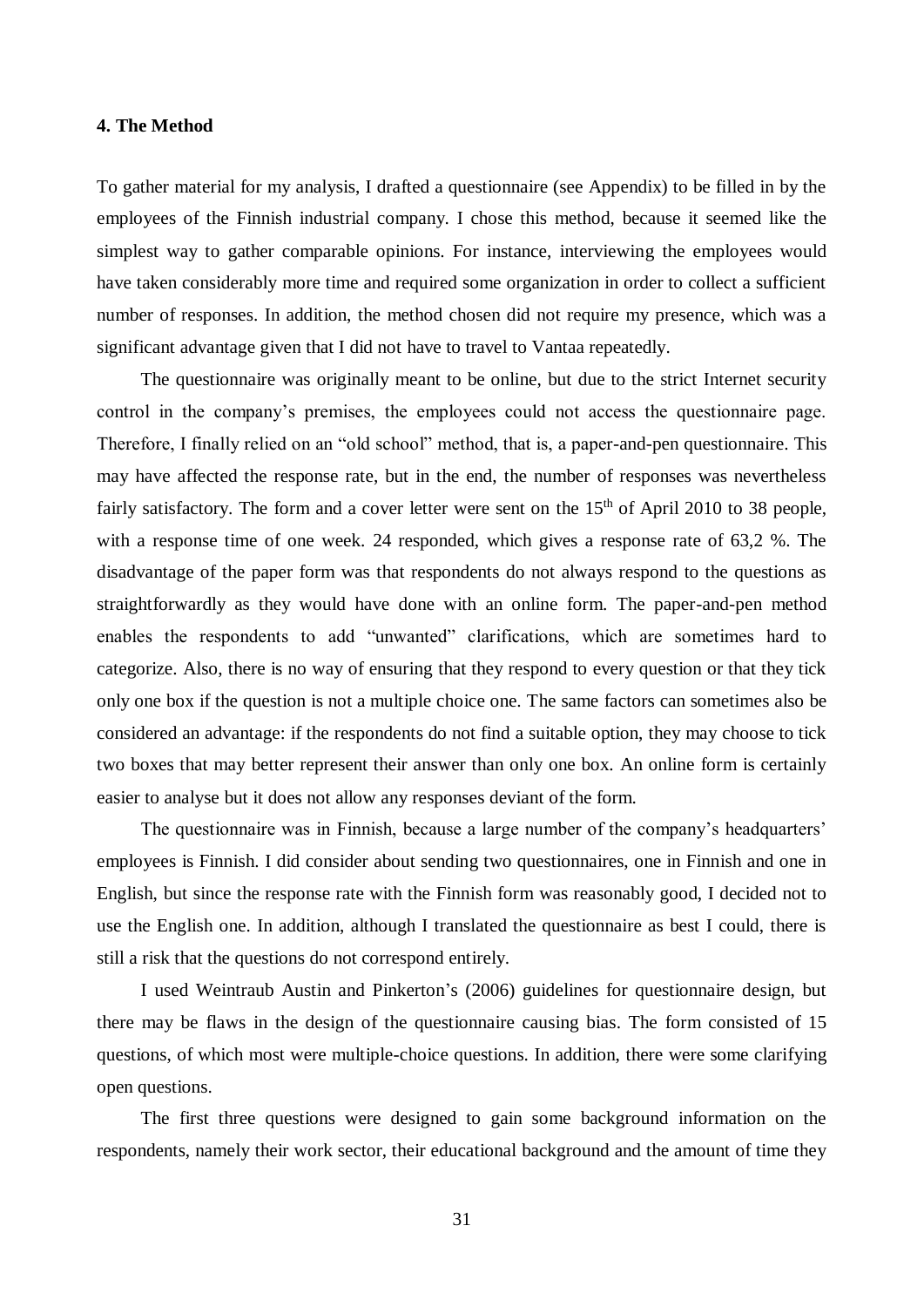have been working for the company I did not ask their gender or age, because I thought it was not relevant for analysing the responses. Furthermore, leaving these factors out helps guarantee the respondents' anonymity. Their roles at the company, their work experience and their educational background might have an impact on their vision of terminology work. The information about the respondents' work sector was important because different user groups might emerge and there may be differences in the use of terminology between different sectors. For instance, in product development and maintenance the employees would be more likely to require knowledge of specific parts, where as in marketing, what may be important is understanding "the bigger picture". Knowing that terminological studies are taught mainly under humanities, I thought that the educational background might affect the respondents' view about terminology work. And finally, the years of experience in the company may have an impact on the respondents' knowledge of the subject field and its terminology. Those who have longer work experience within the company may feel more at ease with specific terminology than those that have joined the team more recently. Therefore, the need for a terminology that the respondents may experience may be in part proportional to the respondents' years of experience. Funnily, it did not occur to me to ask if the employees had had any previous experience of terminology work or working with terminology management tools. This would have been a useful addition to the set of questions.

Questions 4 to 6 deal with the respondents' "communicational background information", that is, if their work includes communicating with foreign clients or subsidiaries, how often, and if they have experienced a need for a terminology. These questions were designed to understand better if a terminology would be considered useful in their day-to-day activities.

Question 7 reflects on the kind of terminology the respondents consider the most suitable for their needs. This question is aimed to identify the structure of the ideal terminology, whether it would require solid terminological knowledge to compile one, and eventually to identify tools that would correspond to the expressed need. This turned out to be a tricky question, since I assumed that the respondents did not have any significant knowledge on terminology work or the tools to realise it, and had to limit the question to the representation of the relation of term and concept. I did not venture to ask what kind of a tool would be preferred.

The rest of the questions measure perceptions of and opinions about terminology work. More specifically, questions 8 and 9 address the perceived usefulness and importance of terminology work, and questions 10 to 13 outline the employees' perceptions on the resources appointed for terminology work, and whether they might show any signs of the respondents'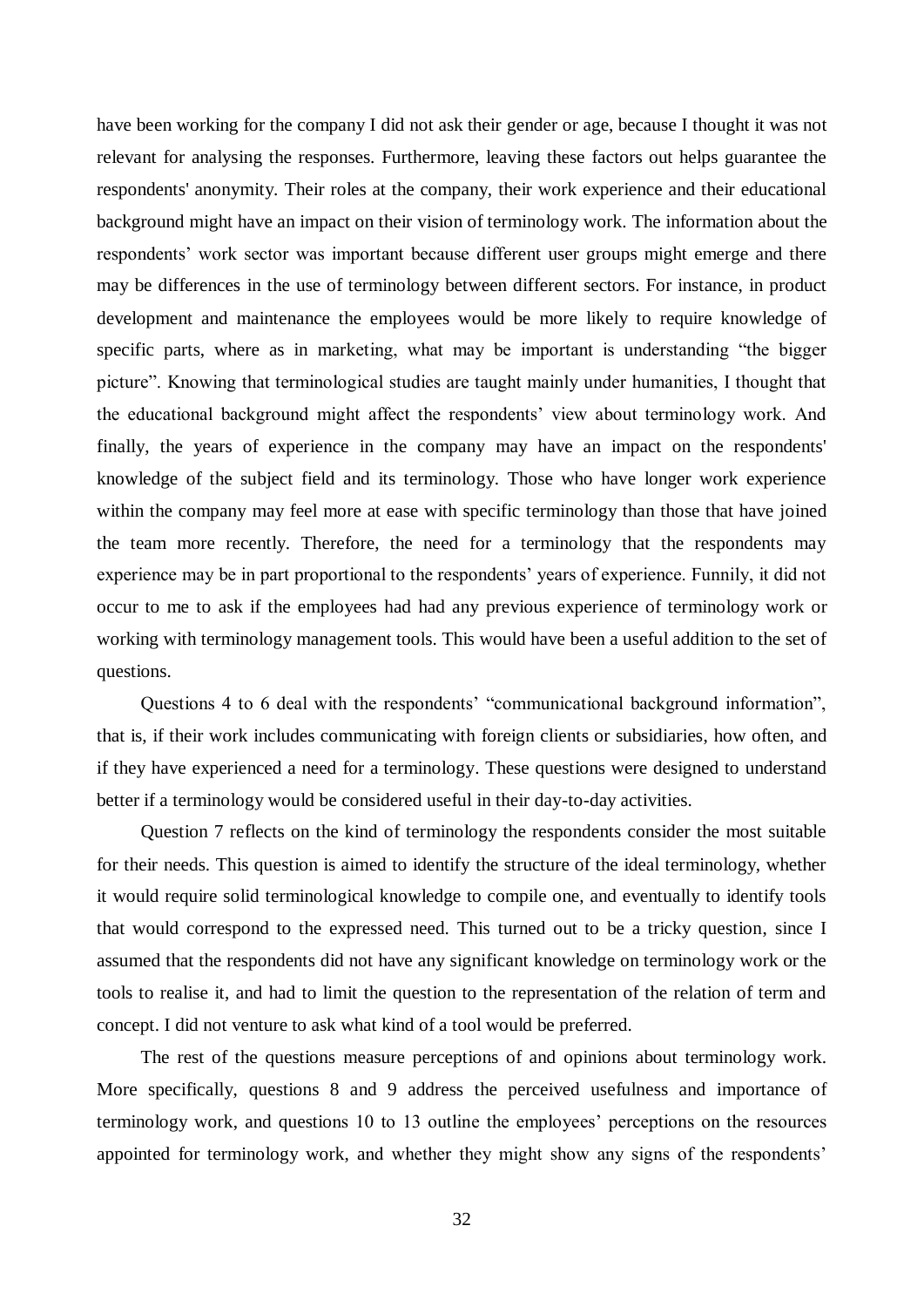willingness to accept internal or external contributors in conducting terminology work. A question is asked on the most suitable person or a work team to conduct terminology work. These are the core of my research question, analysing the perceived importance or usefulness of terminology work within the company.

Finally, questions 14 and 15 address the respondents' views on whether they consider terminology work should be invested in more.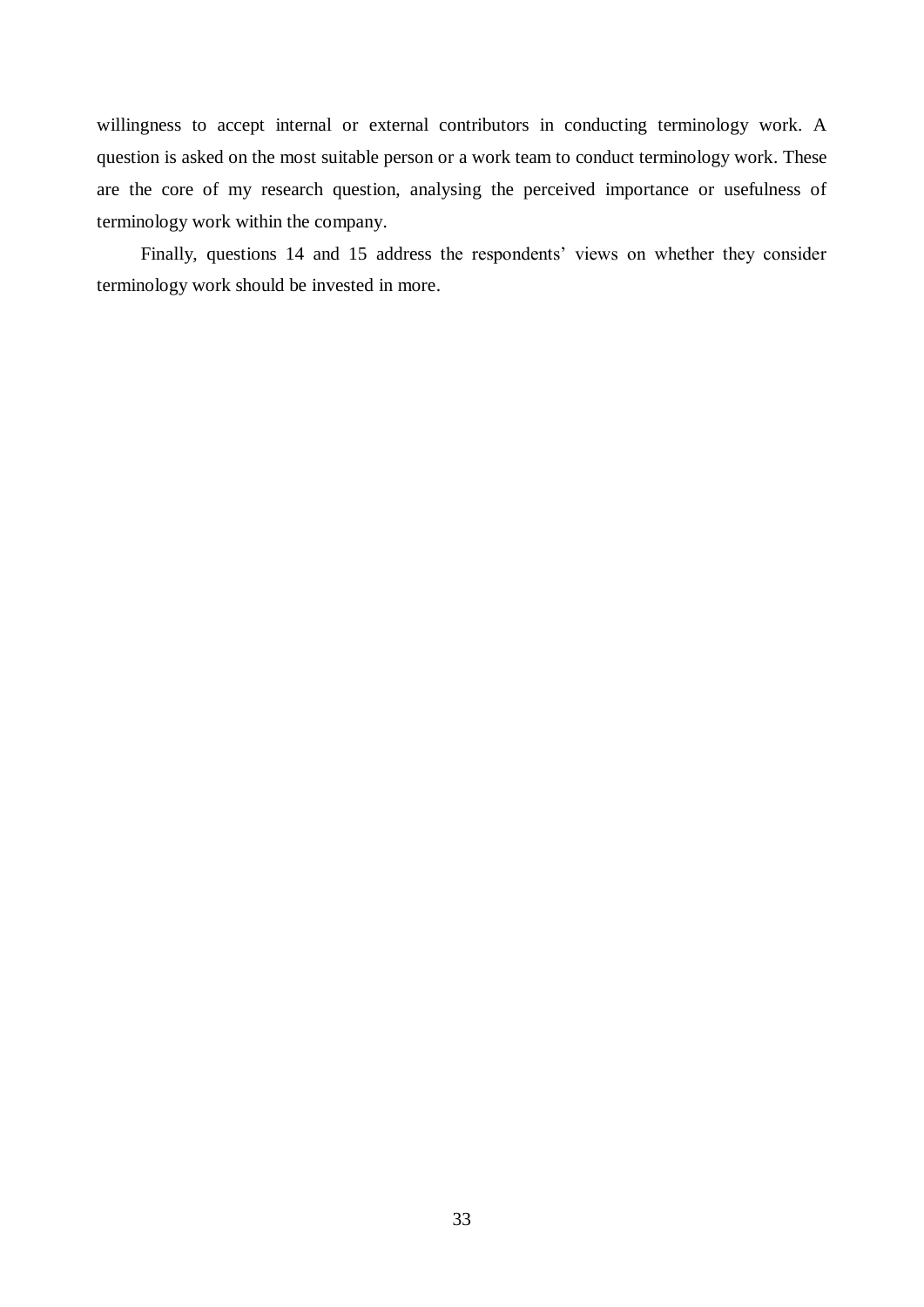#### <span id="page-36-0"></span>**5. Reporting and Analysing the Results**

In this chapter, I will report and analyse, hand in hand, the responses gathered with the aid of the questionnaire.

The answers to the first questions "Questions 1-3: Background Knowledge about the Respondents", will be analysed in chapter 5.1.

Questions 4 to 6 on respondents' "communicational background information", will be analysed in chapter 5.2. Although question 6 and 7 are similar, the analysis of question 7 is separated in chapter 5.3 in order to isolate the question of the most suitable type of terminology the respondents considered the most useful.

In chapter 5.4, I will analyse the responses to questions 8 and 9 on the perceived usefulness and importance of terminology work, and in chapter 5.5, questions 10 to 13 on perceptions of the resources appointed for terminology work. Finally, chapter 5.6 will discuss the responses to questions 14 and 15 on investing more in terminology work.

#### <span id="page-36-1"></span>**5.1 Questions 1-3: Background Knowledge about the Respondents**

Upon the question about the respondents' work sectors in the company, I found out that the five categories that I chose as options – *Product development, Project management, Sales, Maintenance*, and *Something else* – were not necessarily comprehensive enough, because as many as 5 respondents ticked the option *Something else* and 3 respondents ticked two options simultaneously, which I also counted under the same label *Something else*. I should have included more sectors to choose from, although obtaining the tendency of line of work is more useful than obtaining all the actual titles. The table below shows the number of responses per sector.

| <b>Sector</b>       | Number out of 24 |
|---------------------|------------------|
| Product development |                  |
| Project management  |                  |
| Sales               |                  |
| Maintenance         |                  |
| Something else      |                  |

*Table 1. The respondents' work sector.*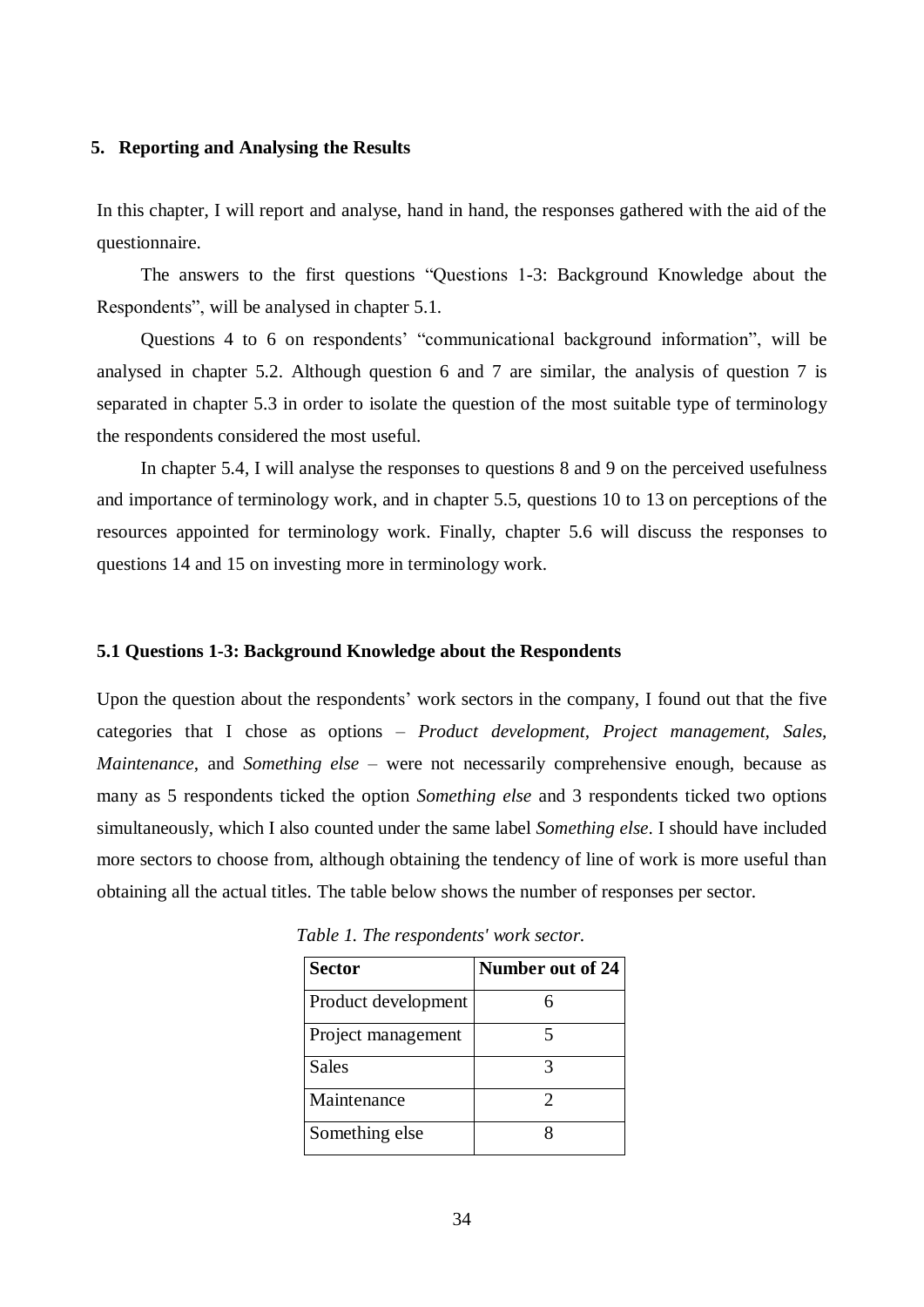*Table 1* does not quite correspond to reality with its simplicity. As already mentioned, the category *Something else* assembles the different answers for sectors and titles, such as Marketing, Logistics, Acquisition, Sales and Business development, and Expert in commercial projects. Therefore, the category swallows a large part of the responses and also hides the fact that between the work sectors, there is some overlapping; two respondents ticked *Sales* and *Maintenance*, and one chose both *Sales* and *Project management*. Some overlapping could perhaps have been avoided by adding another category, *After sales*. However, what *Table 1* and the high number of responses in *Something else* does show is that the questionnaire reached a fairly heterogeneous group of respondents. This is a positive factor, since the questionnaire was open to all of the company's employees and the goal was to collect opinions from different sectors. Although the take was too small to draw generalisations on, reflections can still be made on, for instance, the role of the sector or of work experience on respondents' opinions, if obvious differences between two groups appear. The majority, approximately a quarter of the respondents, work in *Product development* – although only six in number – and five respondents in *Project* management.

Upon question 2 of their educational background, the large majority of respondents – 18 out of 23 – answered having received a technical education. Four had a commercial education, two a combination of technical and commercial, and none had studied the humanities. This is hardly a surprise in a largely technical field. Not surprisingly, those who work in *Sales* had a commercial educational background.

The third question on the respondents' background concerned their years of experience in the company. Table 2 below shows that the majority  $-10$  respondents  $-$  had worked there for fewer than or up to two years, and nine people had worked there from two to five years. Three respondents had been working there from five to ten years, and only two for more than ten years.

| <b>Work experience</b> | <b>Number of respondents</b> |
|------------------------|------------------------------|
| $0 - 2$ years          | 10                           |
| $2 - 5$ years          |                              |
| $5 - 10$ years         |                              |
| $> 10$ years           |                              |

 *Table 2. Work experience.*

It can be stated that the majority of the respondents had less than 5 years of experience in the company, and that the need for a terminology might emerge more from there.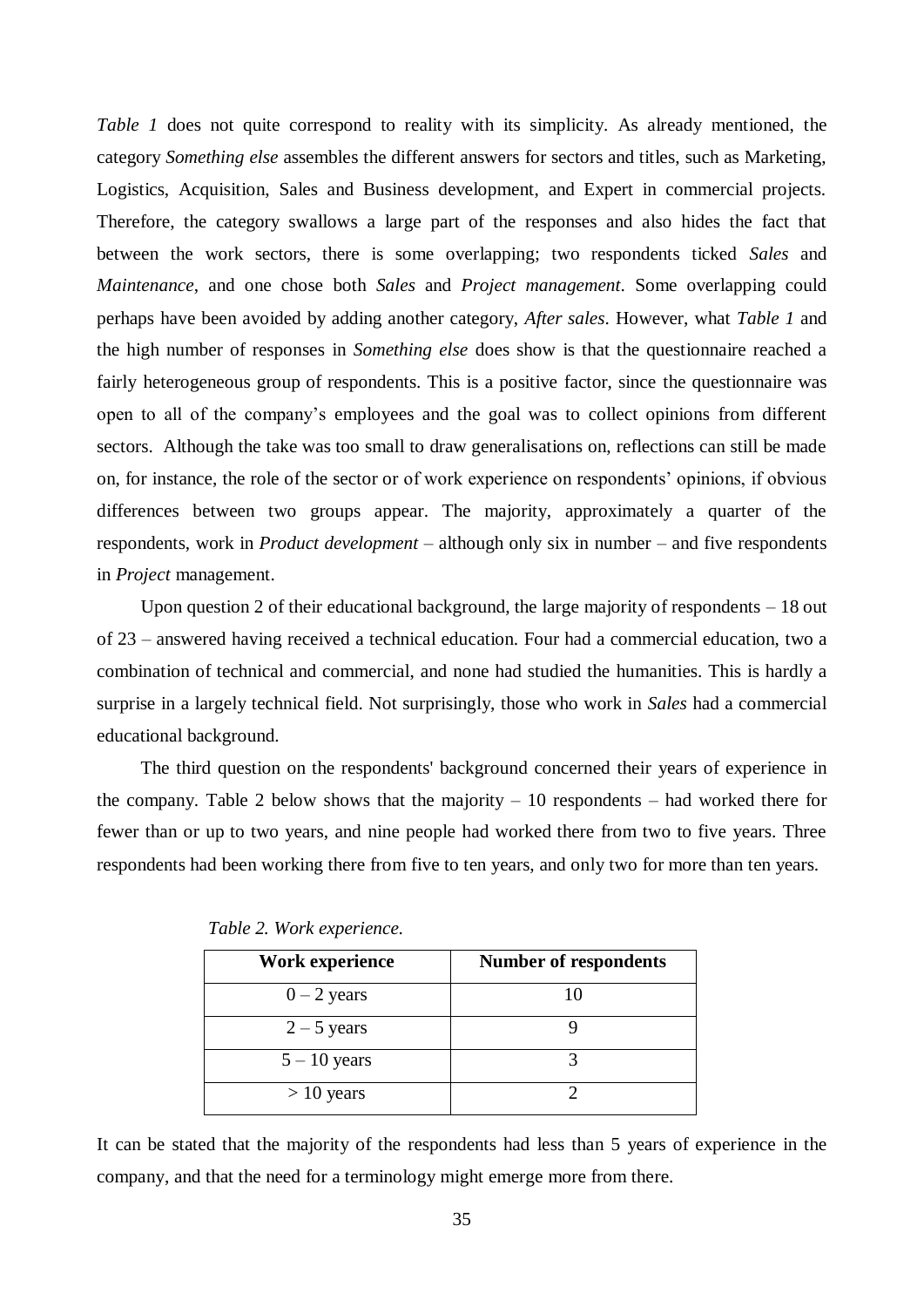#### <span id="page-38-0"></span>**5.2 Questions 4-6: Communicational Background Information**

The four questions 4-7 are designed to gather some communicational information about the respondents. By this, I mean the type of communication that might require using a specific terminology or foreign languages. I did not chart the means through which the respondents communicate or interact (e.g. e-mail, telephone, fax…) or the amount of time they use for their communication. These questions were also drawn to measure the respondents' experience of a need for a terminology. However, question 7 was also designed

I deliberately left out the definitions for the time adverbials and did not present options such as "on a daily basis", "weekly", "several times a week", "once a week", etc. If I defined the time adverbials according to the actual instances of communication, it might leave out the time spent preparing the message to be communicated, which may vary from an e-mail of confirmation saying "O.K." to an entire file containing several documents. Therefore, I thought it best to rely on the respondents' judgment. After all, what some may consider to be "often" may not be the same for others, but the essential was to capture their impression of it.

As Table 3 shows, both of these questions raised a high number of "Often" answers and a fair number of "Sometimes".

| Communicating with foreign clients   Number of respondents |  |
|------------------------------------------------------------|--|
| Nο                                                         |  |
| Sometimes                                                  |  |
| Often                                                      |  |

 *Table 3. Communicating with foreign clients.*

One respondent among those who ticked "often" replaced the word "clients" with "writers", but I still count the response in the same way, because the emphasis was on the notion frequency and the "foreign" nature of communication. Nevertheless, this shows that there is perhaps more than one kind of interlocutor and specific needs for their communication.

*Table 4* shows that there is perhaps less communication with foreign subsidiaries than with foreign clients. However, only one respondent's work does not include communicating with them.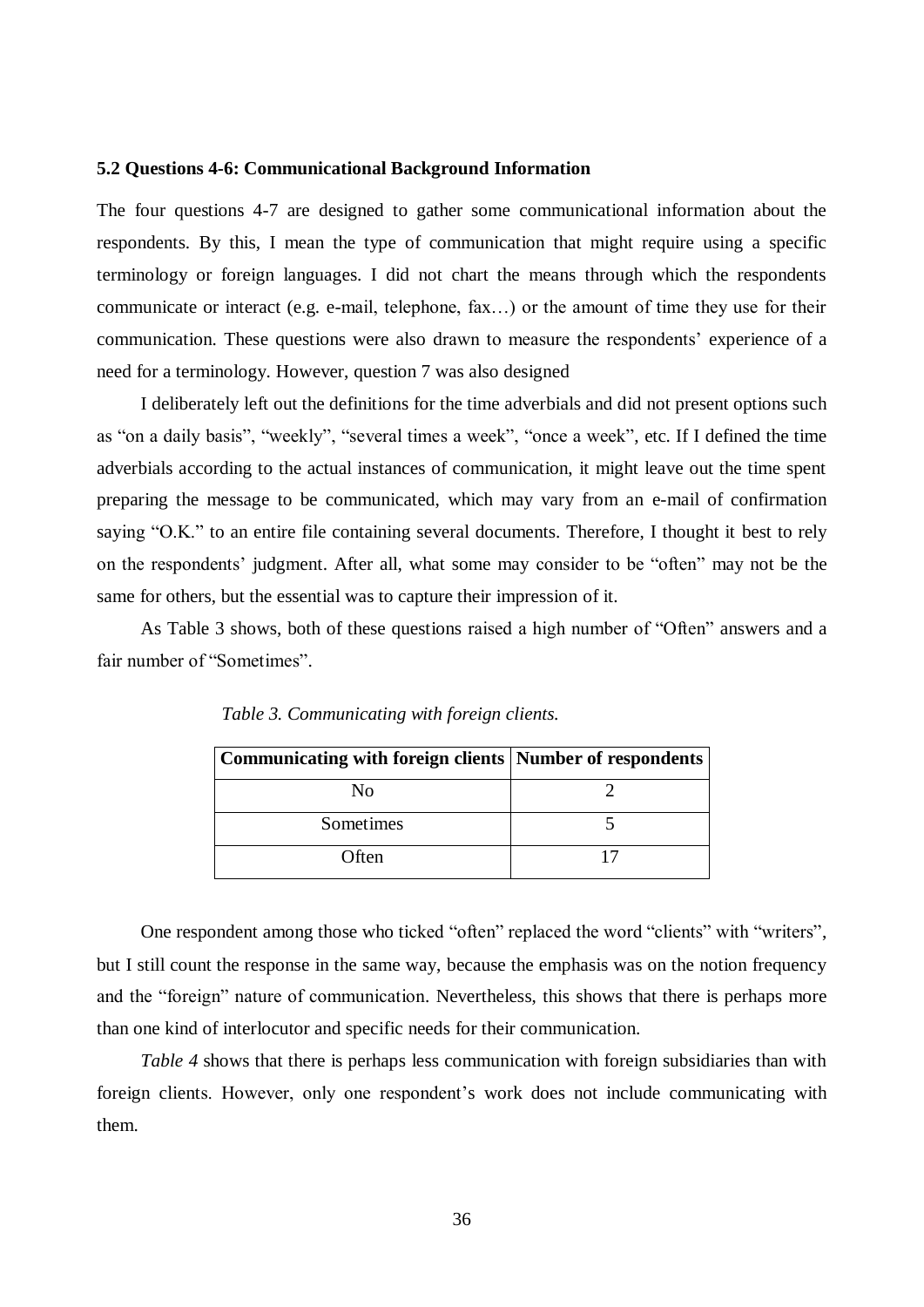| Communicating with foreign subsidiaries Number of respondents |  |
|---------------------------------------------------------------|--|
| No                                                            |  |
| Sometimes                                                     |  |
| <b>Often</b>                                                  |  |

*Table 4. Communicating with foreign subsidiaries.*

The response to question 6 in the questionnaire was unusually unanimous. When asked if the respondents had found themselves in a situation where they would have needed a terminology, all 24 respondents answered "Yes" – although one did clarify his or her response with an additional "but rarely". This, again, shows that respondents could have hoped for less extreme answer options such as "No," "Rarely," "Sometimes," and "Often". However, there is a perceivable need for a terminology. The question was paired with a clarifying, multiple-choice question on what the respondents would have needed a terminology for. The respondents could tick one or several of the five different options. If every ticked option was counted, there were 53 answers. Of these, 18 were for "I could have expressed myself in a simpler way at work," and 13 answered "I would have needed a *translation* for a term for my communication with a client / foreign subsidiary." 10 opted for "I would have needed an *explanation* for a term to understand it better myself," 8 for "I would have needed a translation for a term to understand it better myself," and 4 "For something else." The following table illustrates the distribution of answers:

| What would you have needed a terminology for?                                                            | Out of 53      |
|----------------------------------------------------------------------------------------------------------|----------------|
| I would have needed a translation for a term to understand it better<br>myself.                          | 8              |
| I would have needed an explanation for a term to understand it<br>better myself.                         | 10             |
| I would have needed a translation for a term for my communication<br>with a client / foreign subsidiary. | 13             |
| I could have expressed myself in a simpler way at work.                                                  | 18             |
| For something else.                                                                                      | $\overline{4}$ |

 *Table 5. Distribution of answers on different needs for a terminology.*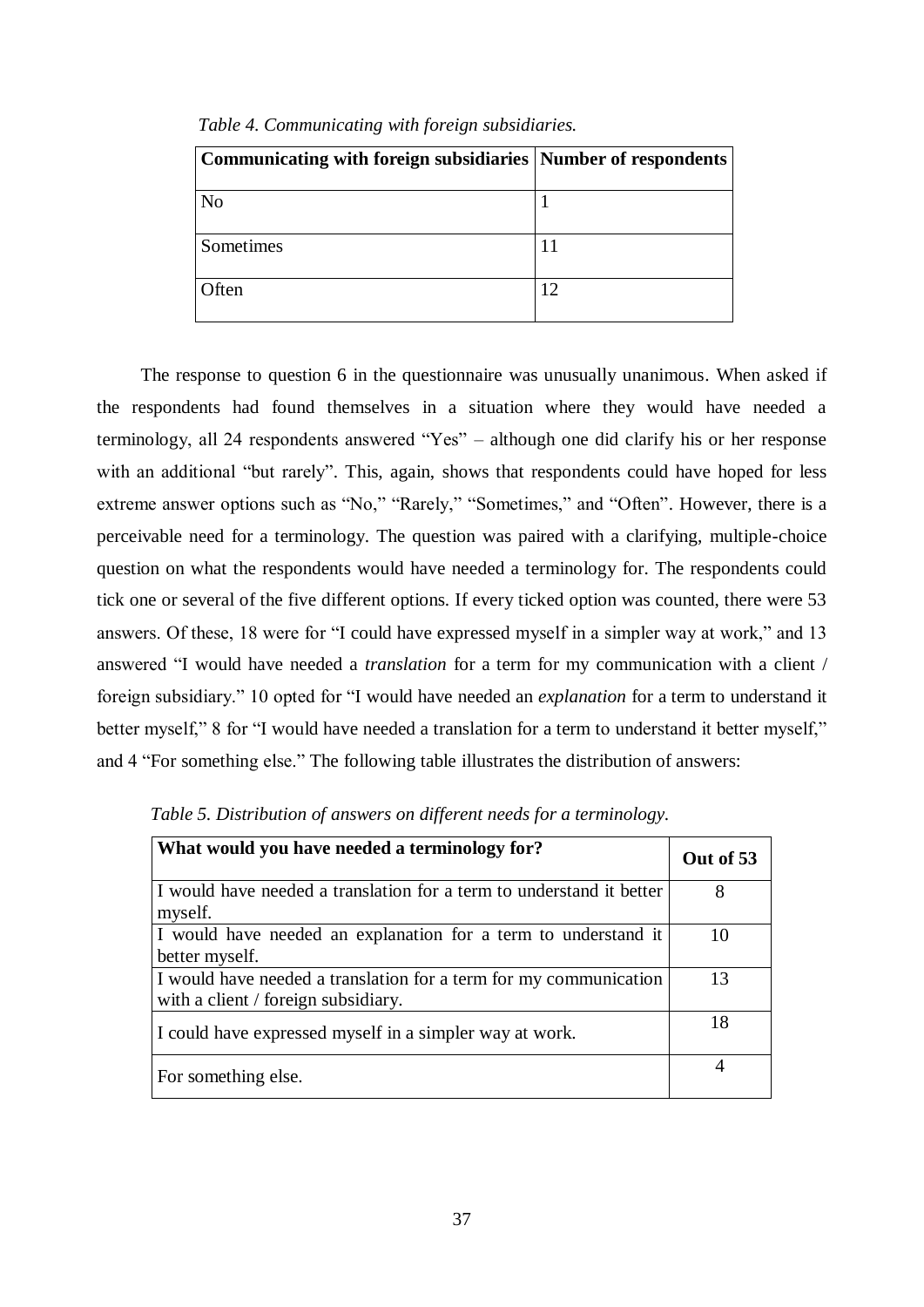What the table does not show is that most of the 24 respondents only chose one or two options, but five of them ticked three options, two chose four options and one respondent ticked all five options. Those four who chose "For something else," listed having experienced a need for a terminology for the following purposes:

- o Finding synonyms
- o Copy-pasting ("If terms had English explanations, they would be easier to copy and paste to foreign clients. I wouldn't have to translate them myself, which sometimes may lead to mistakes or misunderstandings"),
- o Communication on type approvals
- o Localisation of the marketing materials. ("Localising marketing materials would be easier if everyone used the same terms (in the English originals as well). Sometimes, it would also help if we could give a terminology to writers or editors outside the company.")

These answers show that a terminology would be of use for many different purposes: from understanding better to speeding up communication by copy-pasting and to harmonising terminology for simpler localisation.

# <span id="page-40-0"></span>**5.3 Question 7: The Type of Terminology Considered the Most Useful**

Question 7, "What kind of a terminology would you consider needed the most?" aims at defining whether a concept system would be necessary for the terminology in the company, and if so, identifying the skills and terminology needed in compiling the terminology. This issue was already briefly introduced in 3.2 Acquiring Adequate Tools for Terminology Work

| 7) What kind of a terminology would you consider the most useful?       |           |
|-------------------------------------------------------------------------|-----------|
| You can choose more than one option.                                    | out of 38 |
| A dictionary type Finnish-English terminology                           |           |
| A concept terminology, where definitions for terms are given in Finnish |           |
| A concept terminology, where definitions for terms are given in         |           |
| Finnish, and an equivalent is given in English                          |           |
| A concept terminology, where definitions for terms are given in English | 16        |
| and an equivalent for the term is given in Finnish                      |           |
| A concept terminology charting the relationships between concepts       |           |

 *Table 6. Distribution of answers on needs for a type of terminology.*

This employees' responses to question 7, chart the different kinds of terminologies that the employees felt they needed. The respondents were given five different options, of which they could choose one or more. All in all, 38 responses were given, of which 16 favoured "a concept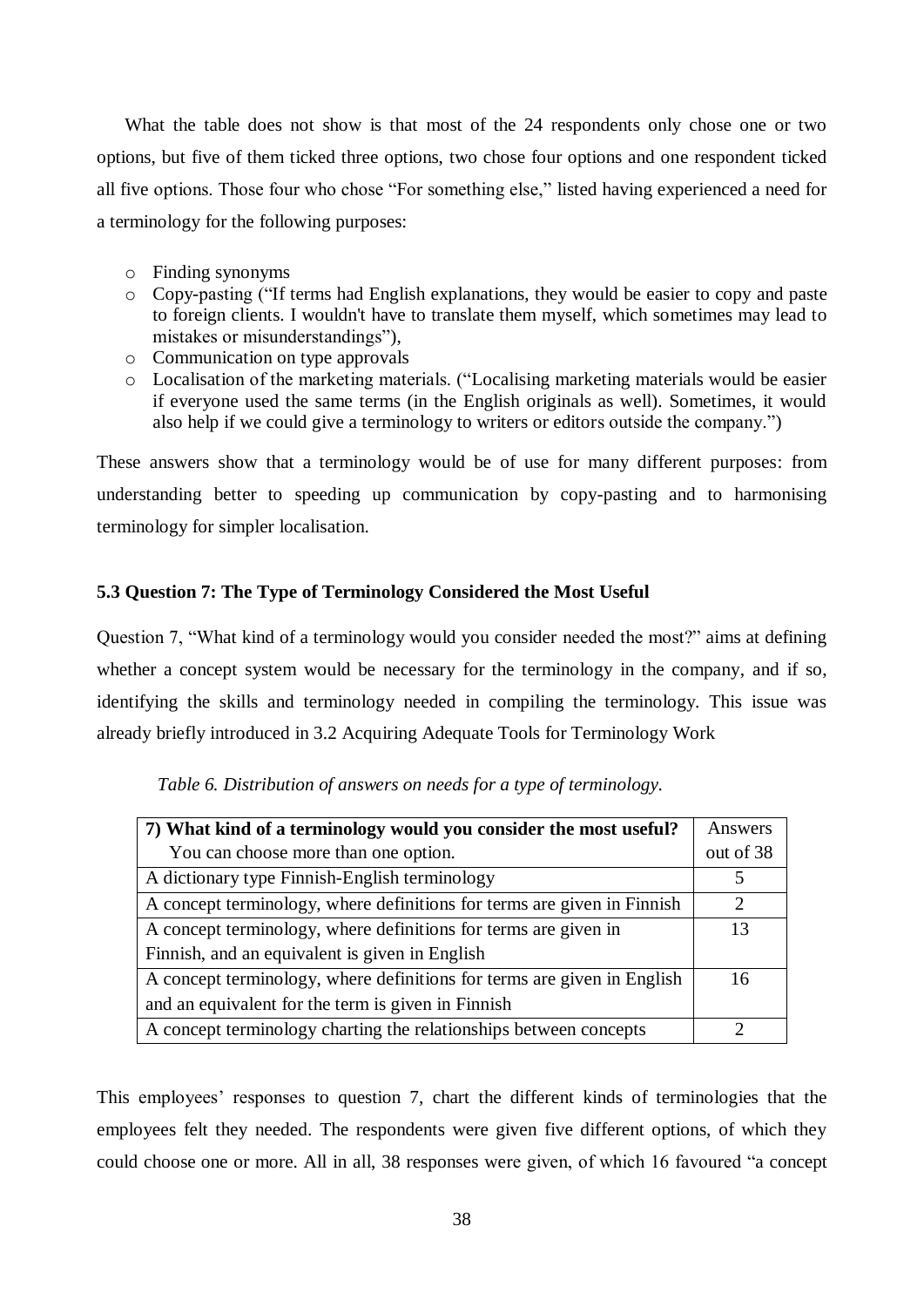terminology, where definitions for terms are given in English and an equivalent for the term is given in Finnish," and 13 "a concept terminology, where definitions for terms are given in Finnish, and an equivalent is given in English". In other words, there is a clear-cut preference for a terminology that would combine two languages and a definition. "A dictionary type Finnish-English terminology" was ticked five times, "a concept terminology, where definitions for terms are given in Finnish" two times and "a concept terminology charting the relationships between concepts" equally two times. What is interesting with question 7 is to note that 15 respondents, which is more than a half, chose only one option. Nine of them opted for an English definition and a translation of the term in Finnish, five for a Finnish definition and a translation of the term in English, and one for a dictionary-type Finnish-English terminology. Only nine respondents chose two or more options, of which six ticked two options, one respondent three options and two ticked four options. I had not only expected more answers combining two or more options, but furthermore, the combinations themselves were somewhat surprising. I had expected the respondents to tick one of the options combining a definition and a translation with the option of a dictionary type terminology. I had imagined that this type of combination would respond to the need to browse for a quick translation and possibly a definition. To my surprise, only two respondents had chosen this combination, whereas four respondents had ticked both of the two different options combining a definition and a translation. The small number of responses favouring the Finnish-only options, however, was not a surprise.

I assumed that the respondents have no specific knowledge of terminology work, and orientated the question around the most tangible aspects of everyday communication: language and whether what was needed would amount to something relatively "simple" as a bilingual dictionary, or more complex, such as a concept system. I wanted to include the notion of another language so that the results would also give an indicative view on what kind of a tool would be the most suitable for presenting terminological data. If the notion of translation is important, the tool a should allow not only submitting term entries in two languages, but also submitting the definition in two languages and maintaining the reference in the two.

I should have also included a question on the type of definition the respondents preferred: definitions documenting function or structure, identification numbers, or even illustrations. However, the more exhaustive the list, the more would be expected from the terminology. For illustrations and identification numbers, the resources appointed for documentation would need to follow.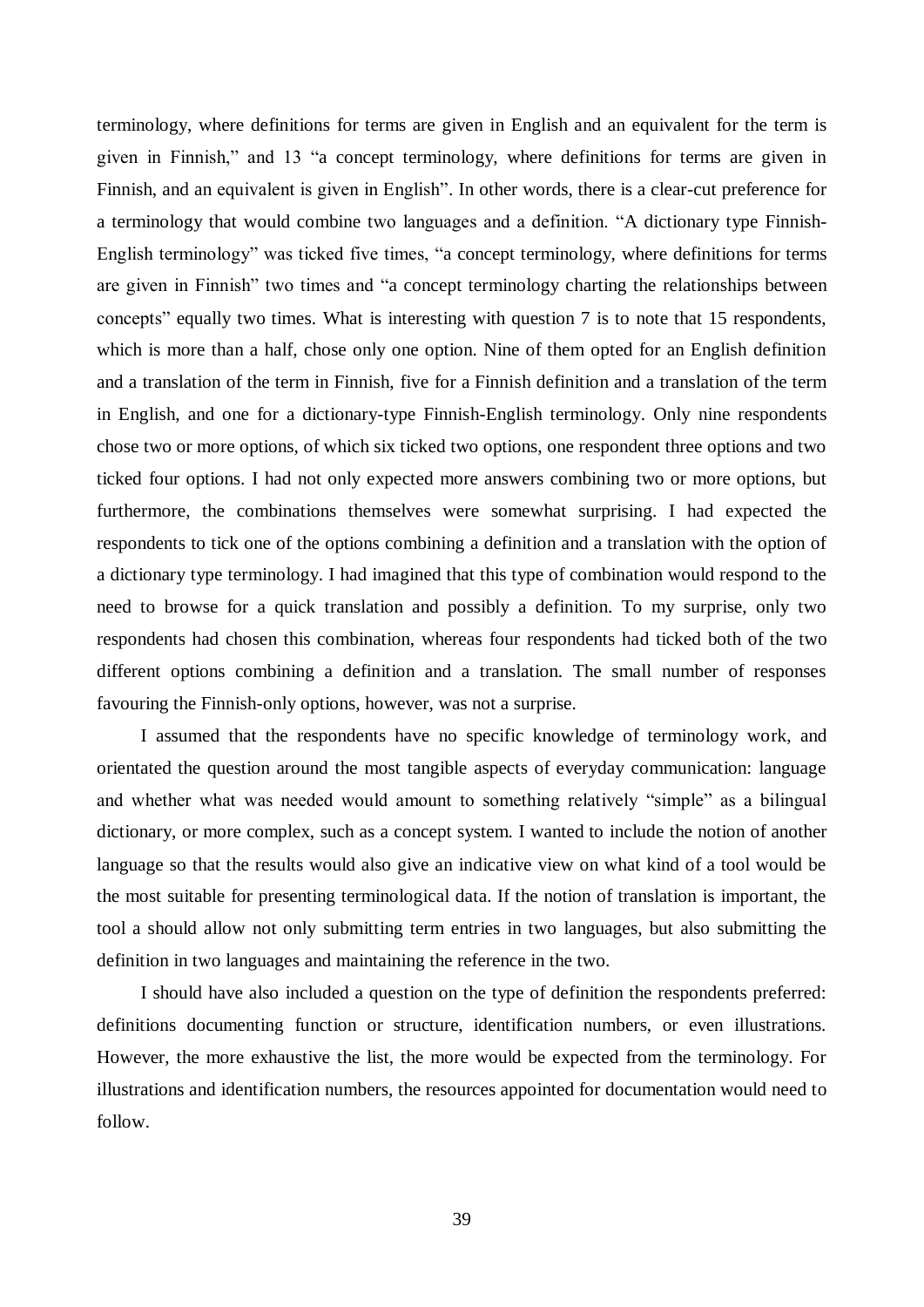#### <span id="page-42-0"></span>**5.4 Questions 8 and 9: On the importance or Usefulness of Terminology Work**

In question 8, the respondents were asked to assess the importance of terminology work on a Likert scale, that is, by choosing a value from 1 to 5, 1 being "not important at all," 2 "not very important," 3 "somewhat important," 4 "important" and 5 "very important".

| 8) How important, on a scale from 1 to 5, do you consider | Number of |  |
|-----------------------------------------------------------|-----------|--|
| terminology work to be?                                   | answers   |  |
| 1 not important at all                                    |           |  |
| 2 not very important                                      |           |  |
| 3 somewhat important                                      |           |  |
| 4 important                                               |           |  |
| 5 very important                                          |           |  |

*Table 7: The importance of terminology work on a scale from 1 to 5*

The average value of all the responses was 3,58 on a scale from 1 to 5, which would place it in between "somewhat important" and "important". This is rather optimistic compared to Ahmad et al.'s rather pessimistic view of the appreciation of terminology work discussed in chapter 2.1. The high average is explained by the fact that the lowest values, 1 and 2, obtained surprisingly few responses. No one responded "1, not important at all," which was somewhat surprising after having come across rather grim descriptions of the status of terminology work. The lack of responses stating that terminology work is "not important at all" may, on the other hand, be due to the respondents' politeness and unwillingness to express opinions that they suppose contrary to the questionnaire's maker's. According to Weintraub Austin and Pinkerton (2006, 232), however, respondents are more likely to be truthful with this type of scale than if they were presented a statement and asked to respond by "I agree," or "I disagree". Similarly, only three respondents chose "2, not very important", and the only one having given an explanation to this view, grounded his or her opinion by stating that "[t]erminology work is not productive, that is, it does not add value to stockholders. Terminologies are mostly a tool making communication easier at the workplace". This response follows closely the opinion held by Ahmad et al. that clients (and stockholders) are hard to convince of the benefits of terminology work.

The respondents were also asked to justify their choices in the following question "Why?" All 24 respondents answered the question of evaluating the importance of terminology work, but only 17 filled in the following question,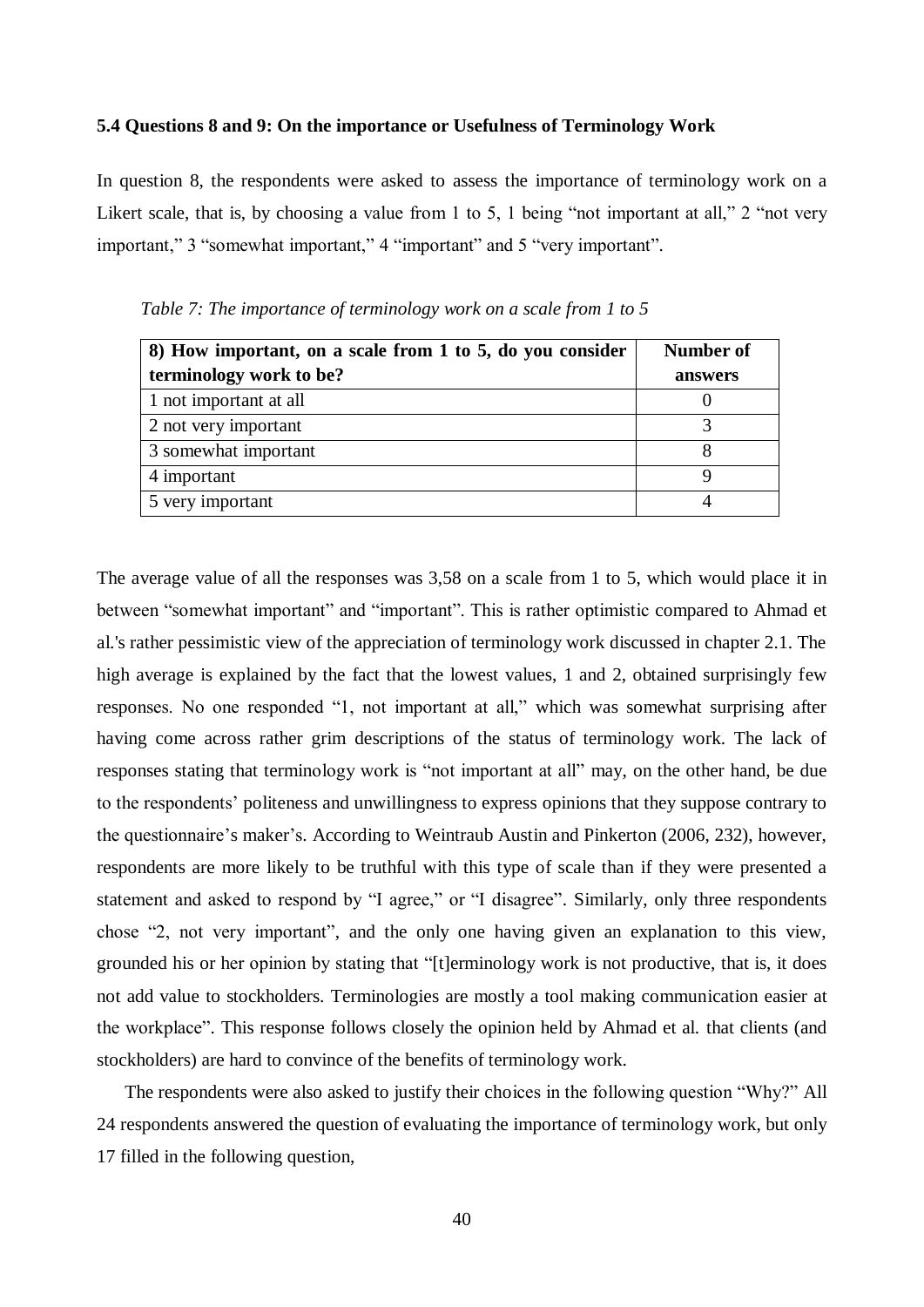The eight respondents, in turn, that had assessed terminology work to be "3, somewhat important", were more eloquent and justified their opinions with these arguments:

- o It makes communication easier and makes it sound more professional. It also saves time because I wouldn't have to a) google things b) ponder too much myself c) be misunderstood and correct mistakes and d) be ashamed. ☺ [The smiley was part of the response.]
- o It would make life easier, but on the other hand, there are other ways to find out things.
- o Gives a better impression of our skills. Makes it easier for the interlocutor to understand things if we use the right terms.
- o Would be important for giving more professional credibility.
- o It would be important that everybody at in the company used the same terms and understood their meanings right. Our internal communication would be better and the message to clients coherent.

Nine respondents estimated terminology work to be as important as 4 on a scale from 1 to 5. The justifications were similar to those listed above; most of the responses emphasized making communication accurate, reducing the possibility of misunderstandings, increasing efficiency and giving out a coherent message. Among the comments, one drew attention to the fact that "Market areas are constantly growing, and new staff should be trained." However, the role of terminology work in this statement was, to me, left somewhat unclear. One possible interpretation is that training new employees would perhaps be easier if a terminology defining the essential concepts was in their disposition. It could also mean that growing market areas imply new concepts to be covered by terminology work, and that terminology work could use new experts. Another ambiguous statement, "Technical terminologies are often deficient," appeared among the explanations on why the respondents gave the importance of terminology work the value they did. It can be interpreted either as an opinion favouring terminology work in order to improve the existing, deficient terminologies, or as a negative opinion about terminologies in general. However, since the respondent thought terminology be as important as 4 on a scale from one to five, the favourable interpretation is justified.

Four respondents assessed terminology work to be "5, very important". Although no generalisations can be made on four people, it is interesting to note that all of them work at Sales or Maintenance (or After Sales, if that is the correct assumption of those who ticked both of the Sales and Maintenance boxes when asked their work sector). The Sales aspect became apparent from one respondent's statement "To be able to offer the best service to our clients." The other comments stressed the importance of "one common language": "A standard / an existing terminology would make work easier and clearer. 'A common language' to discuss things," said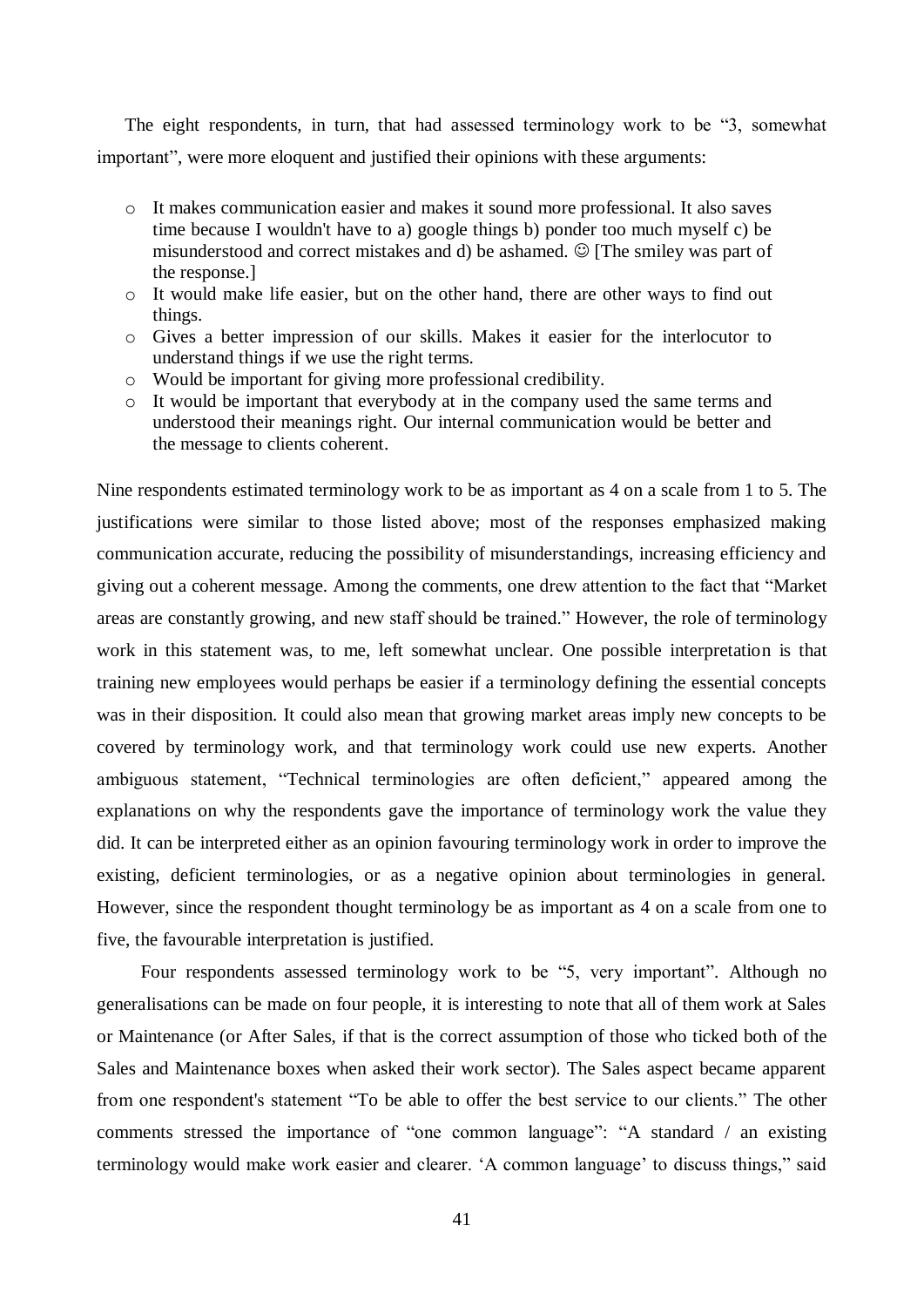one, and "Technical vocabulary is in use on an everyday basis," commented another. Efficiency was again touched upon, as well: "It would make work pace faster, which would leave time for other work tasks." These opinions echo those that justify the need for terminology work with a significant gain of efficiency and time.

Question 9, "Do you believe a terminology would be helpful to you in the future?" assembled a 100 % unanimous "Yes" response. This question concerned any future terminologies, which was made clear to the respondents with a clarification accompanying the question. However, the fact that the question concerned hypothetical, larger terminologies (which may never come into existence) and that the answer options included only "Yes" and "No" boxes, and not a "Maybe" or "I don't know" option, may make the unanimous "Yes" response seem somewhat dubious. The question was followed by a clarifying question "If yes, how?". This question was similar to the one in question 8, "Why [do you consider terminology work as important as you assessed it to be]?" and did not add much new information on the respondents' views about it. Eight respondents did not fill in the "If yes, how?" question in question 9, and three marked "the same as in question 8". Although question 8 was designed to gather responses about the respondents' views on the importance of terminology work on a more general, corporate level, and question 9 on the uses of terminologies on a more personal level, the two questions seem to have been judged too alike. I should perhaps have added explanatory comments on the nature of these questions, but I did not see the need for this when drafting the questions. Therefore, some of the comments were similar to the responses to question 8: "Communication is easier," said one respondent, and "Would sometimes be useful for my communication with the customer interface," added another. One of the recurrent themes was also that everybody should speak "the same language". However, the other 9 respondents gave answers that were significantly different from their responses to question 8, so the "general vs. personal" aspect of these questions was not completely lost. For instance, the respondent who answered "It would make life easier, but on the other hand, there are other ways to find out things" to question 8 ("Why [do you consider terminology work as important as you assessed it to be]?"), emphasized in question 9 that terminologies would "make learning quicker and improve my knowledge of the products". Similarly, the respondent who answered simply "It would be easier" to question 8, went into much detail in his or her response to question 9: "Standard terminologies would ascertain that everyone means the same thing with the same term. My work would be easier and there would be less mistakes." In addition, one of the respondents who esteemed terminology work to be "2, not very important" and justified this opinion with the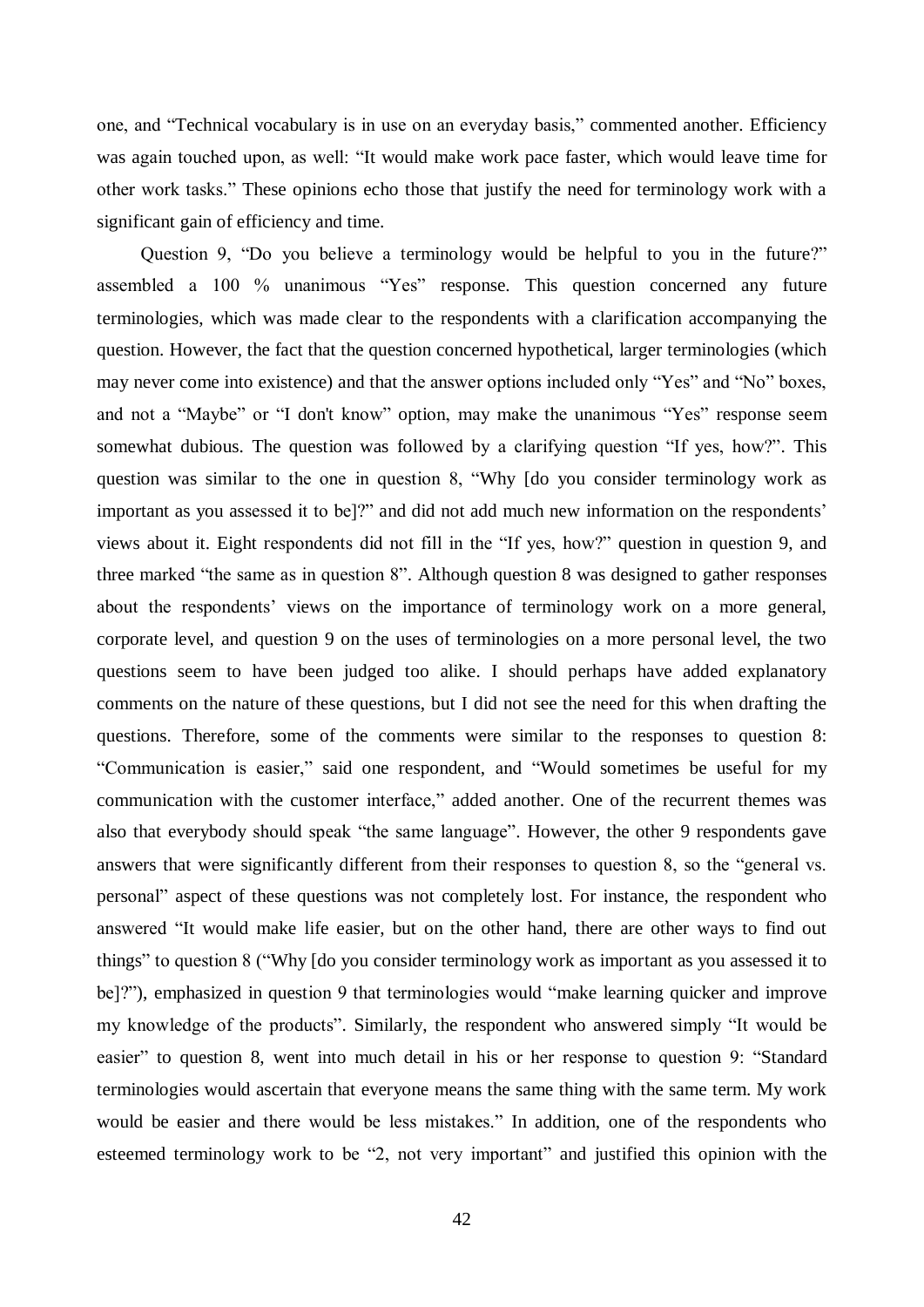statement that "Terminology work is not productive, that is, it does not add value to stockholders," did nevertheless answer to question 9 that "I believe they [terminologies] would make my communication clearer and more coherent in many different situations." Other comments, such as listed below, also stress the personal aspect:

- o I'd rather check the meanings of terms than use words whose meanings I'm not sure of. This is where terminologies and concept terminologies come in handy.
- o I don't have to deal with technical issues all the time, so sometimes it would be good to just *quickly* check some term.
- o [Terminologies] would make it easier to absorb new information and to explain it again to someone else.

What was interesting to note is that five of the eight respondents that had not given an answer to question 8, did answer question 9. Consequently, this question did finally gather some new opinions.

# <span id="page-45-0"></span>**5.5 Questions 10-13: Resources Appointed for Terminology Work**

Questions 10 to 13 were designed for gathering information on the perception of the resources appointed for terminology work and of the work itself. It is rather difficult to phrase questions informative enough to obtain responses on the desired aspect, but not too leading. Therefore, many of the following questions are formulated in a more personal manner.

Question 10, "Would you be willing to participate in the terminology work?" (and the accompanying explanation, "For example, in checking the definitions for terms and concepts, explaining terms or adding suggestions for the term list") was designed to gain information the employees' attitude towards three things. First of all, the question measures, exactly as it says, the respondents' willingness to participate in terminology work if such a possibility existed. Secondly, the answer options "No," "Yes, as long as it does not take too much time," and "Of course, so that the resulting terminology will be as good as possible" were designed in such a way that the time issue could be addressed. The last two options could possibly reveal an unwillingness towards sacrificing one's time – which is understandable. And thirdly, as mentioned in chapter 3.3, the question was designed to give an indicative view of the respondents' feelings towards interaction between the terminological and the technical side. However, the answer options may not have been in balance together, as the "No" option seems rather blunt compared to the other to options. This can also be seen in the answers: only five respondents answered "No", and one of them perhaps felt the need to justify such a brusque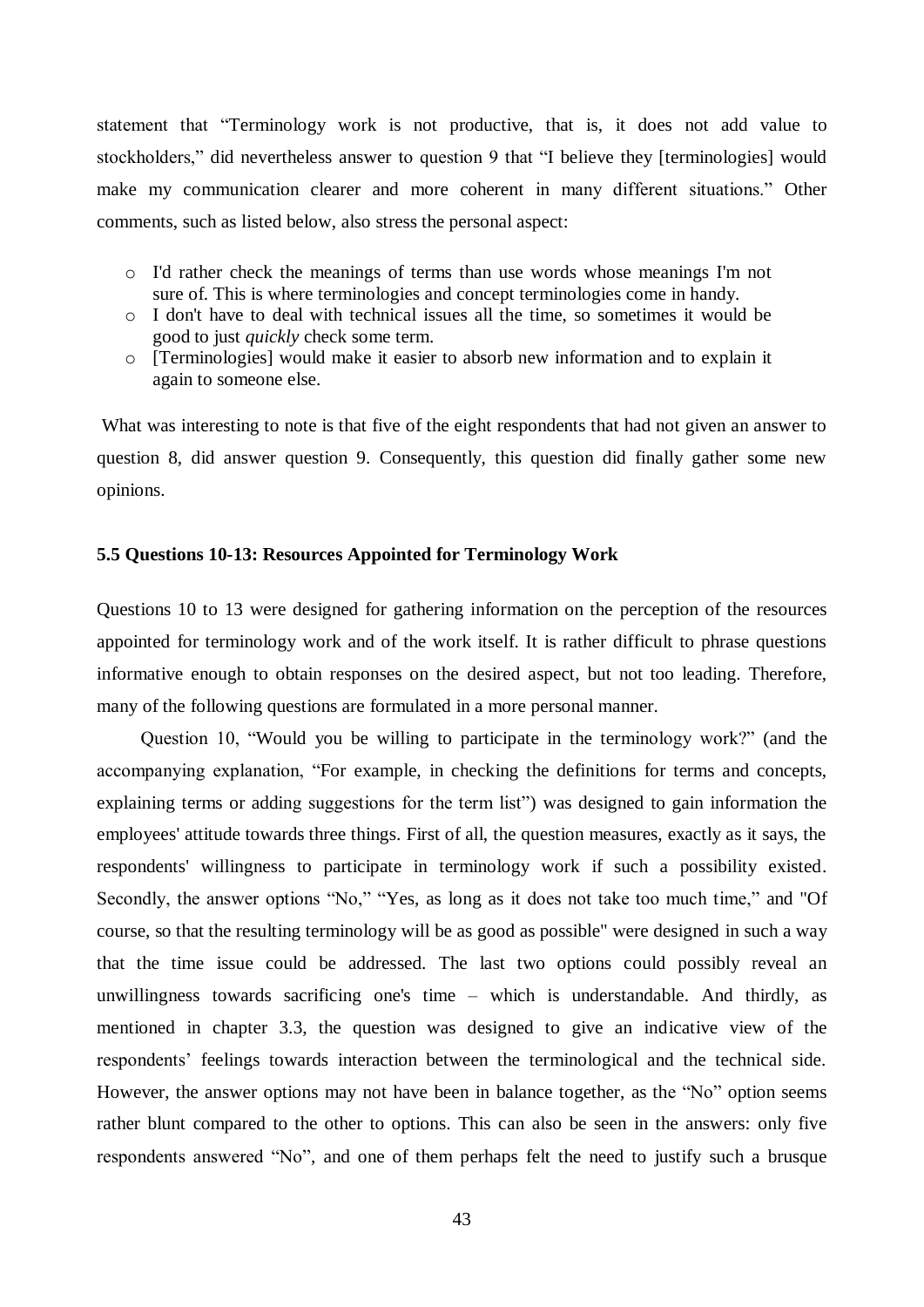response by adding "I don't have enough experience." Thirteen of the respondents replied "Yes, as long as it does not take too much time," and four "Of course, so that the resulting terminology will be as good as possible," although one wrote "If only I can?" after the latter. There were two ambiguous response combinations: one respondent ticked both of the affirmative boxes ("Yes, as long as it does not take too much time," and "Of course, so that the resulting terminology will be as good as possible,") but added a comment next to them: "I don't think I have much time…" The other chose both "No" and "Of course, so that the resulting terminology will be as good as possible," and added (possibly as an afterthought after first having ticked "No",) "I could be the one who checks if a layman understands the definitions!" From the three "modified" answers I gather that the willingness to participate exists, but the respondents doubt their abilities to do so or do not want to sacrifice too much of their time.

Question 11, "Would you be interested in participating in terminology training organized in the company if such training was available?" was presented with three answer options: "No," "Maybe," and "Yes". Six employees answered straightforwardly "No," of whom one commented on his or her answer with "I don't have time." Sixteen respondents ticked "Maybe," and two "Yes".

The next question, question 12, "Who, in your opinion, would be the best person to realize the terminology work at in the company?" is somewhat difficult to report for the simple reason that it was a multiple-choice question with several different answer possibilities resulting in different combinations. The answer options and the number of occurrences figure in the table below:

| Who, in your opinion, would be the best person to realize the        | <b>Number of</b> |
|----------------------------------------------------------------------|------------------|
| terminology work at in the company?                                  | occurrences      |
|                                                                      |                  |
| A terminologist                                                      |                  |
| A group of terminologists                                            | $\mathcal{D}$    |
| A translator                                                         | 4                |
| A subject field expert                                               | 3                |
| A work group consisting of a terminologist and subject field experts | 13               |
| Anyone interested in terminology work                                | 6                |

*Table 8: Best choice for people appointed for terminology work*

Although it may seem that the options are in an imbalance with each other, that is, there are options presenting one single person and groups of people, it was intentional. This way, there might be a way of measuring if the respondents make any difference in assigning terminology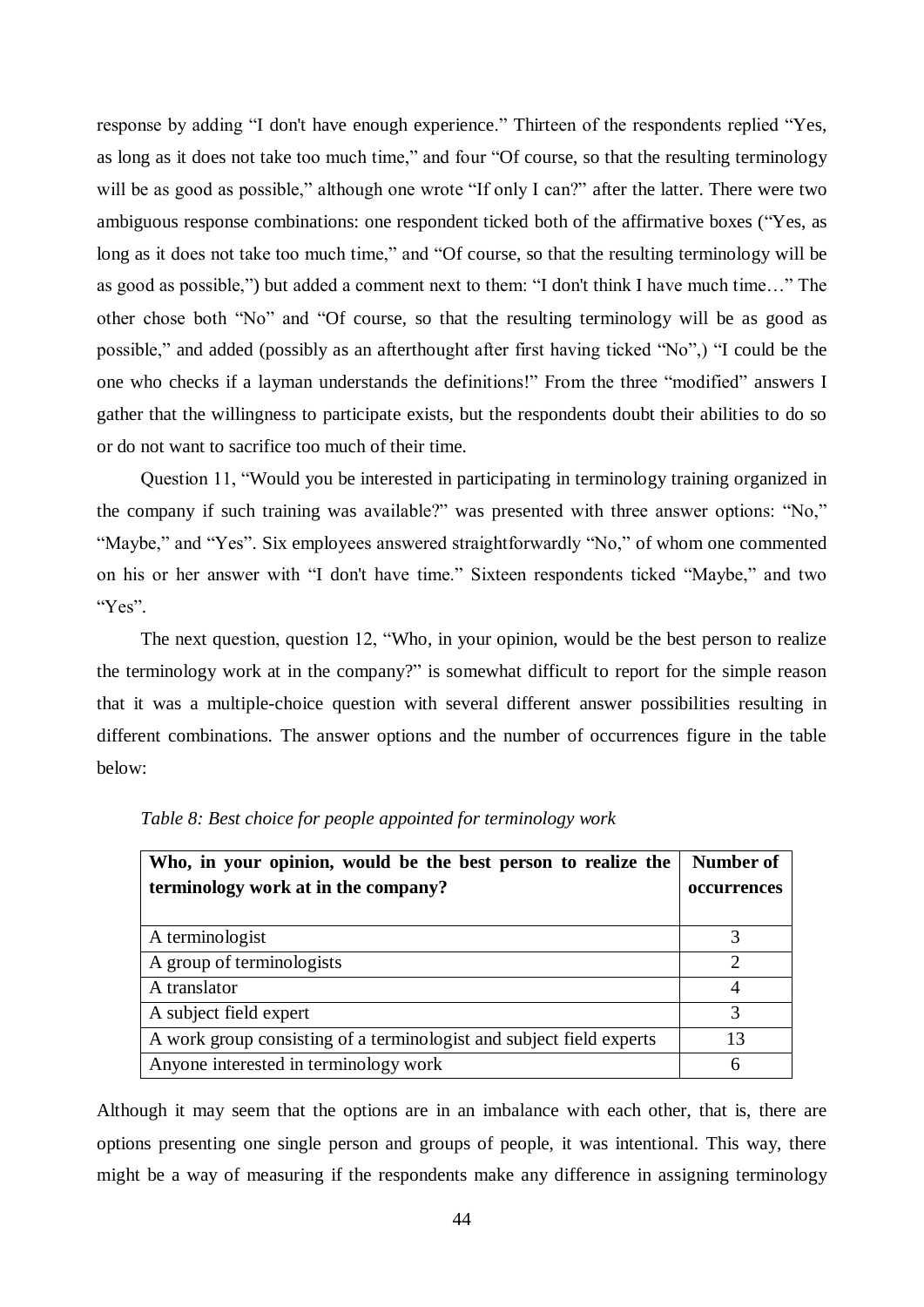work to a group or a single person, or to their roles or terminological skills. I did not expect the employees to know an ideal composition of a terminology work group, so I included some options that represent the realistic situation in the field of terminology work. This is why "A translator" appears among the options, as well as "Anyone interested in terminology work". It must be borne in mind that here is no "right" answer to this question, although some may seem more evident than others. I intentionally formed the "self-evident" option of "A work group consisting of a terminologist and subject field experts" so that the terminologist is in singular and subject field experts in plural although it may not be the ideal combination. However, I should perhaps have included the "information scientist" or the "documentation specialist" (proposed by Cabré, see chapter 3.2, 16-17) among the options to see if respondents appreciated skills of this kind harnessed for terminology work. I also left "A technical writer" out of the options, although that could have been added.

One respondent left the question blank. Of the 23 three respondents that answered the question, eleven ticked only one box, "A work group consisting of a terminologist and subject field experts". This result may be a positive and a negative one at the same time: positive, because almost a half of the respondents recognise that to realize a terminological project, at least two different kinds of know-how must be combined. On the other hand, the result could be regarded of questionable reliability on the grounds of the seemingly imbalanced options. The respondents might feel that the more complete option is the expected answer and choose accordingly.

Five other respondents ticked only one option also, but other than "A work group consisting of a terminologist and subject field experts". Three of them chose "Anyone interested in terminology work", one "A translator", and one "A subject field expert". These responses are more in accordance with reality in many companies, but not necessarily the best alternative. Although attitudes are hard to measure, these responses may reveal a certain tolerance for "lesser" terminological skills.

Six other respondents ticked two boxes at the same time, and one respondent three boxes. There were no significant similarities in their responses, which are listed below:

- $\circ$  A group of terminologists + a work group consisting of a terminologist and subject field experts
- $\circ$  A translator + a subject field expert (A combination chosen by two respondents)
- o A work group consisting of a terminologist and subject field experts + anyone interested in terminology work
- o A subject field expert + anyone interested in terminology work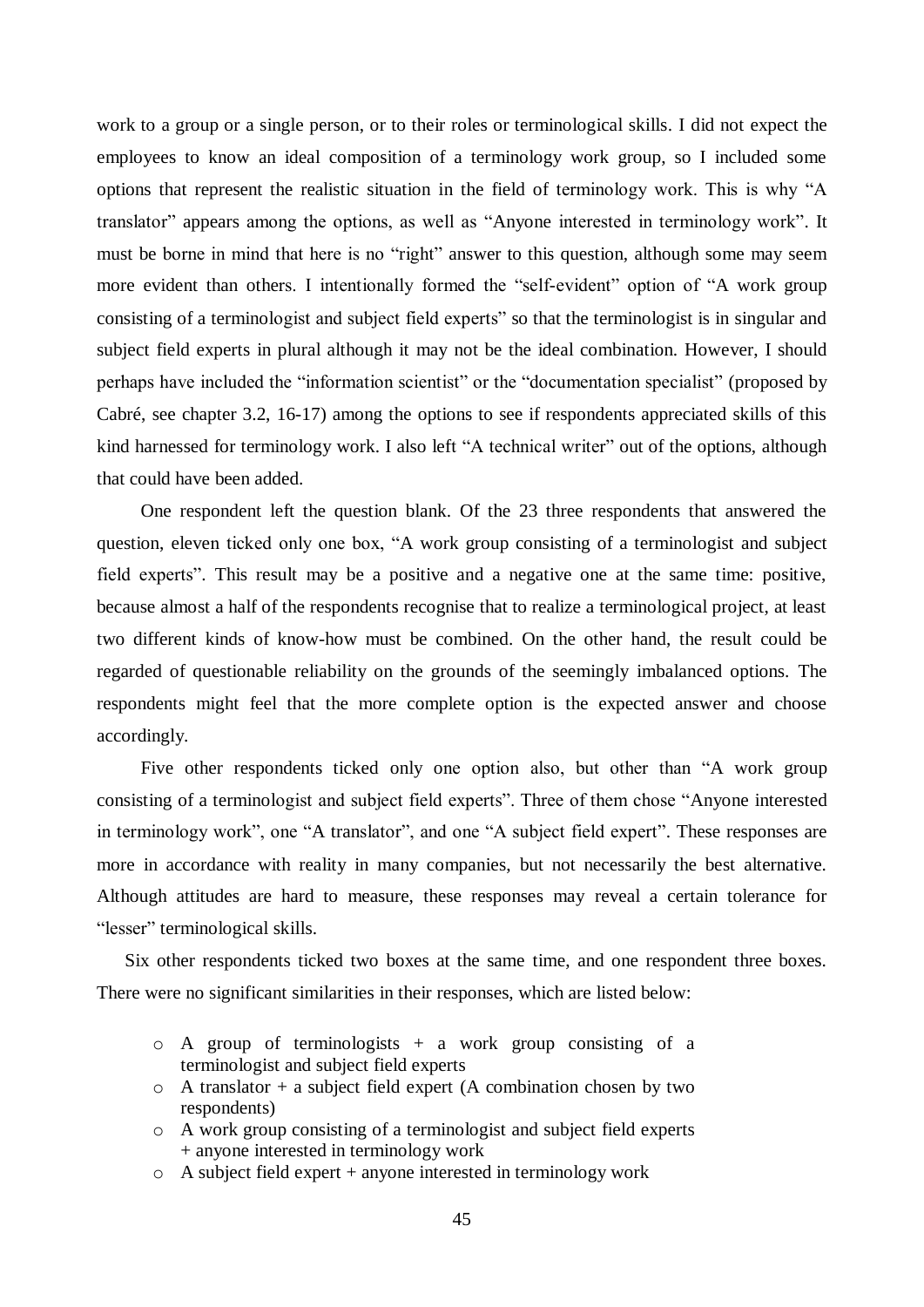- o A terminologist + anyone interested in terminology work
- $\circ$  A terminologist + a group of terminologists + a translator

What can be said, though, is that the respondents may have proceeded differently from one another when choosing their answers. They may have ticked two (or three) actors that would complete each other and perhaps form a good team, as for instance, with the combination of a translator and a subject field expert. Or, they might have reasoned with an "either – or" approach in mind (that is: "The best person for terminology work would be either 'a group of terminologists' or 'a work group consisting of a terminologist and subject field experts'") and ticked both options. I did not think of this when drafting the question. This makes it more difficult to analyse the results when the respondents might have chosen their responses according to different thought patterns. Therefore, the best way to proceed is by examining what the respondents did *not* choose. It seems that only two of the responses combining two or three options include both terminological experts and subject field experts. The other responses left out either terminologists or subject field experts. In addition, three of these responses included "anyone interested in terminology work." This matter was briefly discussed in chapter 3.4, Personnel Appointed for Terminology Work. Here, the situation could be interpreted in to ways: as an equation " $x + x = \text{team}$ " or as an "either – or" situation as explained above. In other words, some of the respondents tolerate or even support the presence of "anyone interested in terminology work" as a part of a team. In an "either – or" situation, this could also be interpreted as tolerance: if the primary choice (be it subject field expert, a terminologist or a group of terminologists) of personnel is not available, anyone could do. Of course, it would be better if the people in charge of terminology work had experience in it, but if it is not possible to engage experts, anyone is better than no one - especially if the realisation of a terminological project depends on available resources.

Question 13, "Do you think that the person in charge of terminology work should come from within the company?" was presented with three optional answers: "Yes," "No," and "It doesn't matter". All respondents answered the question, but two of them chose more than one answer, which makes it harder to interpret their opinions. One ticked both "Yes" and "It doesn't matter," which I will count as a "yes" answer based on his or her response to question 14 "What do you think about terminology work in the company?"). I will return to this when reporting question 14. In the other ambiguous response, all of the three options were chosen, and next to them, there was a written comment: "It depends." However, as this was the only explanation, and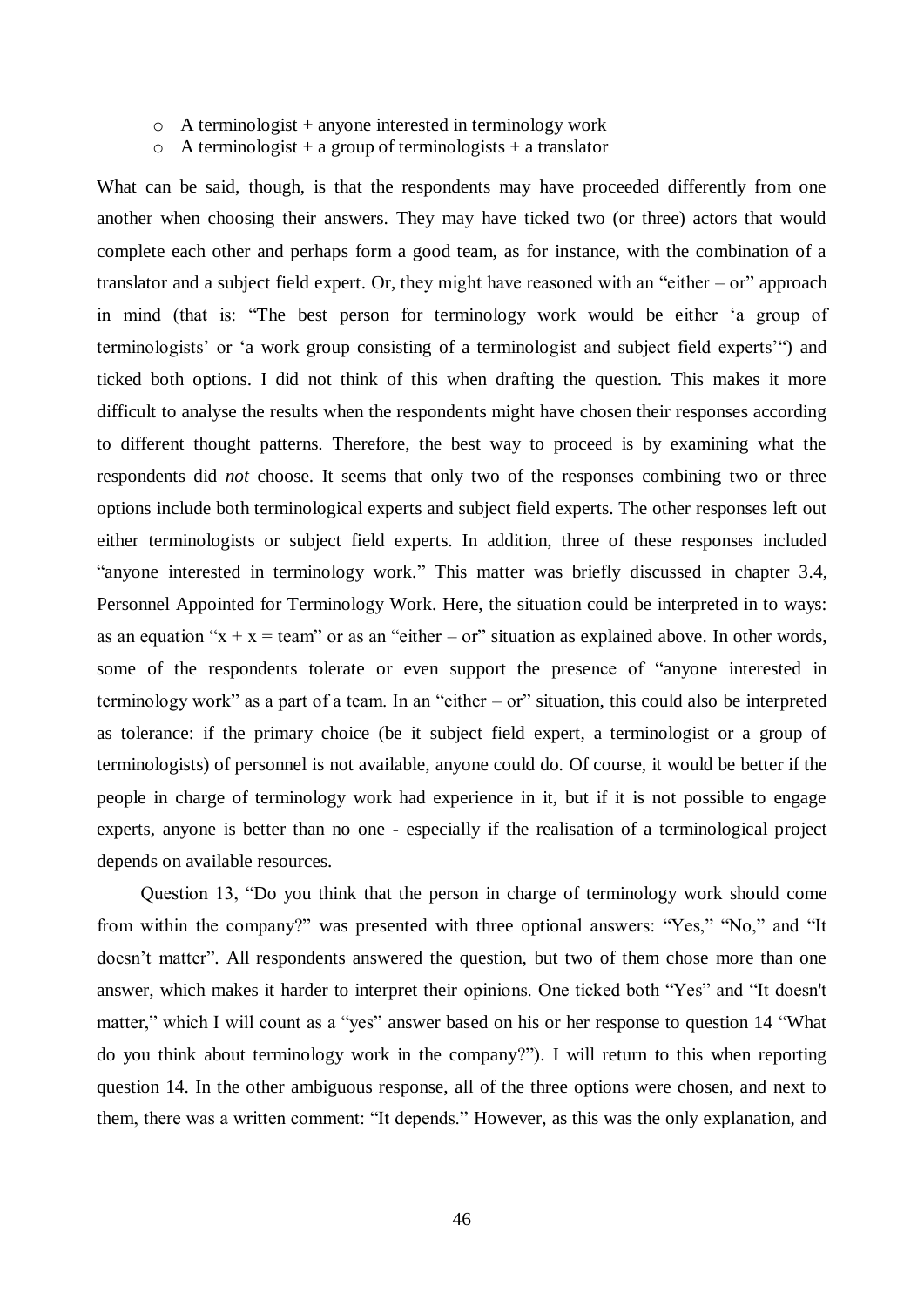I do not know on what "it depends," I cannot venture to guess. Consequently, I had to exclude this answer from the responses. Therefore, only 23 responses were valid for this question.

| "Do you think that the person in charge of terminology<br>work should come from within the company?" | <b>Number of</b><br>answers<br>(out of $23$ ) |
|------------------------------------------------------------------------------------------------------|-----------------------------------------------|
| Yes                                                                                                  |                                               |
| N <sub>o</sub>                                                                                       |                                               |
| It doesn't matter                                                                                    |                                               |

*Table 9: Terminology work from within the company?*

Ten respondents answered that "It doesn't matter," and eleven (including the one having ticked two options) answered "Yes." Only two respondents were of the opinion that the person (or people) in charge of terminology work should not come from within the company. One of the respondents having answered "It doesn't matter" wrote a comment next to his or her answer saying that "Of course somebody from the company should participate *also*" [italics mine], which suggests that the respondent would prefer to see a team consisting of both "insiders" and "outsiders". Again, I should have thought of this and perhaps offered an option such as "Not necessarily; a team could consist of people from within and from outside the company," along with the other suggestions. However, this could have been too leading. In addition, the fact that normally if terminologists are employed, they do work with someone from the company, namely, subject field experts. Therefore, adding a fourth option could have led the question in a different direction and make it difficult to judge if respondents feel differently if the person *in charge* of the terminological project came from outside.

#### <span id="page-49-0"></span>**5.6 Questions 14 and 15: Investing in Terminology Work**

Question 14, **"**As mentioned in the cover letter, there is one preliminary terminology project going on in the company at the moment. What do you think about terminology work in the company?" was presented with four alternative answers: "The current situation is good," "It should be invested in more," "I don't think terminology work is necessary," and "I don't know." No one replied "I don't think terminology work is necessary," ten respondents ticked "I don't know," three thought that the current situation is good, and eleven opted for "It should be invested in more". Although a large number of respondents remained neutral on the subject,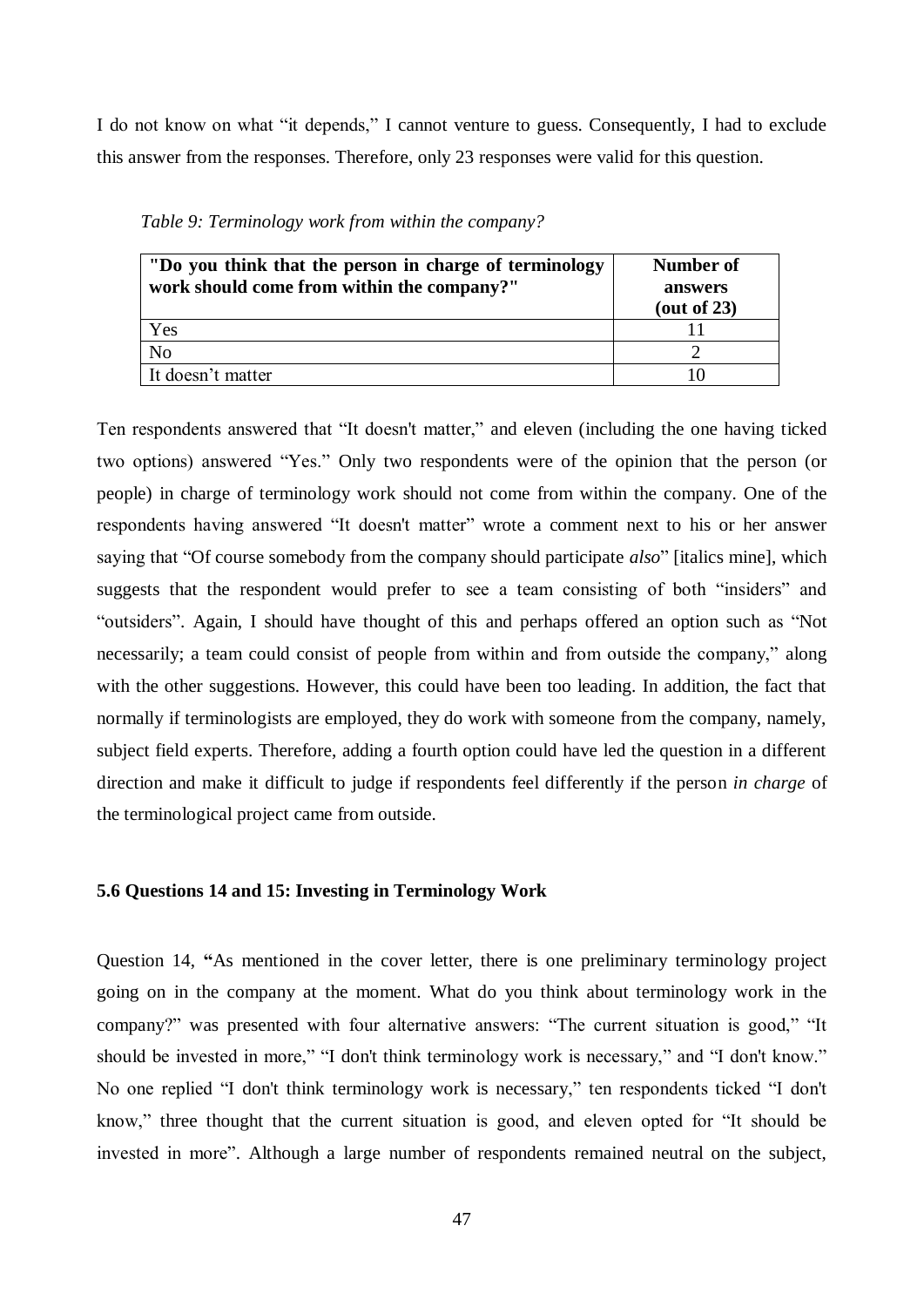almost the same number of people took a favouring attitude towards terminology work. The question was followed by another one: "If you think it should be invested in more, how?" Of the eleven respondents having replied that terminology work should be invested in more, ten replied. In addition, one respondent having replied that the current situation is good and one respondent having replied "I don't know," answered to this question. These two respondents may have answered inadvertently, not paying attention to the phrasing of the question, or perhaps they were at least not *against* the idea that terminology work should be invested in more, although they stayed rather neutral on the matter in the preceding question. Consequently, twelve employees filled in the question. The six suggestions and the number of times they were chosen are listed below:

| How should terminology be invested in more?                          | Number of<br>answers |
|----------------------------------------------------------------------|----------------------|
| By investing in programs applicable for terminology work             | 3                    |
| (for instance, in translation memory programs, in programs)          |                      |
| helping in collecting terms.)                                        |                      |
| By focusing on the quality of processes of terminology work.         | 3                    |
| By hiring more people to do terminology work.                        |                      |
| hiring a specialist in terminology work<br>By<br>bv<br><sub>or</sub> | 6                    |
| commissioning a project from a contractor.                           |                      |
| By training people from inside the company to do terminology         |                      |
| work.                                                                |                      |
| In some other way, how?                                              |                      |

 *Table 10 – How should terminology work be invested in more?*

Although the respondents had the possibility to choose more than one answer, seven out of twelve chose only one. Four out of these favoured hiring a specialist or a contractor for terminology work, one suggested investing in programs, one training people from inside the company, and one ticked "in some other way" and suggested "Processes + programs + people; a well-developed and structured framework to take it forward in a consistent manner." This answer, I gather, embraces all of the suggestions that were offered.

I addressed the question of choice of tools only in the first option "By investing in programs applicable for terminology work (for instance, in translation memory programs, in programs helping in collecting terms.)", since no terminology processing tools are used in the company, that I know of. I did not want to go into too much detail in the hypothetic acquisition or developing of a terminology tool as it would require some knowledge or previous experience of using terminology management tools. Also, the notion of investing would probably require some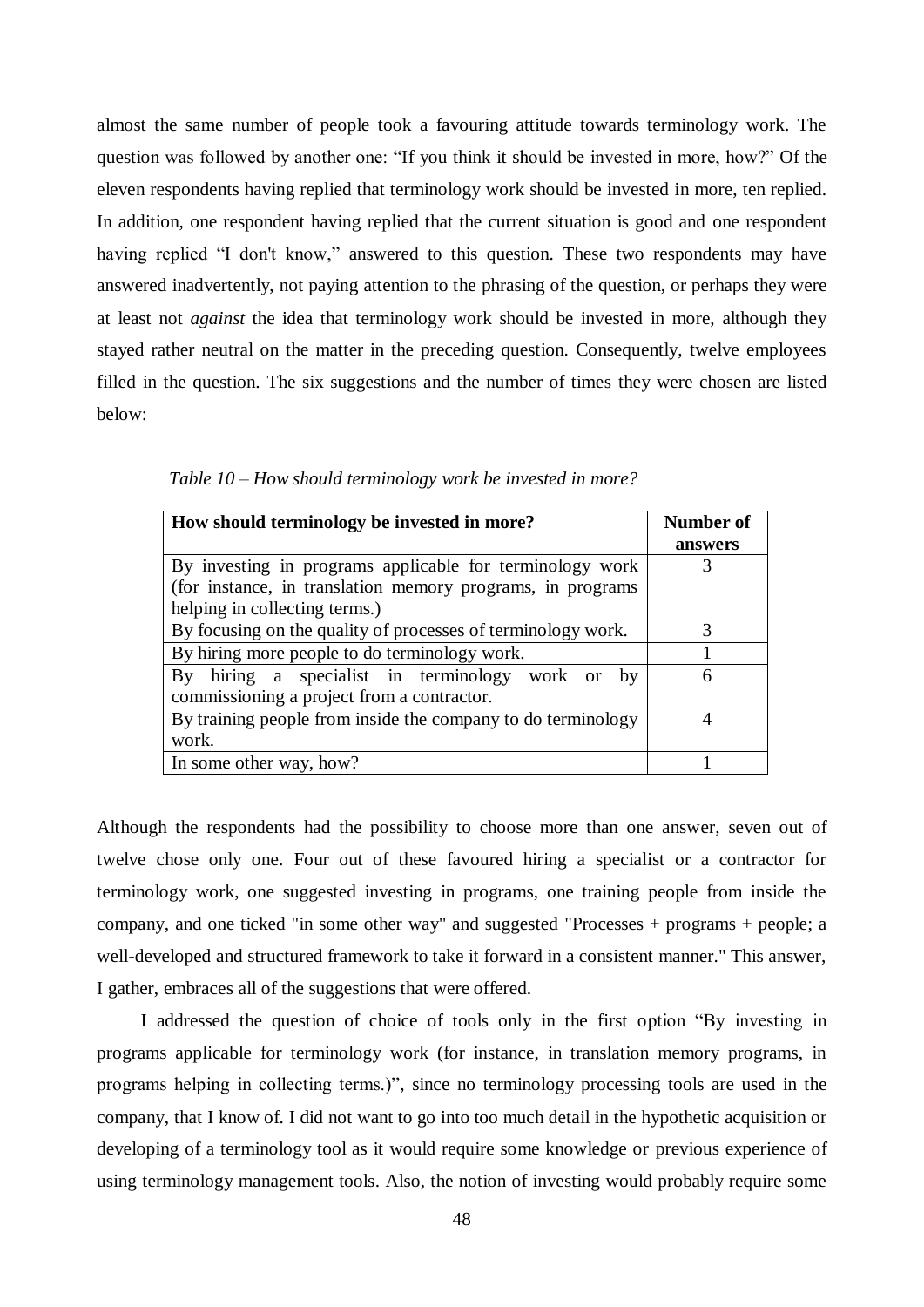knowledge of the cost of such a tool, as well as the budgetary resources of the company. Since I assume this is not the case, I did not include questions about the effects of investing in or using a program for terminology management in the questionnaire. It would be too leading to ask questions such as "Do you think terminology management tools are necessary for doing terminology work?" or "Do you believe that terminology work realized with terminology management tools is of more value than terminology work realized without them?" However, to gain some (although vague) information on the subject, I left the employees the possibility of choosing "investing in programs applicable for terminology work" as an answer to a question regarding possible ways of investing in terminology work.

Interesting observations can be made about the respondents' view on whether the people doing terminology work should come from within the company. Respondents were asked this in question 13, and, as noted before, ten respondents answered that "It doesn't matter," eleven "Yes," and only two respondents were of the opinion that the person (or people) in charge of terminology work should not come from within the company. In question 14, however, four of the respondents having replied "it doesn't matter" in question 13, favoured hiring a specialist in terminology work or commissioning a project form a contractor over training people within the company. Therefore, their answer "It doesn't matter" could be questioned, if they finally do have a small preference for engaging a professional terminologist from outside the company. Consequently, these responses could be counted as a negative answer to question 13, which would then make a total of six "no" responses. Those who had replied "yes, [the person in charge of terminology work should come from within the company]" to question 13, stayed true to their opinion and favoured, in question 14, training people within the company to do terminology work. The one respondent having written "Of course somebody from the company should participate also" in question 13, was the only one to have chosen the two options, hiring a terminologist or a contractor, and training people from within the company. This confirms that he or she would prefer that the terminology work team consisted of both, insiders and outsiders. And finally, one respondent having replied "yes" in question 13, did not take a stand on the matter in question 14, leaving blank the option of training and ticking only the option of investing in programs that could be applied to terminology work. This, to me, is interesting, because currently no one in the company is experienced in terminology work, and therefore there is no one from within the company that could realize a terminological project. Would investing in programs be profitable if there is no one to use them?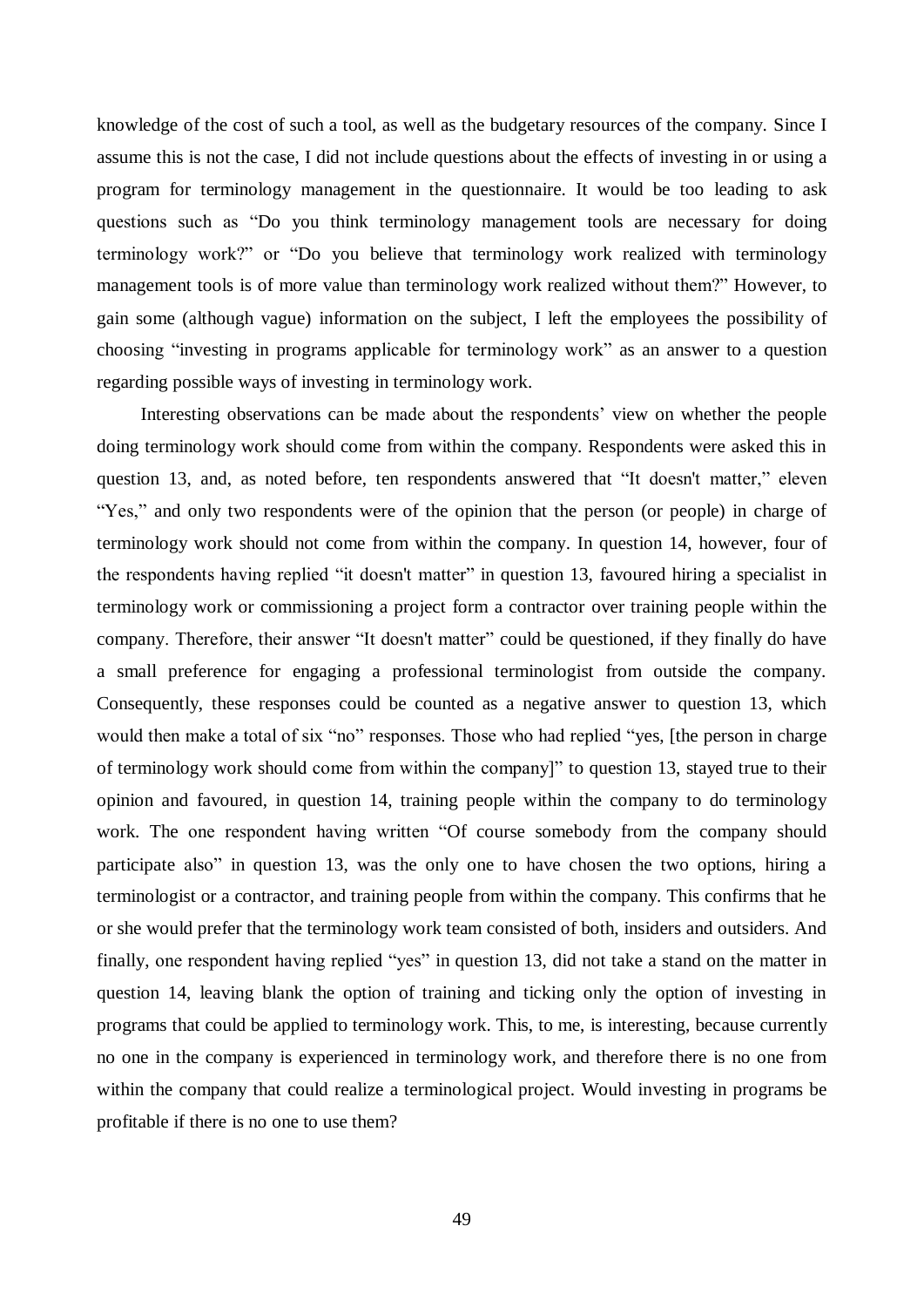The other suggestions that I have not yet discussed gathered some responses as well. Investing in programs that could be used for terminology work was chosen three times, which was less than what I had expected. It must be said, though, that with only twelve respondents filling in question 14, the response rate was not very high to begin with. Similarly, focusing on the processes of terminology work gathered an equal number of votes. On the other hand, this suggestion could have been more detailed, as the "processes of terminology work" may remain too vague for the respondents. And finally, only one person chose the option of "hiring more people to do terminology work". This was somewhat surprising after having analysed the answers to the other questions.

The last question, question 15, concerned the respondents' views on whether terminology work should be included as a permanent part of the company's documentation. Three answer options were given: "Yes," "No" and "I don't know." One person did not fill in the question, which leaves only 23 responses. Eleven people answered "I don't know," ten "Yes," and two answered "No." What was curious about the "no" answers was that both of the respondents had evaluated terminology work to be "important", or a 4 on a scale from 1 to 5 in question 8. On the contrary, those who had evaluated terminology work to be a 2, or "not very important", replied "I don't know" to question 15, although one might have expected them to answer "no". Three out of the four respondents who had estimated terminology work to be a 5 on a scale from 1 to 5, replied "yes" to including it as a permanent part of the company's documentation, and one answered "I don't know." Thus, there is apparent inconsistency in the respondents' evaluation of the importance of terminology work and their opinions on including it as a permanent part of the company's documentation. However, I did not ask the respondents their reasons for answering the way they did, because I was worried that another question "If yes, why?" (or respectively "If no, why?") would be too repetitive and give vague answers such as "Because terminology work is important," or "Because terminology work is not important." To gather relevant information on their opinions on the matter, particularly concerning the "no" and "I don't know" answers, I would have had to ask specific questions related to the company's financial situation, terminology work's profitability, or on the permanent nature of terminology work suggested in the question, etc. I did not consider it relevant to ask questions such as "If not, why?" and suggesting answers such as "Because I esteem that the financial situation is not ideal for employing personnel for terminology work," "Because, in my opinion, terminology work is not profitable enough," or "Because in my opinion, terminological *projects* are sufficient and *permanent* terminology work would be unnecessary." Consequently, I cannot analyse the reasons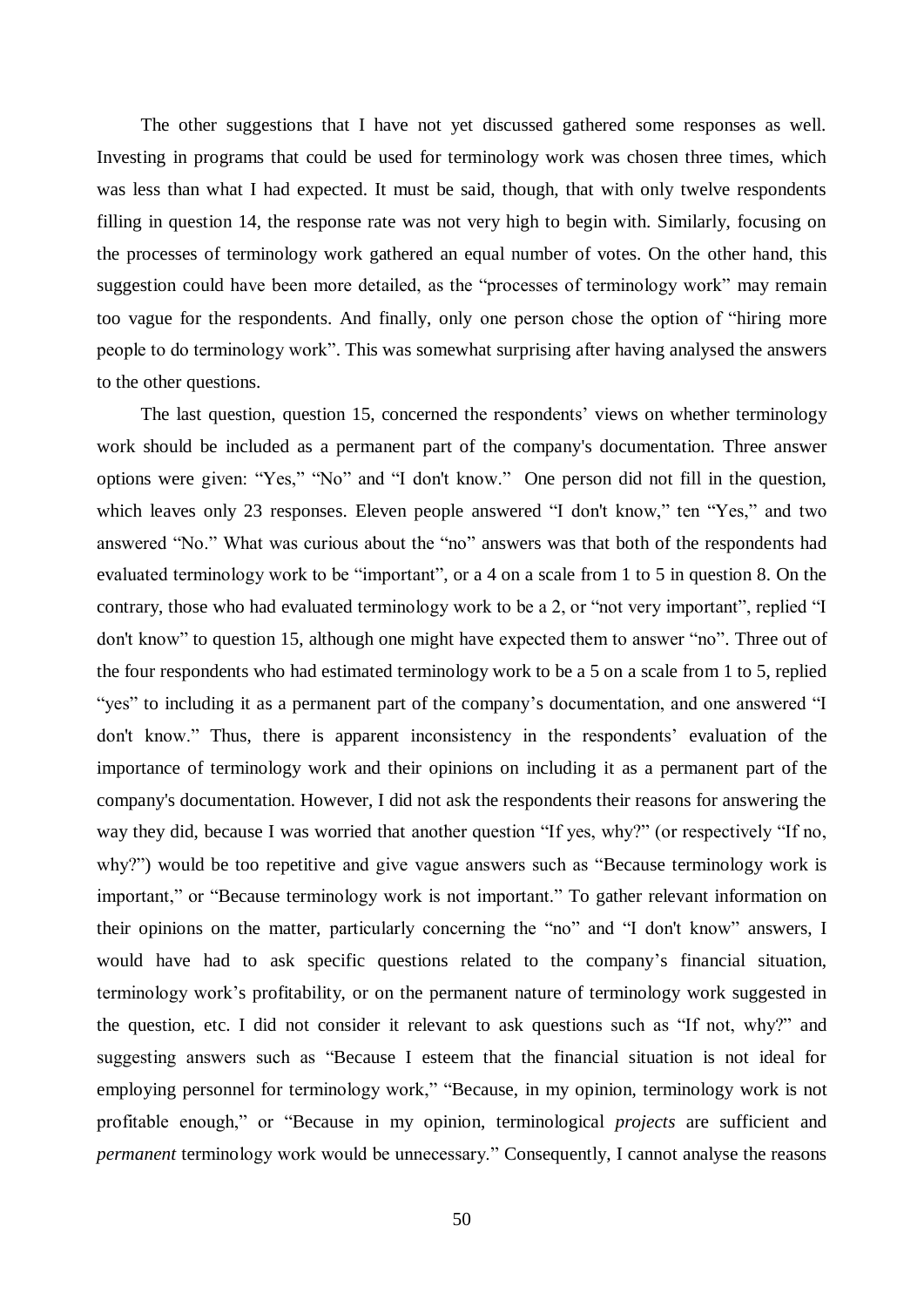that the respondents may have had for answering the question as they did. Some may have replied on a "gut feeling" whereas others may have pondered on the financial situation, the opinion of their superiors, notions of quality, the possibility of having to participate in the actual terminology work, etc. Nevertheless, the "gut feeling" is sufficient enough for me, as the questionnaire's primary area of interest were the attitudes towards terminology work.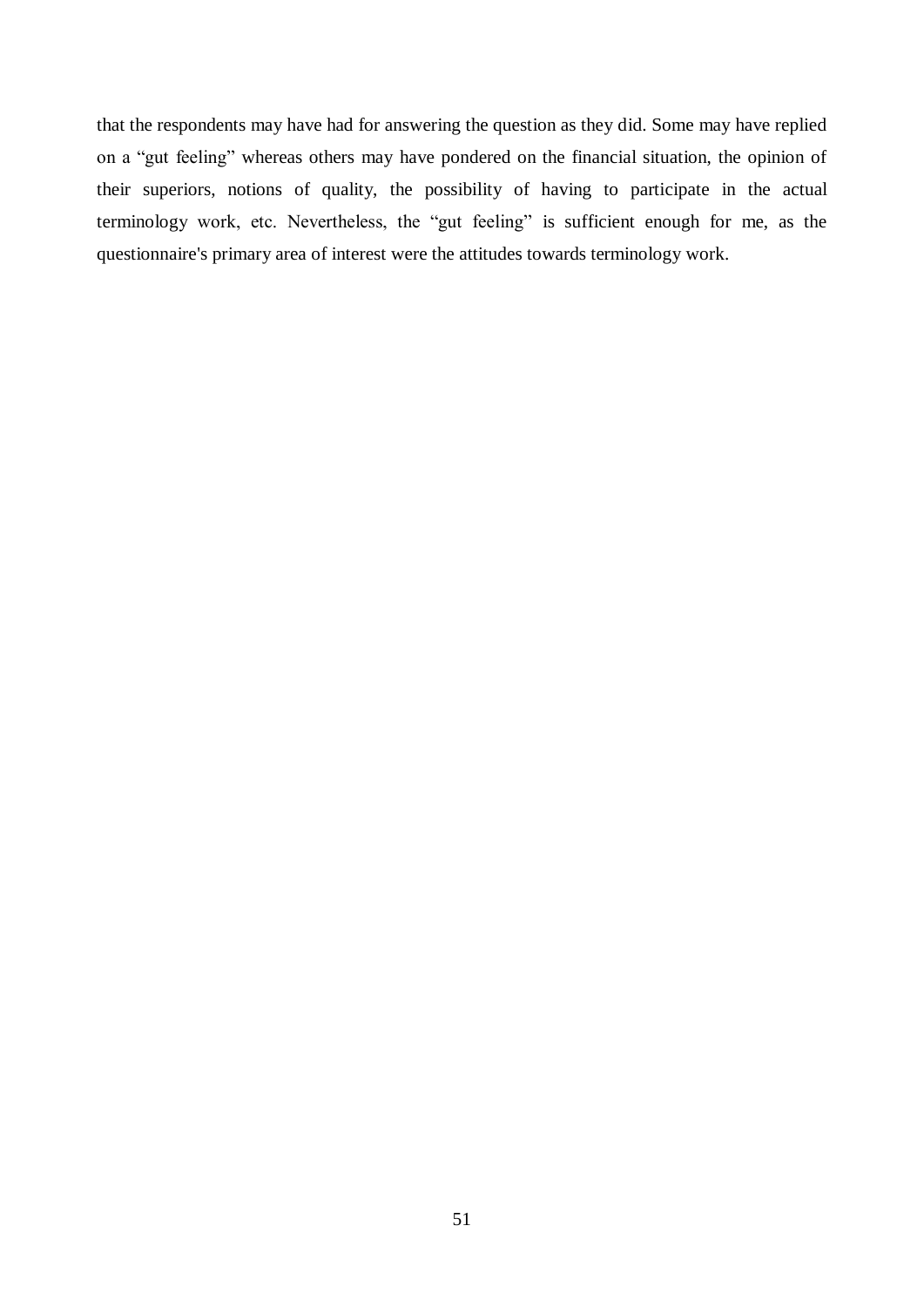#### <span id="page-54-0"></span>**6. Conclusions**

The field of terminology is a not only one subject field of its own, but three different concepts; firstly, terminology as such, meaning terms of a given subject field, secondly, what is understood by all terminological activities, and thirdly, the science or the discipline as a field of study. It has its own theories and concepts, the comprehension of which is necessary to be able to make the adequate choices for each terminology project. Each applied field may have its standards, and consequently, different practices. The Finnish industrial company of the case study was, in 2010, only beginning to show interest in terminology work and I assumed that their vision of terminology work would have been very limited.

However, terminology work has undergone a major change in Europe since Ahmad et al. deplored its poor status in 1996. They listed lack of communication between organizations and services offering terminology services, and the fact that terminology work is not considered a "special skill", as the main reason for the invisibility of terminology work. Some of the statements remain true: terminology is still somewhat underestimated and secluded "to the foremost corners of the office", performed by translators and technical writers, or by the users themselves. Accordingly, in many companies, employees may do terminology work alongside their "normal" work tasks. This will not help ameliorate the perception of terminology work, but rather might cast a negative light on the work that is accomplished in a what might be considered only a "semi-serious" way, and furthermore might reduce resources somewhere else. This can also be seen partly in the responses from the company employees; terminology might be worth investing in, but then again, if appointing a terminology work group, along with the terminologists and subject matter experts, "anyone interested in terminology work" would be acceptable. It remains true that properly conducted terminology work may be also considered too expensive for the benefits that can be gained from it.

However, in other companies and governmental agencies, terminology work has witnessed an emergence of a number of entities creating, publishing, and researching terminological material. Special terminological services are created to respond to the pressure of ensuring a quality documentation as part of quality assurance throughout the development process. On the other hand, although terminology work has secured a solid position in some environments, this development seems to be particularly frail when the corporate world is faced with budgetary cutbacks. Therefore, it can be stated that a lot can still be done to improve the status of terminology work, although terminology as a discipline seems to have gained ground. The Finnish Terminology Centre TSK also states that there is not only a permanent demand for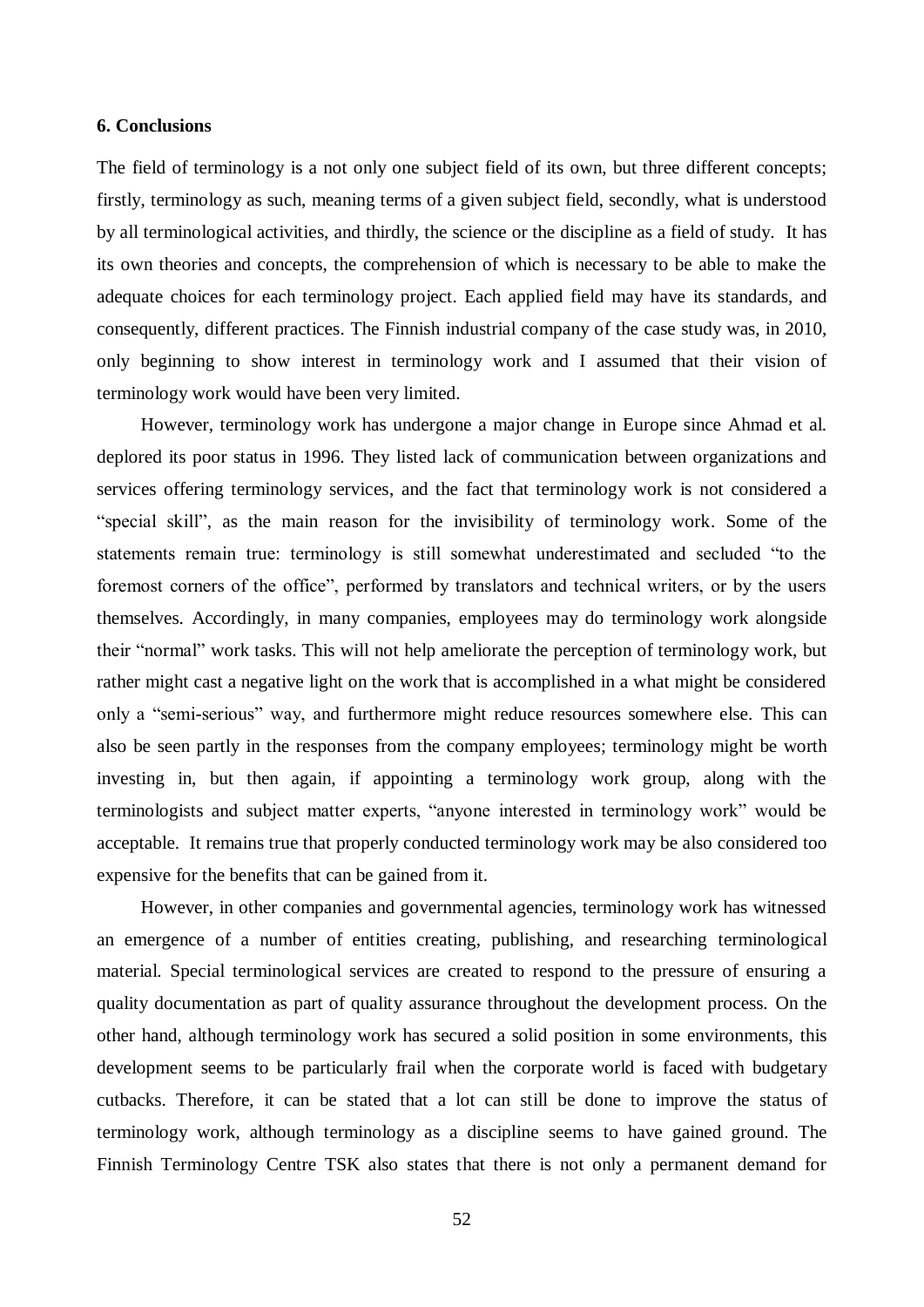terminological projects, but that permanent terminology committees for several industries have been created to ensure the compliance to the Finnish and ISO standards. With the technological revolution, the demand is likely to have exploded. In this context, it is not surprising to observe a peak of interest from the Finnish industrial company of the case study as well.

As discussed in chapter 3, many different factors impact terminology work. Ideally, a terminological project would benefit from generous funding, qualified personnel, and time, and once the project is started, thorough planning would enable the choice of the right tool. This tool should enable managing the terminology in such a way that users could maintain and enrich the terminology with little effort and a small budget. It is difficult to analyse the final cost of a project, because the price depends largely on the range of the project, on the resources and on the possible acquisition of a terminology management tool. The size of the terminology, using two languages, existing previous terminology work, as well as the stability of the domain to cover, are also factors to consider when formulating a price estimation. In addition, terminology service providers are often reluctant to reveal this sensible information beforehand, fearing, firstly, that some aspects have been overlooked and the estimation is not accurate enough, and secondly, that it might discourage companies otherwise motivated in hiring their services. Although the initial investment may come as a shock for enterprises, it is important to note that the costs of ongoing terminology work are reduced when the tools have been acquired and the initial training has been organised.

The price is certainly an important factor in choosing the tools necessary for a terminological project. The structure must allow inserting definitions of terms or data in the desired format, be it textual, graphic, hierarchical, or even plural definitions. The tool should allow searching for terms, editing, exporting and classifying data, as well as permit creating different types of user profiles for specific tasks. Finding a tool that corresponds exactly to the needs of a project may prove to be extremely challenging. Other options exist: developing a customised tool tailored for the needs of the project, or combining modules to compensate a lack in an aspect. did not ask the employees what type of a tool would be the most useful simply because answering this question would require prior knowledge on terminology tools or terminology work. Based on the responses from the company employees, the bilingual concept terminology providing definitions in English and in Finnish would rule out term banks without the adequate classifying and referencing functions. A bilingual thesaurus with appropriate concept structure, research and export functions would perhaps be adequate for the needs that were expressed: understanding better, speeding up communication by copy-pasting and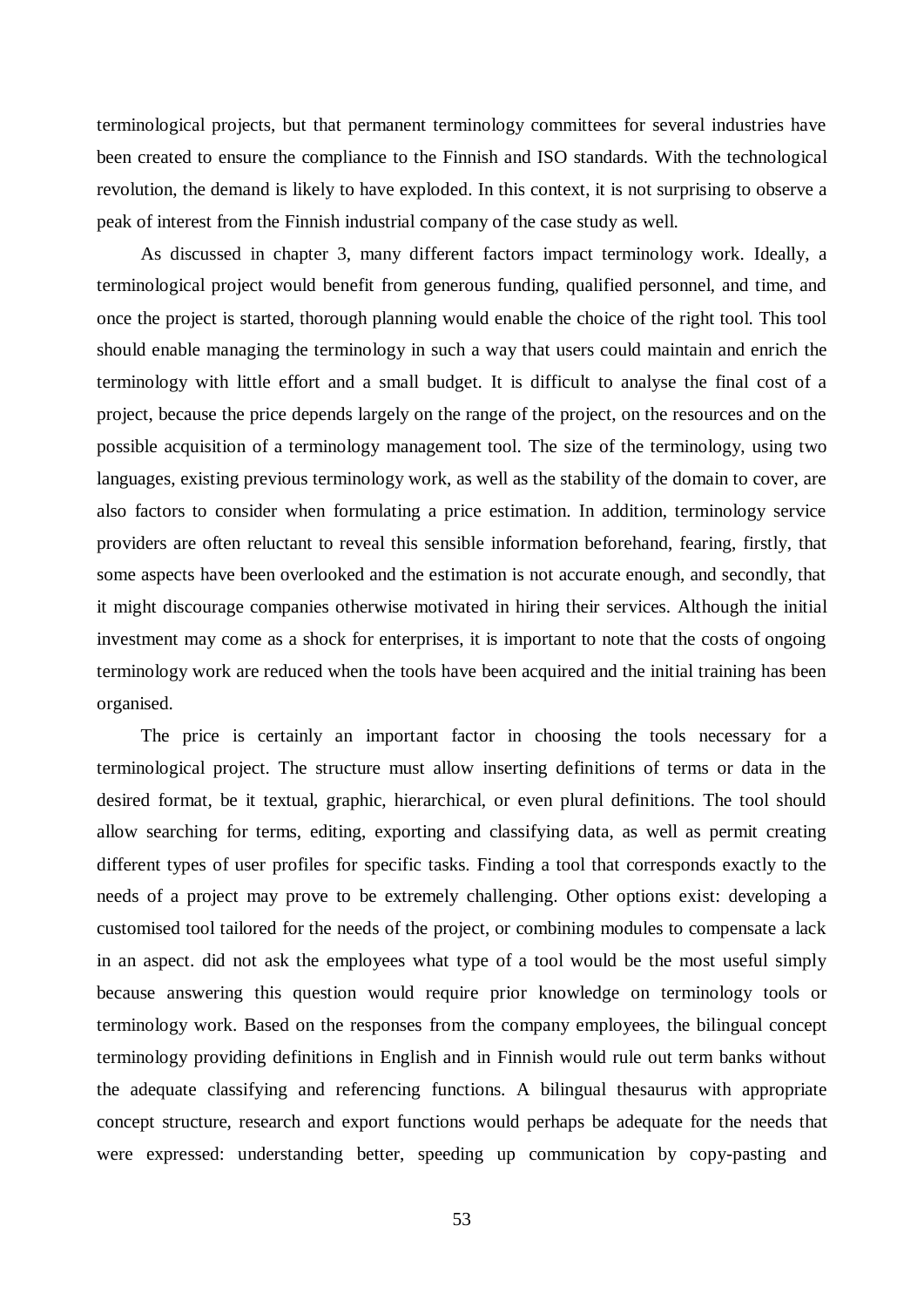harmonising terminology for simpler localisation. Even a web-based tool might be considered, if the company's security policies allow storing data on external servers. As the company had not acquired terminology management tools at the time of the study, the acquisition of the right tool may still need to be considered. Of the different types of tools presented in the study, the online tools with low initial costs could meet the expectations without having to invest in developing customised interfaces or storing terminological data.

As seen in chapter 3.3, when planning a terminological project, the ideal composition for a workgroup would consist of terminologists, subject field experts, translators, and even information architects. Usually, even if this is far from the reality, the need for terminological skills starts to be recognised. In addition, it may affect the quality of the project and the way that the terminological project is perceived, if the person or group in charge of the project come from outside the company. This seems to be partly true in the company of my case study. In their case, the respondents seemed to value the prospect of a work group consisting of terminologist/s and subject field experts but on the other hand, the respondents seemed to welcome also an extra pair of hands from anyone interested in terminology work. In addition, there were almost an equal amount of responses favouring an expert coming from outside the company, and answers "it doesn't matter". This seems to indicate that a division in internal/external contributors should not have a significant impact on the perception of terminology work as such.

However, if the communication between external and internal employees does not work, the resulting terminology may be of little real value. The inverse is also true; internal employees may have easy access to subject field information, but without terminological knowledge, the end result may be a terminology with inaccurate concept systems or definitions, or a terminology that is difficult to maintain or manage. This was also visible in some answers to the questionnaire: some respondents were willing to participate in a terminological project, but questioned their ability to do so. Overall, the employees' reaction to the questionnaire mirrored the presupposition that an external terminologist or a work group would be best, but if they were unavailable, anyone interested could do to help in a terminology project – as long as it does not implicate extra work. This, on the other hand, is understandable, as subject matter experts should only participate as support to the terminologist or the terminology team and not in charge of elaborating concept systems or references.

The results of the questionnaire show that firstly, the need for terminology work is recognised. Respondents stated almost unilaterally that they had experienced a situation where a terminology would have been useful. The most surprising feature in the results, however, was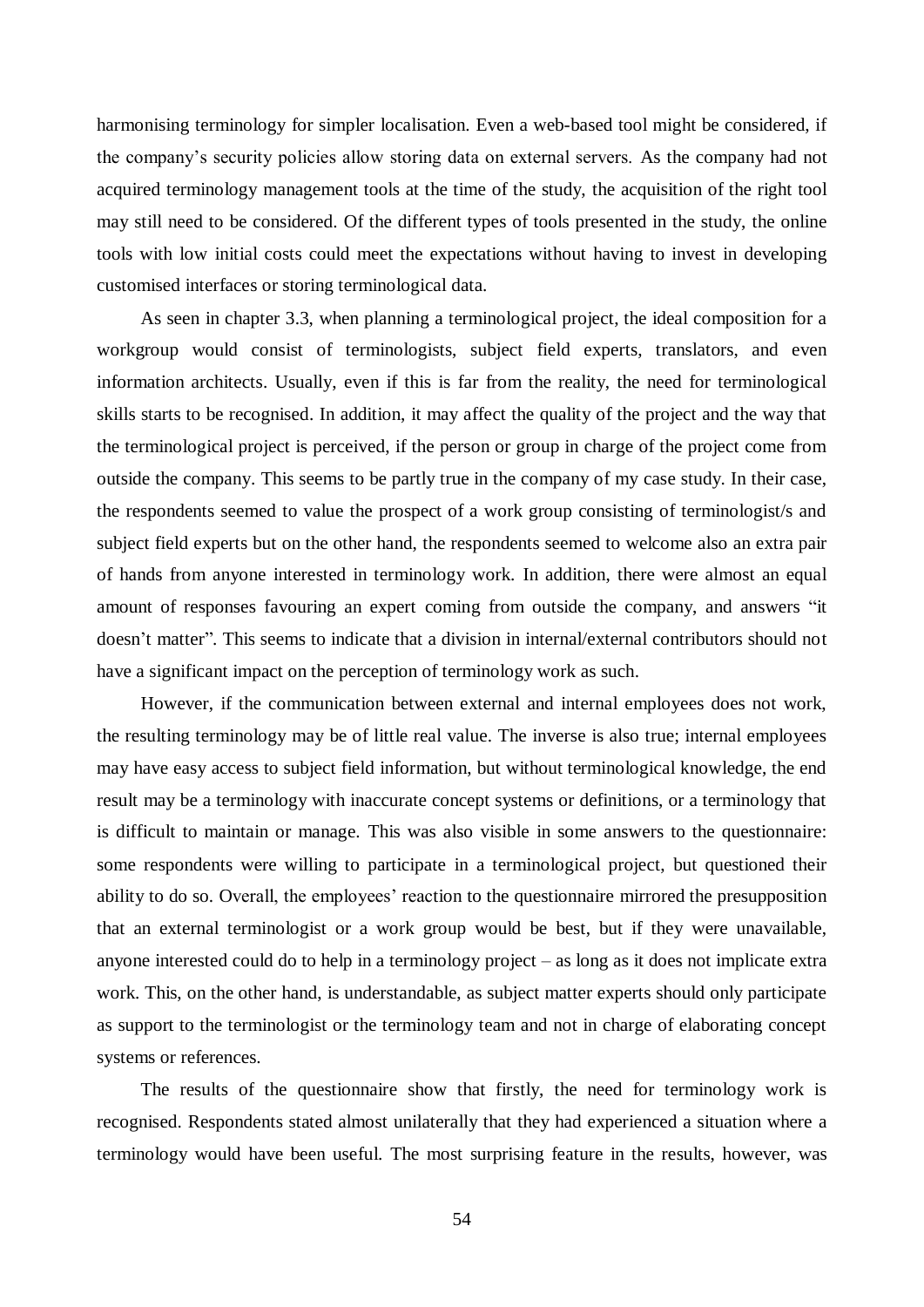that the company's employees' perception of terminology work was overall positive and useful, but nevertheless, only half of the respondents felt that terminology work should become a permanent part of the company's documentation processes.

Acquiring the right tools and skilled resources for terminological projects and communicating about it would help further the recognition of terminology as a domain requiring special knowledge and skills. In addition, successful terminological projects would help in demonstrating that gains of productivity could be achieved.

Although the presence of terminology as a discipline in universities has gained visibility for the discipline, and terminology as a field of work has been acknowledged in general, the perceptions of terminology work vary. The Finnish industrial company of my case study, for instance, seemed to have a rather realistic image of terminology work at the time of this study: it is recognised that terminology work requires special skills and knowledge, but terminology work had not (yet) been invested in, and there is still room for amelioration so that terminology work could become part of their permanent documentation processes.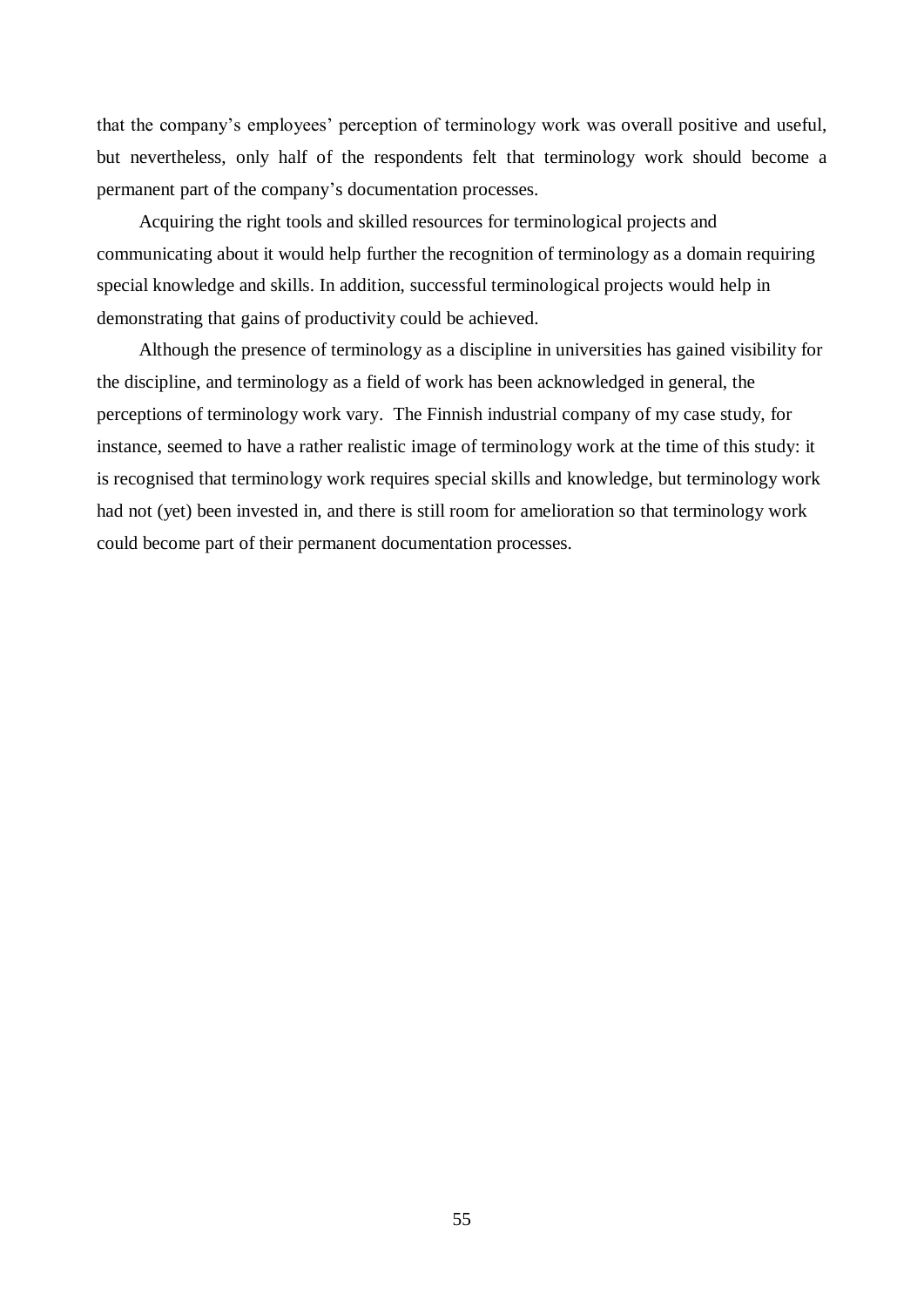#### <span id="page-58-0"></span>**6. References**

- Ahmad, Khursid et al. POINTER Final Report. Revision no. 54, online version. POINTER Project (Proposals for an Operational Infrastructure for Terminology in Europe). University of Surrey. January 1996. URL: [www.computing.surrey.ac.uk/ai/POINTER/report/index.html](http://www.computing.surrey.ac.uk/ai/pointer/report/index.html)
- Bowman, Catherine, Diane Michaud and Heidi Suonuuti. 1997. "Do's and Don't's of Terminology Management." In *Handbook of Terminology Management*. Ed. Sue Ellen Wright and Gerhard Budin, 215-217. Amsterdam: John Benjamins Publishing Company.
- de Bessé, Bruno. 1997. "Terminological Definitions." Translated by Juan C. Sager.In *Handbook of Terminology Management*. Ed. Sue Ellen Wright and Gerhard Budin, 63-74. Amsterdam: John Benjamins Publishing Company.
- Cabré, M. Teresa. 1999. Terminology: Theory, Methods and Applications. Electronic: John Benjamins Publishing Company.
- Cerrella Bauer, Silvia. 2015. "Managing terminology projects: Concepts, Tools and methods." In *Handbook of terminology Volume 1*. Ed. Hendrik J. Kockaert and Frieda Steurs. 324-340. Amsterdam/Philadelphia: John Benjamins Publishing Company
- Dubuc Robert and Andy Lauriston. 1997 "Terms and Contexts." In *Handbook of Terminology Management*. Ed. Sue Ellen Wright and Gerhard Budin. 80-88. Amsterdam: John Benjamins.
- Faber, Pamela. 2015. "Frames as a framework for terminology." In *Handbook of terminology Volume 1*. Ed. Hendrik J. Kockaert and Frieda Steurs. 14-33. Amsterdam/Philadelphia: John Benjamins Publishing Company
- Grattidge, Walter and Jack H. Westbrook. 1993 "Current Trends in Terminological Activity As Seen by Practitioners." In *Standardizing Terminology for Better Communication: Practice, Applied Theory, and Results*. Ed. Richard A. Strehlow and Sue Ellen Wright. 9-21. (ASTM STP 1166). Philadelphia: ASTM.
- Kockaert, Hendrik J and Frieda Steurs. 2015. "Introduction." In *Handbook of terminology Volume 1*. Ed. Hendrik J. Kockaert and Frieda Steurs. ix-xvi. Amsterdam/Philadelphia: John Benjamins Publishing Company
- MemoQ. 2017. Translation products. [Internet] Available from: https://www.memoq.com/en/products [Accessed 15 May 2017]

Pearson, Jennifer. 1998. Terms in Context. Electronic: John Benjamins Publishing Company.

- Roulin, Corentin. 2001. "Computer-Assisted Thesaurus Management" In *Handbook of Terminology Management Volume 2*. Ed. Sue Ellen Wright and Gerhard Budin, 381-418. Amsterdam: John Benjamins Publishing Company.
- Sager, Juan C. 1990. A Practical Course in Terminology Processing. Amsterdam / Philadelphia: John Benjamins Publishing Company.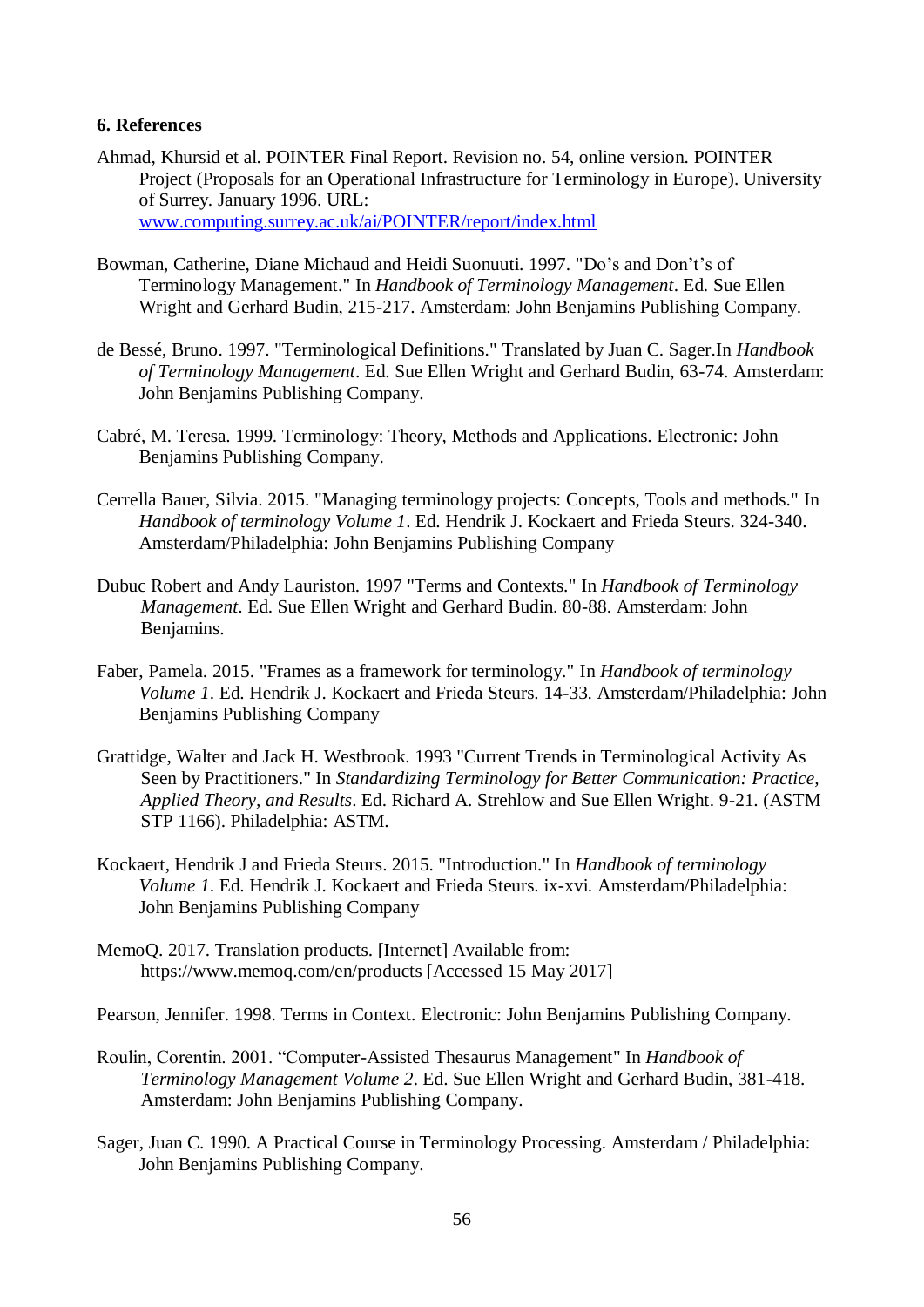- Santos, Claudia and Rute Costa. 2015. "Domain specificity: Semasiological and onomasiological knowledge representation." In *Handbook of terminology Volume 1*. Ed. Hendrik J. Kockaert and Frieda Steurs. 153-179. Amsterdam/Philadelphia: John Benjamins Publishing Company
- Steurs, Frieda, Ken De Wachter and Evy De Malsche. 2015. "Terminology Tools." In *Handbook of terminology Volume 1*. Ed. Hendrik J. Kockaert and Frieda Steurs. 222-249. Amsterdam/Philadelphia: John Benjamins Publishing Company
- SFS-käsikirja 50. Sanastotyön käsikirja. Soveltavan terminologian periaatteet ja työmenetelmät. (Handbook of terminology work. Principles and methods of applied terminology science.) Helsinki: Tekniikan Sanastokeskus, 1988.
- Seppälä, Katri. *Terminology works for many needs*. Terminfo 3/2009. Accessed on 14.11.2009 <http://www.tsk.fi/tsk/node/484>
- Seppälä, Katri. Contcted via e-mail, Feb 2010.
- Tavalón Zanón, Noa. 2011. A University Handbook on Terminology and Specialized Translation. Electronic: Netbiblo.
- Ten Hacken, Pius. 2015. "Terms and Specialized vocabulary: Taming the prototypes." In *Handbook of terminology Volume 1*. Ed. Hendrik J. Kockaert and Frieda Steurs. 3-13. Amsterdam/Philadelphia: John Benjamins Publishing Company
- Weintraub Austin, Erica and Bruce E. Pinkelton. 2006. Strategic Public Relations Management: Planning and Managing Effective Communication Programs. 2nd Edition. New Jersey: Lawrence Earlbaum Associates.
- Wettengel, Tanguy and Aidan Van de Weyer. 1997. "Terminology in Technical Writing." In *Handbook of Terminology Management*. Ed. Sue Ellen Wright and Gerhard Budin. 445-466 Amsterdam: John Benjamins Publishing Company.
- Wright, Sue Ellen. 1997a. "Terminology as an Organizational Principle in CIM Environments." In *Handbook of Terminology Management*. Ed. Sue Ellen Wright and Gerhard Budin. 465- 479. Amsterdam: John Benjamins Publishing Company.
- Wright, Sue Ellen. 1997b. "Terminology and Total Quality Management." In *Handbook of Terminology Management*. Ed. Sue Ellen Wright and Gerhard Budin. 488-502 Amsterdam: John Benjamins Publishing Company.
- Wright, Sue Ellen. 1997c. "Terminology Standardization Management Strategies." In *Handbook of Terminology Management*. Ed. Wright, Sue Ellen and Gerhard Budin. 197- 202. Amsterdam: John Benjamins Publishing Company.
- Wright, Sue Ellen. 1997d. "Term Selection: The Initial Phase of Terminology Management." In *Handbook of Terminology Management*. Ed. Wright, Sue Ellen and Gerhard Budin. 13-24. Amsterdam: John Benjamins Publishing Company.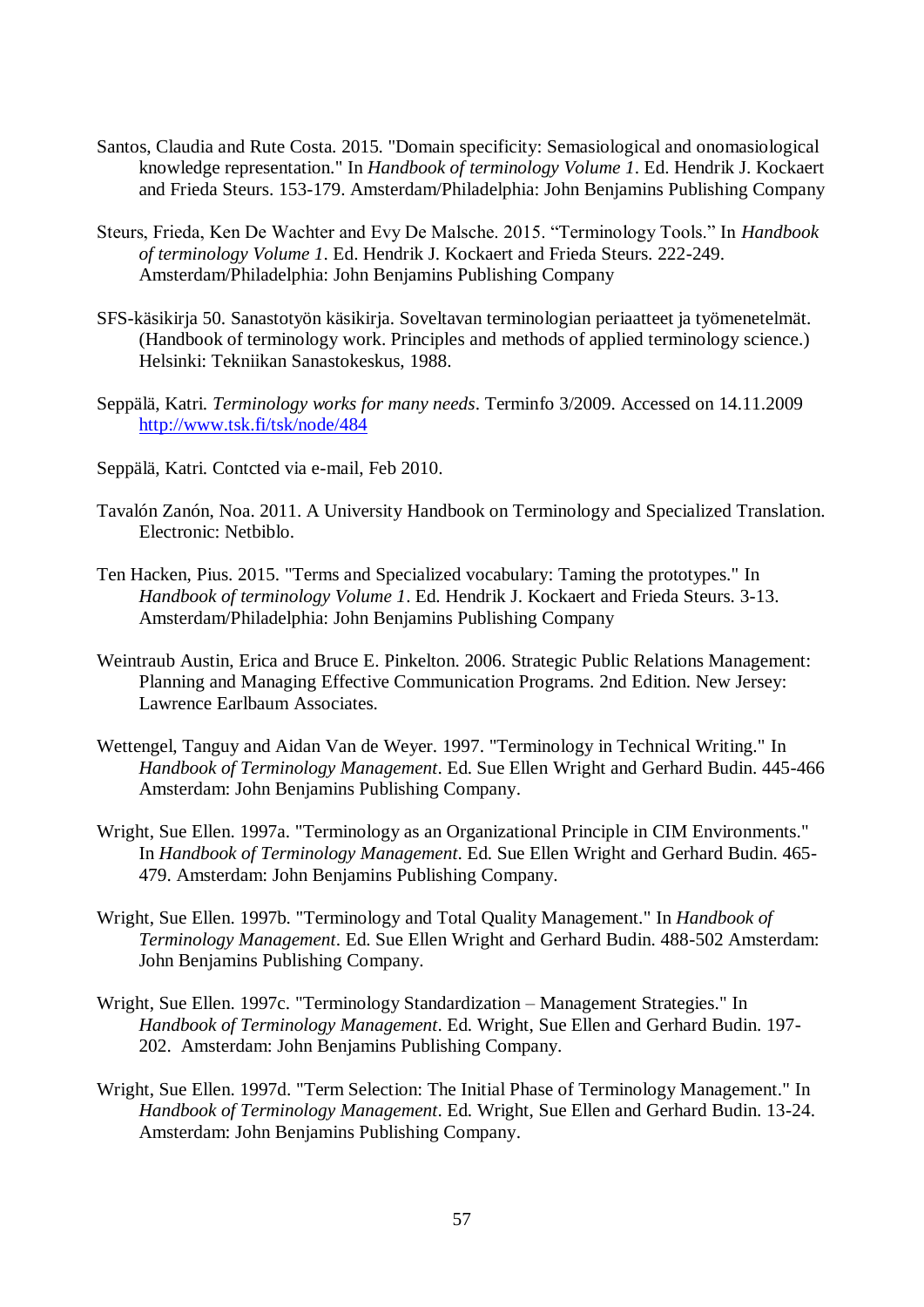- Wright, Sue Ellen and Leland D. Wright. 1997 "Terminology Management for Technical Translation." In *Handbook of terminology management*. Ed. Wright, Sue Ellen and Gerhard Budin. 147-159. Amsterdam: John Benjamins Publishing Company.
- Wright, Sue Ellen. 2001. "Terminology as an Organizational Principle in CIM Environments" In *Handbook of Terminology Management Volume 2*. Ed. Sue Ellen Wright and Gerhard Budin, 467-469. Amsterdam: John Benjamins Publishing Company.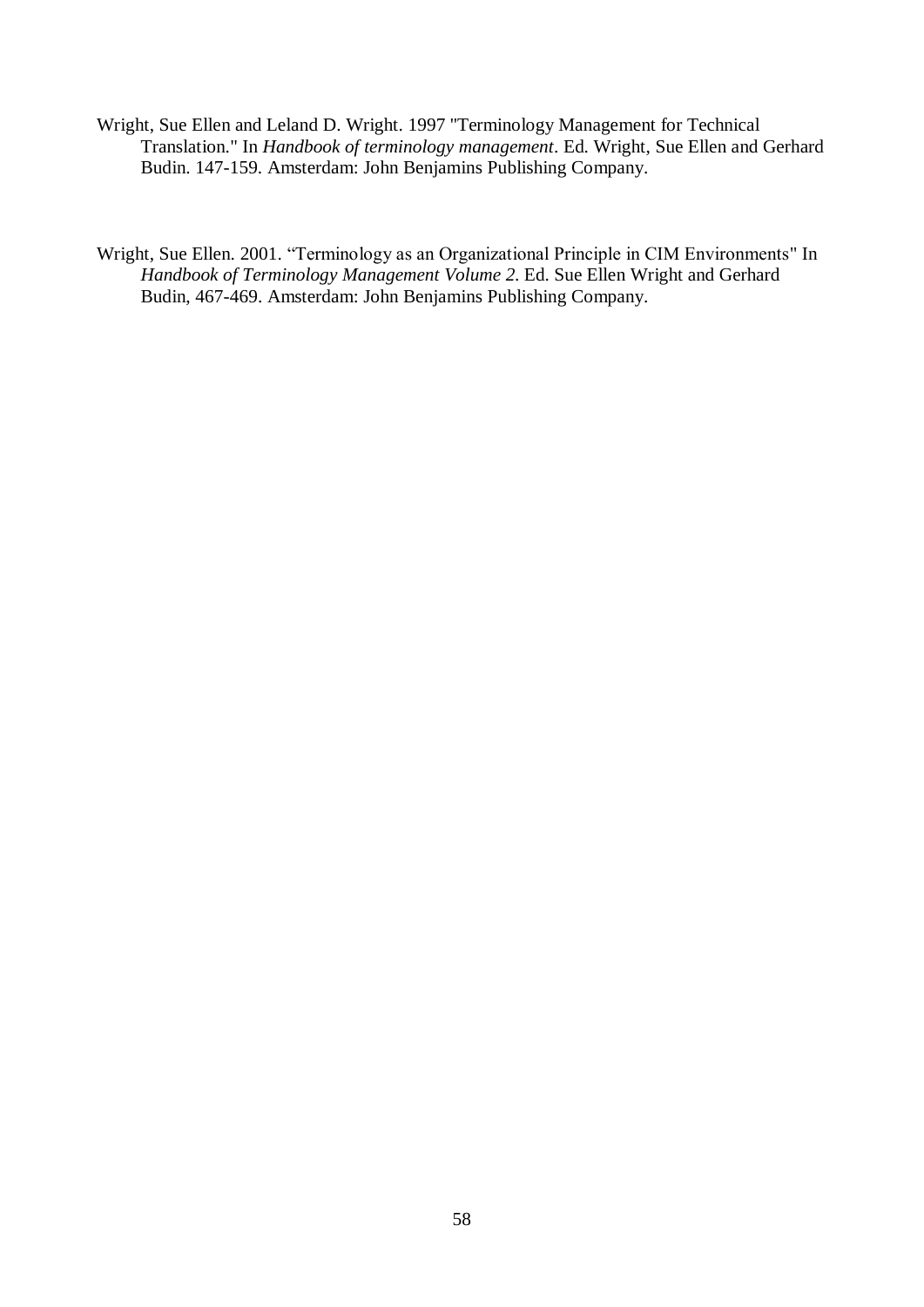# **Appendix : The Questionnaire sent to the industrial company (in Finnish)**

\_\_\_\_\_\_\_\_\_\_\_\_\_\_\_\_\_\_\_\_\_\_\_\_\_\_\_\_\_\_\_\_\_\_\_\_\_\_\_\_\_\_\_\_\_\_\_\_\_\_\_\_\_\_\_\_\_\_\_\_\_\_\_\_\_

\_\_\_\_\_\_\_\_\_\_\_\_\_\_\_\_\_\_\_\_\_\_\_\_\_\_\_\_\_\_\_\_\_\_\_\_\_\_\_\_\_\_\_\_\_\_\_\_\_\_\_\_\_\_\_\_\_\_\_\_\_\_\_\_\_

# **Kysely – sanastotyön rooli yrityksessä**

#### **1) Ammattikuvasi? Merkitse rastilla.**

- Tuotekehitys
- Projektinhallinta
- Myynti
- □ Huolto
- Joku muu, mikä?

### **2) Koulutustaustasi?**

- $\Box$  Teknillinen
- Humanistinen
- $\Box$  Kaupallinen
- Joku muu, mikä?

# **3) Kuinka kauan olet ollut yrityksellä töissä?**

- $\Box$  0-2 vuotta
- $\Box$  2-5 vuotta
- $\square$  5-10 vuotta
- Yli 10 vuotta

**4) Oletko työsi puolesta tekemisissä ulkomaalaisten asiakkaiden kanssa?**

\_\_\_\_\_\_\_\_\_\_\_\_\_\_\_\_\_\_\_\_\_\_\_\_\_\_\_\_\_\_\_\_\_\_\_\_\_\_\_\_\_\_\_\_\_\_\_\_\_\_\_\_\_\_\_\_\_\_\_\_\_\_\_\_\_

\_\_\_\_\_\_\_\_\_\_\_\_\_\_\_\_\_\_\_\_\_\_\_\_\_\_\_\_\_\_\_\_\_\_\_\_\_\_\_\_\_\_\_\_\_\_\_\_\_\_\_\_\_\_\_\_\_\_\_\_\_\_\_\_\_

\_\_\_\_\_\_\_\_\_\_\_\_\_\_\_\_\_\_\_\_\_\_\_\_\_\_\_\_\_\_\_\_\_\_\_\_\_\_\_\_\_\_\_\_\_\_\_\_\_\_\_\_\_\_\_\_\_\_\_\_\_\_\_\_\_

- $\Box$  En
- $\Box$  Ajoittain
- Usein

### **5) Oletko työsi puolesta tekemisissä ulkomaalaisten tytäryhtiöiden edustajien kanssa?**

- $\Box$  En
- $\Box$  Ajoittain
- Usein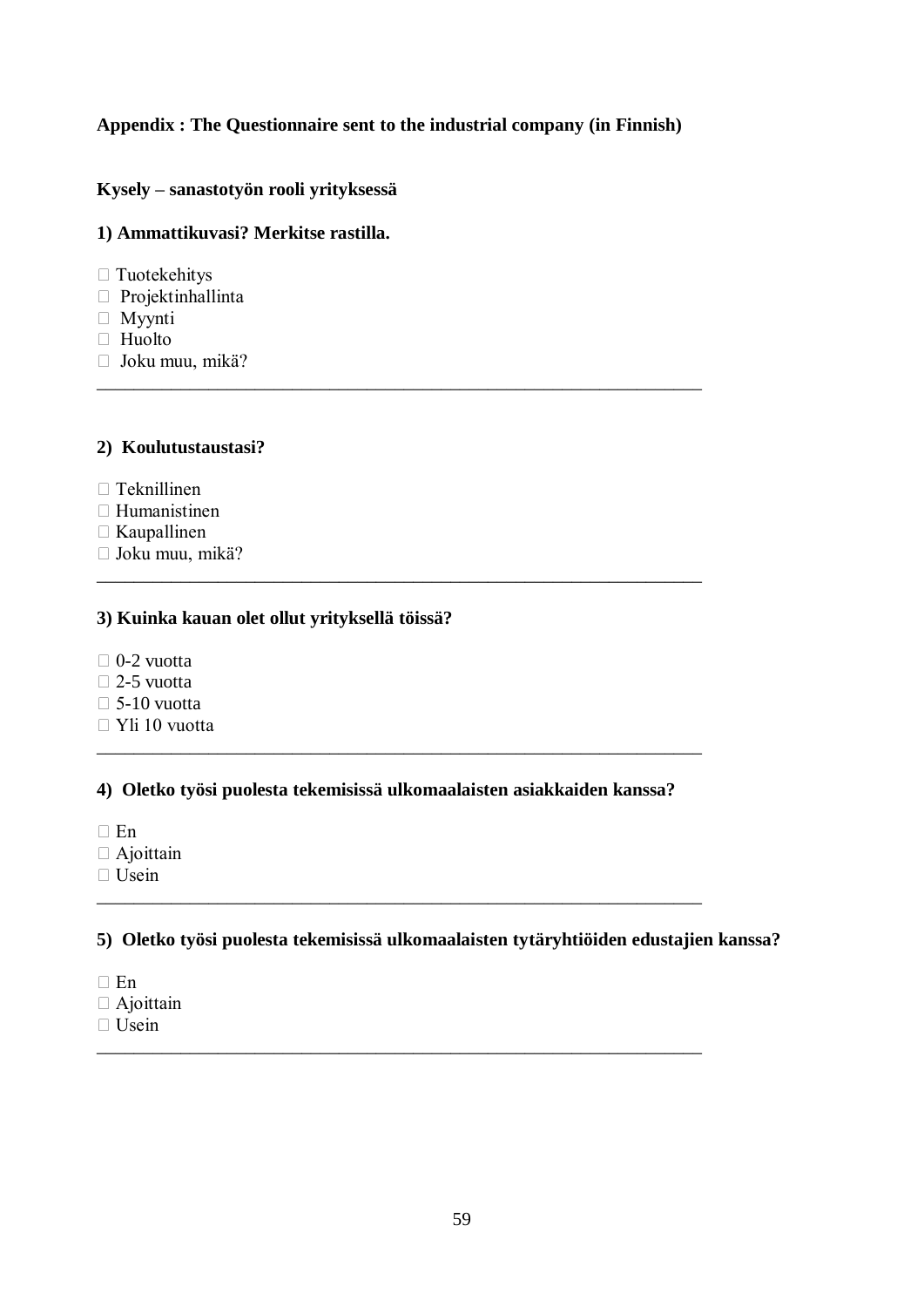# **6) Oletko kokenut tilanteita, joissa olisit tarvinnut sanastoa?**

- Kyllä
- $\Box$  En

# **Jos kyllä, mihin olisit sanastoa tarvinnut?**

Voit valita useamman vastausvaihtoehdon.

- Olisin tarvinnut termin käännöstä ymmärtääkseni itse paremmin.
- Olisin tarvinnut termin selitystä ymmärtääkseni itse paremmin.
- Olisin tarvinnut termin käännöstä kommunikointiini asiakkaan / ulkomaalaisen tytäryhtiön kanssa.

\_\_\_\_\_\_\_\_\_\_\_\_\_\_\_\_\_\_\_\_\_\_\_\_\_\_\_\_\_\_\_\_\_\_\_\_\_\_\_\_\_\_\_\_\_\_\_\_\_\_\_\_\_\_\_\_\_\_\_\_\_\_\_\_\_\_\_\_\_\_\_\_\_\_\_ \_\_\_\_\_\_\_\_\_\_\_\_\_\_\_\_\_\_\_\_\_\_\_\_\_\_\_\_\_\_\_\_\_\_\_\_\_\_\_\_\_\_\_\_\_\_\_\_\_\_\_\_\_\_\_\_\_\_\_\_\_\_\_\_\_\_\_\_\_\_\_\_\_\_\_ \_\_\_\_\_\_\_\_\_\_\_\_\_\_\_\_\_\_\_\_\_\_\_\_\_\_\_\_\_\_\_\_\_\_\_\_\_\_\_\_\_\_\_\_\_\_\_\_\_\_\_\_\_\_\_\_\_\_\_\_\_\_\_\_\_\_\_\_\_\_\_\_\_\_\_ \_\_\_\_\_\_\_\_\_\_\_\_\_\_\_\_\_\_\_\_\_\_\_\_\_\_\_\_\_\_\_\_\_\_\_\_\_\_\_\_\_\_\_\_\_\_\_\_\_\_\_\_\_\_\_\_\_\_\_\_\_\_\_\_\_\_\_\_\_\_\_\_\_\_\_ \_\_\_\_\_\_\_\_\_\_\_\_\_\_\_\_\_\_\_\_\_\_\_\_\_\_\_\_\_\_\_\_\_\_\_\_\_\_\_\_\_\_\_\_\_\_\_\_\_\_\_\_\_\_\_\_\_\_\_\_\_\_\_\_\_\_\_\_\_\_\_\_\_\_\_

- Olisin voinut ilmaista asiani selkeämmin esimerkiksi töissä.
- $\Box$  Johonkin muuhun, mihin:

 $\overline{\phantom{a}}$  ,  $\overline{\phantom{a}}$  ,  $\overline{\phantom{a}}$  ,  $\overline{\phantom{a}}$  ,  $\overline{\phantom{a}}$  ,  $\overline{\phantom{a}}$  ,  $\overline{\phantom{a}}$  ,  $\overline{\phantom{a}}$  ,  $\overline{\phantom{a}}$  ,  $\overline{\phantom{a}}$  ,  $\overline{\phantom{a}}$  ,  $\overline{\phantom{a}}$  ,  $\overline{\phantom{a}}$  ,  $\overline{\phantom{a}}$  ,  $\overline{\phantom{a}}$  ,  $\overline{\phantom{a}}$ 

# **7) Millaiselle sanastolle olisi mielestäsi eniten tarvetta?**

# **Voit valita useamman vastausvaihtoehdon.**

- $\Box$  Sanakirjatyyppiselle suomi-englanti-sanastolle
- Suomenkieliselle käsitesanastolle, jossa termeille tarjotaan suomenkielinen selitys
- Suomenkieliselle käsitesanastolle, jossa termeille tarjotaan suomenkielinen selitys sekä englanninkielinen vastine
- Englanninkieliselle käsitesanastolle, jossa termeille tarjotaan englanninkielinen selitys ja suomenkielinen vastine
- $\Box$  Suomenkieliselle käsitesanastolle, jossa perehdytään käsitteiden välisiin suhteisiin

\_\_\_\_\_\_\_\_\_\_\_\_\_\_\_\_\_\_\_\_\_\_\_\_\_\_\_\_\_\_\_\_\_\_\_\_\_\_\_\_\_\_\_\_\_\_\_\_\_\_\_\_\_\_\_\_\_\_\_\_\_\_\_\_\_

# **8) Kuinka tärkeää sanastotyö mielestäsi on asteikolla 1–5, jos 1 on "ei lainkaan tärkeää" ja 5 "erittäin tärkeää"? Ympyröi.**

| Ei lainkaan tärkeää<br>tärkeää | Ei kovin tärkeää | Melko tärkeää |   | Tärkeää | Erittäin |
|--------------------------------|------------------|---------------|---|---------|----------|
|                                | 2                | 3             | 4 | 5       |          |
| Miksi?                         |                  |               |   |         |          |
|                                |                  |               |   |         |          |
|                                |                  |               |   |         |          |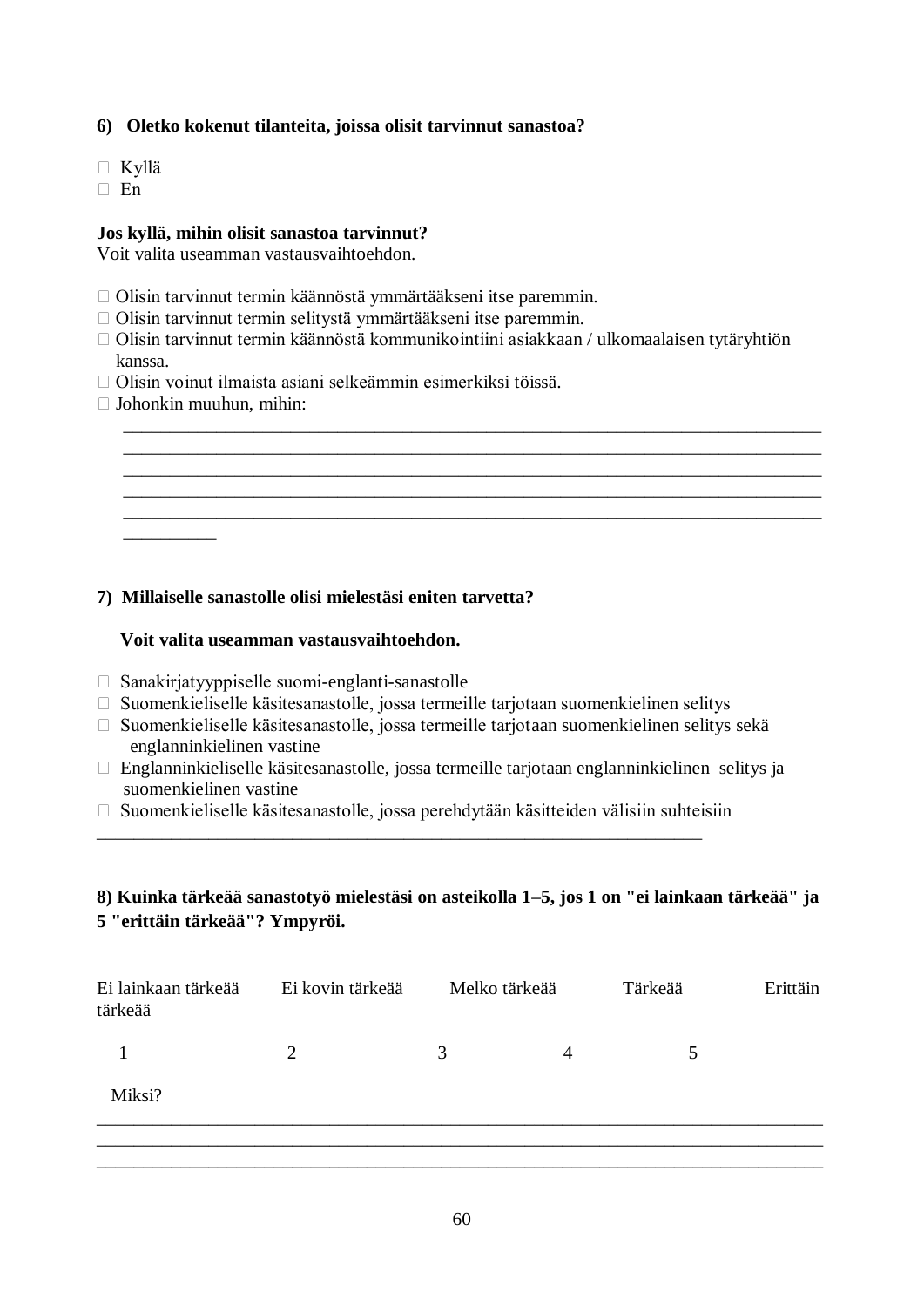**9) Uskotko sanastosta olevan sinulle hyötyä tulevaisuudessa?**

Kyllä

\_\_\_\_\_\_\_\_

 $\overline{\phantom{a}}$ 

 $\Box$  En

# **Jos kyllä, miten?**

**10) Olisitko valmis osallistumaan sanastotyöhön?** 

(Esimerkiksi tarkastamaan termien ja käsitteiden selityksiä, selittämään termien merkityksiä tai lisäämään omia ehdotuksiasi termilistaan.)

\_\_\_\_\_\_\_\_\_\_\_\_\_\_\_\_\_\_\_\_\_\_\_\_\_\_\_\_\_\_\_\_\_\_\_\_\_\_\_\_\_\_\_\_\_\_\_\_\_\_\_\_\_\_\_\_\_\_\_\_\_\_\_\_\_\_\_\_\_\_\_\_\_\_\_\_\_\_

\_\_\_\_\_\_\_\_\_\_\_\_\_\_\_\_\_\_\_\_\_\_\_\_\_\_\_\_\_\_\_\_\_\_\_\_\_\_\_\_\_\_\_\_\_\_\_\_\_\_\_\_\_\_\_\_\_\_\_\_\_\_\_\_\_\_\_\_\_\_\_\_\_\_\_\_\_\_ \_\_\_\_\_\_\_\_\_\_\_\_\_\_\_\_\_\_\_\_\_\_\_\_\_\_\_\_\_\_\_\_\_\_\_\_\_\_\_\_\_\_\_\_\_\_\_\_\_\_\_\_\_\_\_\_\_\_\_\_\_\_\_\_\_\_\_\_\_\_\_\_\_\_\_\_\_\_ \_\_\_\_\_\_\_\_\_\_\_\_\_\_\_\_\_\_\_\_\_\_\_\_\_\_\_\_\_\_\_\_\_\_\_\_\_\_\_\_\_\_\_\_\_\_\_\_\_\_\_\_\_\_\_\_\_\_\_\_\_\_\_\_\_\_\_\_\_\_\_\_\_\_\_\_\_\_ \_\_\_\_\_\_\_\_\_\_\_\_\_\_\_\_\_\_\_\_\_\_\_\_\_\_\_\_\_\_\_\_\_\_\_\_\_\_\_\_\_\_\_\_\_\_\_\_\_\_\_\_\_\_\_\_\_\_\_\_\_\_\_\_\_\_\_\_\_\_\_\_\_\_\_\_\_\_

 $\Box$  En

Kyllä, kunhan se ei vie liikaa aikaa

□ Totta kai, jotta sanastosta tulisi mahdollisimman hyvä.

# **11) Kiinnostaisiko sinua osallistua yrityksen sisällä järjestettävään sanastotyöhön perehdyttävään koulutukseen, jos sellaista olisi tarjolla ?**

\_\_\_\_\_\_\_\_\_\_\_\_\_\_\_\_\_\_\_\_\_\_\_\_\_\_\_\_\_\_\_\_\_\_\_\_\_\_\_\_\_\_\_\_\_\_\_\_\_\_\_\_\_\_\_\_\_\_\_\_\_\_\_\_\_

\_\_\_\_\_\_\_\_\_\_\_\_\_\_\_\_\_\_\_\_\_\_\_\_\_\_\_\_\_\_\_\_\_\_\_\_\_\_\_\_\_\_\_\_\_\_\_\_\_\_\_\_\_\_\_\_\_\_\_\_\_\_\_\_\_

 $\Box$  Ei

- $\Box$  Ehkä
- Kyllä

# **12) Kuka mielestäsi olisi paras henkilö sanastotyöhön yrityksessä?**

Voit valita useita vaihtoehtoja.

- Terminologi
- Terminologityöryhmä
- Kääntäjä
- Tekniikan erikoisalan asiantuntija
- Terminologista ja tekniikan alan asiantuntijoista koostuva työryhmä
- $\Box$  Kuka tahansa asiasta kiinnostunut